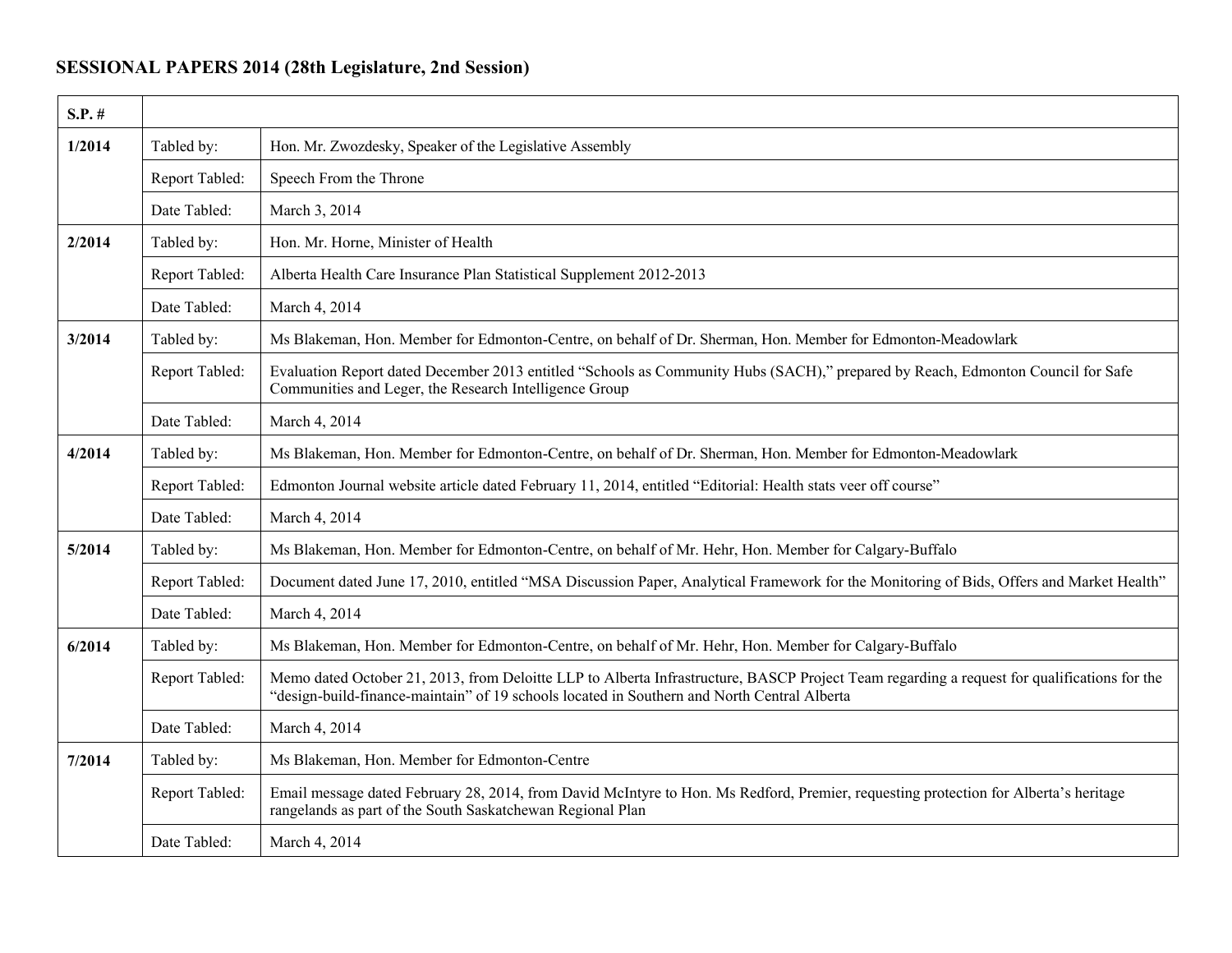| $S.P.$ # |                |                                                                                                                                                                                                                                                                                                                              |
|----------|----------------|------------------------------------------------------------------------------------------------------------------------------------------------------------------------------------------------------------------------------------------------------------------------------------------------------------------------------|
| 8/2014   | Tabled by:     | Hon. Mr. Horner, President of Treasury Board and Minister of Finance, on behalf of Hon. Ms Redford, Premier                                                                                                                                                                                                                  |
|          | Report Tabled: | Letter dated March 4, 2014, from Hon. Ms Redford, Premier, to Merwan N. Saher, Auditor General of Alberta, requesting a review of the<br>Government's Travel and Expense Policy and of the implementation and recommendations of the Auditor General's 2004-05 and 2005-06<br>review of Alberta's Air Transportation Service |
|          | Date Tabled:   | March 4, 2014                                                                                                                                                                                                                                                                                                                |
| 9/2014   | Tabled by:     | Hon. Mr. Horner, President of Treasury Board and Minister of Finance, on behalf of Hon. Ms Redford, Premier                                                                                                                                                                                                                  |
|          | Report Tabled: | Letter dated March 4, 2014, from Hon. Ms Redford, Premier, to Hon. Mr. Horner, President of Treasury Board and Minister of Finance,<br>requesting that Hon. Mr. Horner secure preferred providers for air travel, hotel accommodations, and car rental through a competitive request<br>for proposal process                 |
|          | Date Tabled:   | March 4, 2014                                                                                                                                                                                                                                                                                                                |
| 10/2014  | Tabled by:     | Mr. Eggen, Hon. Member for Edmonton-Calder                                                                                                                                                                                                                                                                                   |
|          | Report Tabled: | Copy of a petition signed by approximately 3,000 Albertans requesting the Tri-Council to support certain family doctors in the Slave Lake area<br>and encourage them to remain living and working in the community                                                                                                           |
|          | Date Tabled:   | March 4, 2014                                                                                                                                                                                                                                                                                                                |
| 11/2014  | Tabled by:     | Hon. Mr. Zwozdesky, Speaker of the Legislative Assembly                                                                                                                                                                                                                                                                      |
|          | Report Tabled: | Revised Members' Services Committee Order No. MSC 12/13, Constituency Services Amendment Order (No. 28)                                                                                                                                                                                                                      |
|          | Date Tabled:   | March 4, 2014                                                                                                                                                                                                                                                                                                                |
| 12/2014  | Tabled by:     | Hon. Mr. Zwozdesky, Speaker of the Legislative Assembly                                                                                                                                                                                                                                                                      |
|          | Report Tabled: | Revised Members' Services Committee Order No. MSC 13/13, Transportation Amendment Order (No. 12)                                                                                                                                                                                                                             |
|          | Date Tabled:   | March 4, 2014                                                                                                                                                                                                                                                                                                                |
| 13/2014  | Tabled by:     | Hon. Mr. Zwozdesky, Speaker of the Legislative Assembly                                                                                                                                                                                                                                                                      |
|          | Report Tabled: | Revised Members' Services Committee Order No. MSC 14/13, Members' Services Committee Amendment Order (No. 01)                                                                                                                                                                                                                |
|          | Date Tabled:   | March 4, 2014                                                                                                                                                                                                                                                                                                                |
| 14/2014  | Tabled by:     | Hon. Mr. Horner, President of Treasury Board and Minister of Finance                                                                                                                                                                                                                                                         |
|          | Report Tabled: | 2013-14 Supplementary Supply Estimates (No. 2), General Revenue Fund                                                                                                                                                                                                                                                         |
|          | Date Tabled:   | March 4, 2014                                                                                                                                                                                                                                                                                                                |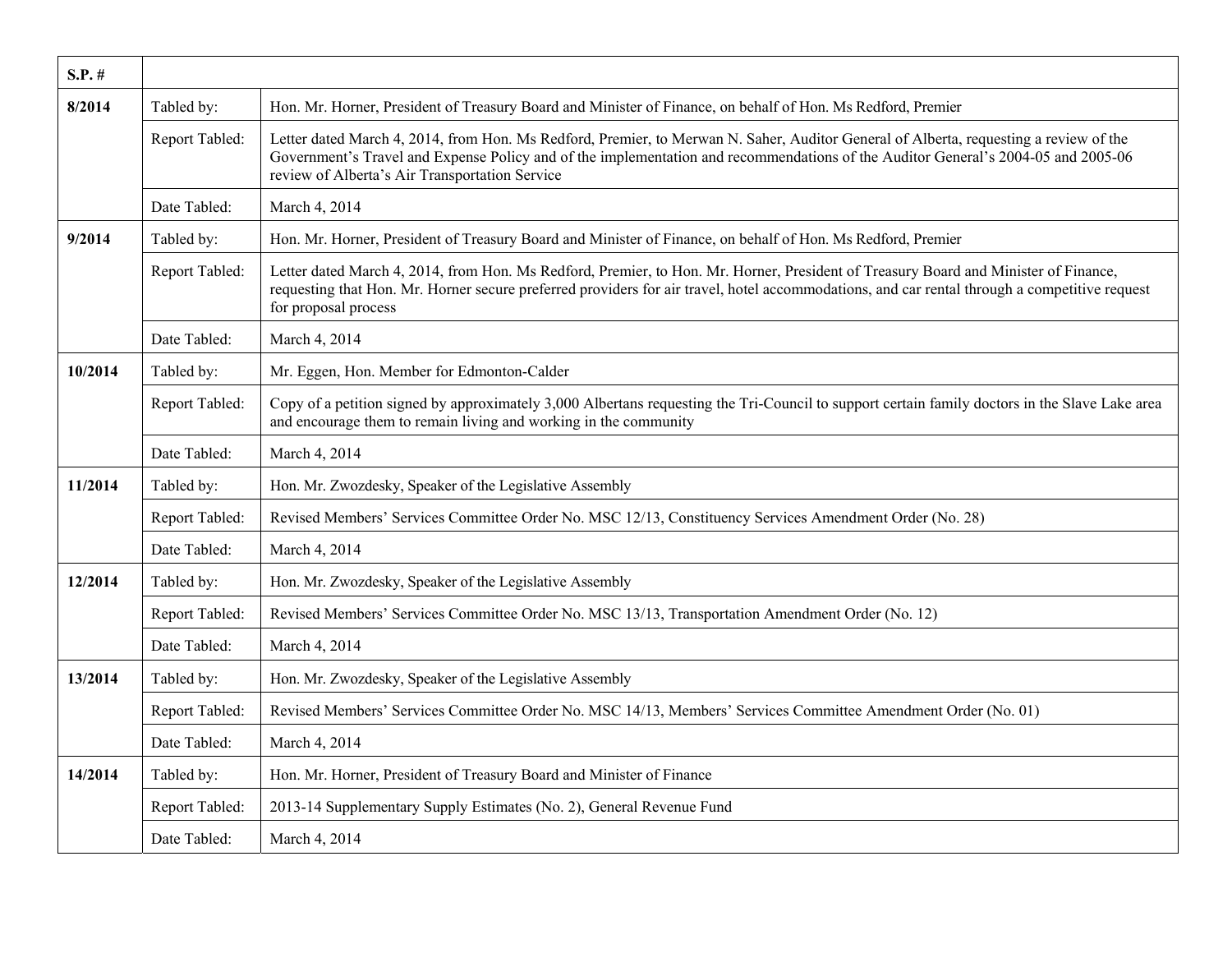| $S.P.$ # |                |                                                                                                                                                                                                                                      |
|----------|----------------|--------------------------------------------------------------------------------------------------------------------------------------------------------------------------------------------------------------------------------------|
| 15/2014  | Tabled by:     | Hon. Mr. Weadick, Associate Minister – Recovery and Reconstruction of Southeast Alberta                                                                                                                                              |
|          | Report Tabled: | 176 letters from Lethbridge residents to Hon. Ms Redford, Premier, and the Alberta Energy Regulator expressing opposition to the proposed<br>exploratory well drilling by Goldenkey Oil within the municipality of Lethbridge        |
|          | Date Tabled:   | March 5, 2014                                                                                                                                                                                                                        |
| 16/2014  | Tabled by:     | Hon. Mr. Olson, Deputy Government House Leader                                                                                                                                                                                       |
|          | Report Tabled: | Final 2014 Budget Main Estimates Schedule                                                                                                                                                                                            |
|          | Date Tabled:   | March 5, 2014                                                                                                                                                                                                                        |
| 17/2014  | Tabled by:     | Ms Blakeman, Hon. Member for Edmonton-Centre                                                                                                                                                                                         |
|          | Report Tabled: | Email message dated October 14, 2013, from Dr. Melissa Kehler of Edmonton to Ms Blakeman, Hon. Member for Edmonton-Centre,<br>expressing concern regarding access to psychological services                                          |
|          | Date Tabled:   | March 5, 2014                                                                                                                                                                                                                        |
| 18/2014  | Tabled by:     | Ms Blakeman, Hon. Member for Edmonton-Centre                                                                                                                                                                                         |
|          | Report Tabled: | Letter dated February 12, 2014, from Lori Germaine, a youth support worker in Edmonton, to whom it may concern expressing concern<br>regarding the treatment of a youth applying for financial assistance at an Alberta Works office |
|          | Date Tabled:   | March 5, 2014                                                                                                                                                                                                                        |
| 19/2014  | Tabled by:     | Mr. Bikman, Hon. Member for Cardston-Taber-Warner                                                                                                                                                                                    |
|          | Report Tabled: | Email message dated January 30, 2014, from Cliff Bullis of Edmonton to Mr. Bikman, Hon. Member for Cardston-Taber-Warner, requesting<br>assistance to create a safer work environment for tow truck operators                        |
|          | Date Tabled:   | March 5, 2014                                                                                                                                                                                                                        |
| 20/2014  | Tabled by:     | Hon. Mr. Zwozdesky, Speaker of the Legislative Assembly                                                                                                                                                                              |
|          | Report Tabled: | Page Biographies, Legislative Assembly of Alberta, 28th Legislature, Second Session, Spring 2014                                                                                                                                     |
|          | Date Tabled:   | March 5, 2014                                                                                                                                                                                                                        |
| 21/2014  | Tabled by:     | Hon. Mr. Horner, President of Treasury Board and Minister of Finance                                                                                                                                                                 |
|          | Report Tabled: | 2014-15 Offices of the Legislative Assembly Estimates, General Revenue Fund                                                                                                                                                          |
|          | Date Tabled:   | March 6, 2014                                                                                                                                                                                                                        |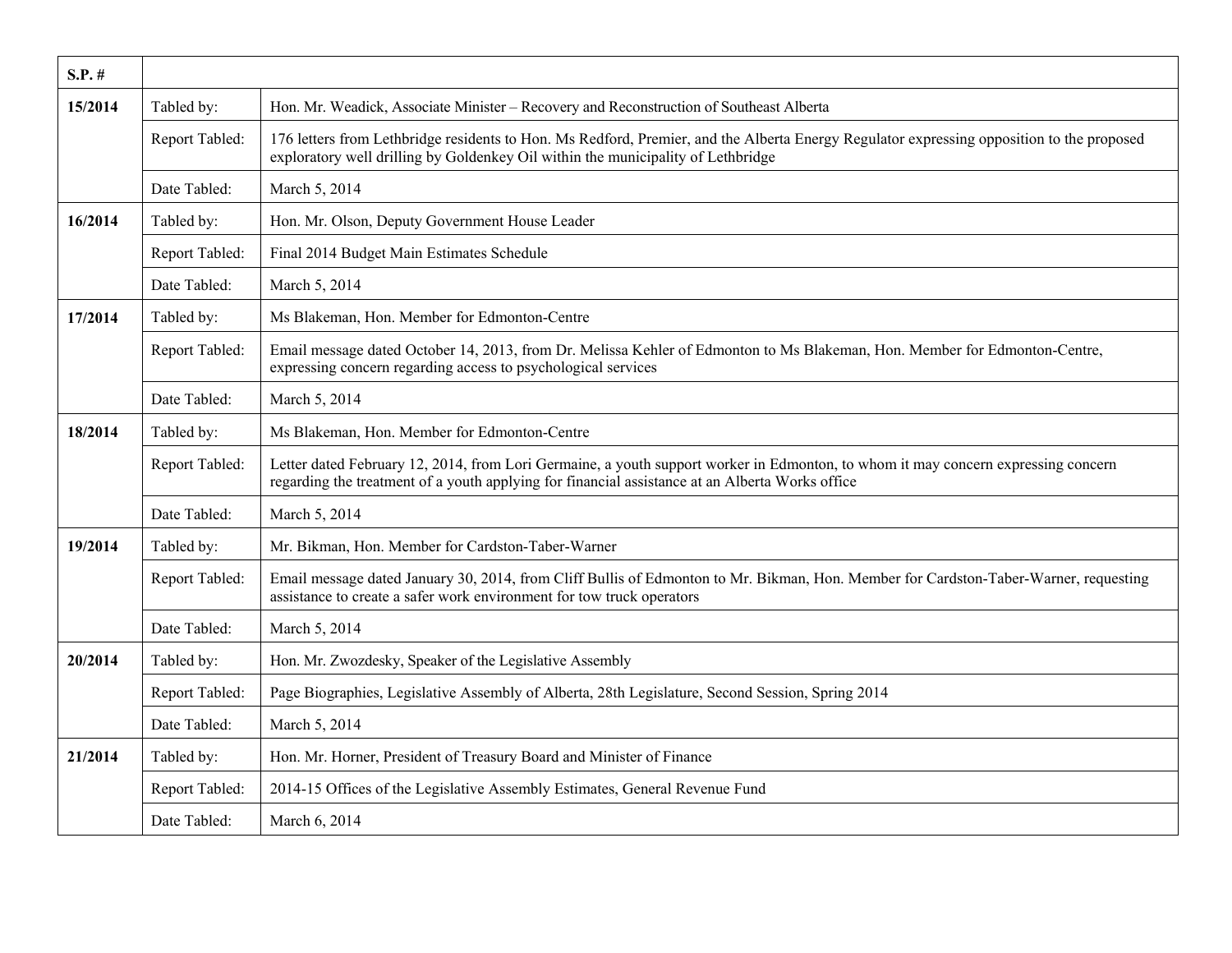| $S.P.$ # |                |                                                                                                                                                                                                               |
|----------|----------------|---------------------------------------------------------------------------------------------------------------------------------------------------------------------------------------------------------------|
| 22/2014  | Tabled by:     | Hon. Mr. Horner, President of Treasury Board and Minister of Finance                                                                                                                                          |
|          | Report Tabled: | 2014-15 Government Estimates, General Revenue Fund, Lottery Fund                                                                                                                                              |
|          | Date Tabled:   | March 6, 2014                                                                                                                                                                                                 |
| 23/2014  | Tabled by:     | Hon. Mr. Horner, President of Treasury Board and Minister of Finance                                                                                                                                          |
|          | Report Tabled: | Budget 2014: 2014-17 Government of Alberta Strategic Plan                                                                                                                                                     |
|          | Date Tabled:   | March 6, 2014                                                                                                                                                                                                 |
| 24/2014  | Tabled by:     | Hon. Mr. Horner, President of Treasury Board and Minister of Finance                                                                                                                                          |
|          | Report Tabled: | Budget 2014: Ministry Business Plans                                                                                                                                                                          |
|          | Date Tabled:   | March 6, 2014                                                                                                                                                                                                 |
| 25/2014  | Tabled by:     | Hon. Mr. Horner, President of Treasury Board and Minister of Finance                                                                                                                                          |
|          | Report Tabled: | Budget 2014: Fiscal Plan                                                                                                                                                                                      |
|          | Date Tabled:   | March 6, 2014                                                                                                                                                                                                 |
| 26/2014  | Tabled by:     | Mr. Khan, Chair, Standing Committee on Resource Stewardship                                                                                                                                                   |
|          | Report Tabled: | Report dated March 2014 entitled "Review of the Monetization of Natural Gas in the Province of Alberta, 28th Legislature, Second Session"                                                                     |
|          | Date Tabled:   | March 10, 2014                                                                                                                                                                                                |
| 27/2014  | Tabled by:     | Mr. Casey, Chair, Standing Committee on the Alberta Heritage Savings Trust Fund                                                                                                                               |
|          | Report Tabled: | Alberta Heritage Savings Trust Fund, Third Quarter Update 2013-2014                                                                                                                                           |
|          | Date Tabled:   | March 10, 2014                                                                                                                                                                                                |
| 28/2014  | Tabled by:     | Ms Blakeman, Hon. Member for Edmonton-Centre                                                                                                                                                                  |
|          | Report Tabled: | Letter dated January 3, 2014, from Jill Sheward of Edmonton to Ms Blakeman, Hon. Member for Edmonton-Centre, expressing concern<br>regarding the proposed privatization of the provincial Land Titles Offices |
|          | Date Tabled:   | March 10, 2014                                                                                                                                                                                                |
| 29/2014  | Tabled by:     | Ms Blakeman, Hon. Member for Edmonton-Centre                                                                                                                                                                  |
|          | Report Tabled: | Email message dated January 21, 2014, from Lee-Ann Laing to Ms Blakeman, Hon. Member for Edmonton-Centre, expressing concern<br>regarding apartment rental increases                                          |
|          | Date Tabled:   | March 10, 2014                                                                                                                                                                                                |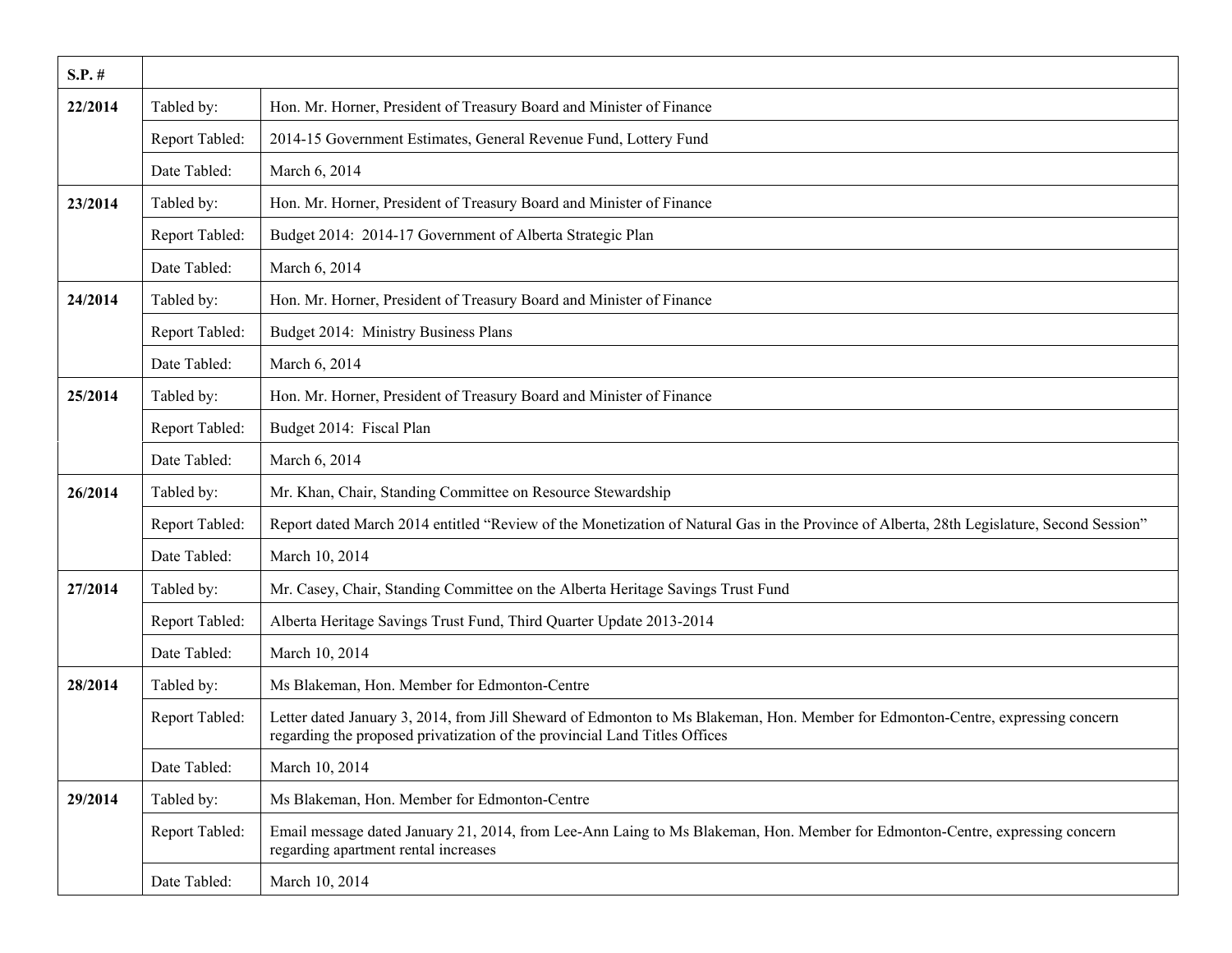| $S.P.$ # |                |                                                                                                                                                                                                                                                                                               |
|----------|----------------|-----------------------------------------------------------------------------------------------------------------------------------------------------------------------------------------------------------------------------------------------------------------------------------------------|
| 30/2014  | Tabled by:     | Mr. Bikman, Hon. Member for Cardston-Taber-Warner                                                                                                                                                                                                                                             |
|          | Report Tabled: | Email message dated March 6, 2014, from Angela Wolgen-Strojwas, Cardston-Taber-Warner constituency assistant, to Mr. Bikman, Hon.<br>Member for Cardston-Taber-Warner, regarding constituent Mary Sinclair of Milk River and her dissatisfaction with the Premier's recent travel<br>expenses |
|          | Date Tabled:   | March 10, 2014                                                                                                                                                                                                                                                                                |
| 31/2014  | Tabled by:     | Mr. Bikman, Hon. Member for Cardston-Taber-Warner                                                                                                                                                                                                                                             |
|          | Report Tabled: | Email message dated March 5, 2014, from Roger Davies of Magrath to Mr. Bikman, Hon. Member for Cardston-Taber-Warner, expressing<br>concern regarding proposed cuts to generic drug pricing and its effects on pharmacies                                                                     |
|          | Date Tabled:   | March 10, 2014                                                                                                                                                                                                                                                                                |
| 32/2014  | Tabled by:     | Mr. Bikman, Hon. Member for Cardston-Taber-Warner                                                                                                                                                                                                                                             |
|          | Report Tabled: | Email message dated February 4, 2014 from Lloyd Morgan of Drumheller to Mr. Bikman, Hon. Member for Cardston-Taber-Warner,<br>requesting that tow trucks be classified as emergency vehicles                                                                                                  |
|          | Date Tabled:   | March 10, 2014                                                                                                                                                                                                                                                                                |
| 33/2014  | Tabled by:     | Mr. Strankman, Hon. Member for Drumheller-Stettler                                                                                                                                                                                                                                            |
|          | Report Tabled: | Copies of receipts and Twitter postings relating to comments made by Mr. Strankman during Oral Question Period on March 10, 2014                                                                                                                                                              |
|          | Date Tabled:   | March 10, 2014                                                                                                                                                                                                                                                                                |
| 34/2014  | Tabled by:     | Hon. Mr. Oberle, Minister of Aboriginal Relations                                                                                                                                                                                                                                             |
|          | Report Tabled: | Letter dated February 6, 2014, from Marie Martens of Fort Vermilion to Hon. Mr. Oberle, Minister of Aboriginal Relations, expressing concern<br>regarding staff budget cuts to La Crete Long Term Care Centre and attaching a list of signatures of concerned citizens                        |
|          | Date Tabled:   | March 11, 2014                                                                                                                                                                                                                                                                                |
| 35/2014  | Tabled by:     | Mr. Eggen, Hon. Member for Edmonton-Calder                                                                                                                                                                                                                                                    |
|          | Report Tabled: | Copies of postcards from Albertans to Hon. Mr. Lukaszuk, former Deputy Premier, regarding post-secondary education cuts                                                                                                                                                                       |
|          | Date Tabled:   | March 11, 2014                                                                                                                                                                                                                                                                                |
| 36/2014  | Tabled by:     | Mr. Eggen, Hon. Member for Edmonton-Calder                                                                                                                                                                                                                                                    |
|          | Report Tabled: | Document dated February 19, 2014, entitled "Curriculum Redesign, Alberta Education's Curriculum Development Prototyping Partners,"<br>prepared by the Alberta Government                                                                                                                      |
|          | Date Tabled:   | March 11, 2014                                                                                                                                                                                                                                                                                |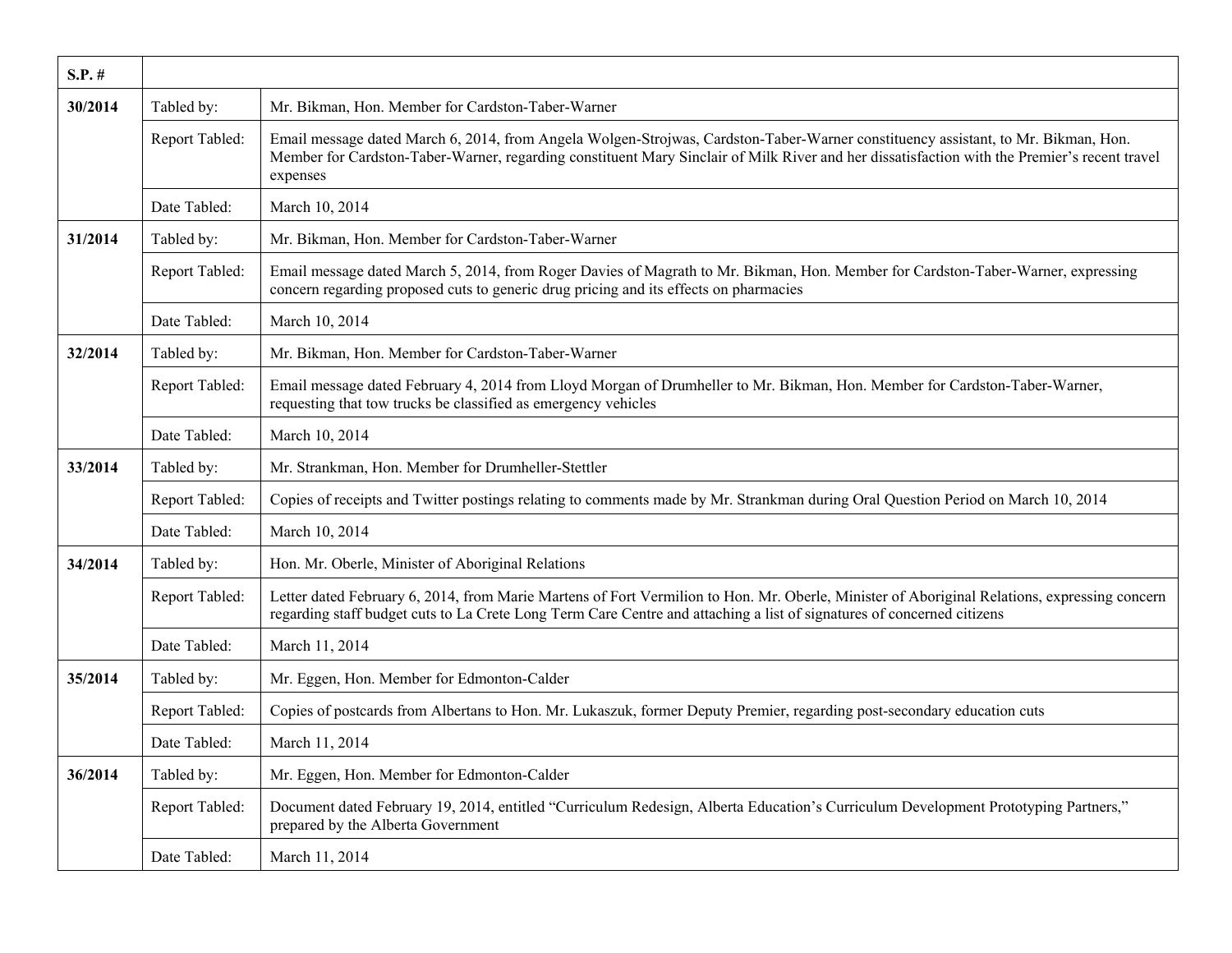| $S.P.$ # |                |                                                                                                                                                                                                                                                                                                                                                                      |
|----------|----------------|----------------------------------------------------------------------------------------------------------------------------------------------------------------------------------------------------------------------------------------------------------------------------------------------------------------------------------------------------------------------|
| 37/2014  | Tabled by:     | Mr. Hehr, Hon. Member for Calgary-Buffalo                                                                                                                                                                                                                                                                                                                            |
|          | Report Tabled: | Document dated December 2013 entitled "Alberta's Electricity Market" prepared by the Alberta Electric System Operator, relating to<br>comments made by Mr. Hehr during Oral Question Period on March 11, 2014                                                                                                                                                        |
|          | Date Tabled:   | March 11, 2014                                                                                                                                                                                                                                                                                                                                                       |
| 38/2014  | Tabled by:     | Mr. Strankman, Hon. Member for Drumheller-Stettler                                                                                                                                                                                                                                                                                                                   |
|          | Report Tabled: | Copies of receipts and photographs relating to comments made by Mr. Strankman during Oral Question Period on March 11, 2014                                                                                                                                                                                                                                          |
|          | Date Tabled:   | March 11, 2014                                                                                                                                                                                                                                                                                                                                                       |
| 39/2014  | Tabled by:     | Ms Kubinec, Hon. Member for Barrhead-Morinville-Westlock                                                                                                                                                                                                                                                                                                             |
|          | Report Tabled: | Letter dated March 6, 2014, from Lorne Hickey, Reeve, Lethbridge County, to Ms Kubinec, Hon. Member for Barrhead-Morinville-Westlock,<br>expressing Lethbridge County's support for Bill 201, Agricultural Pests (Fusarium Head Blight) Amendment Act, 2014                                                                                                          |
|          | Date Tabled:   | March 11, 2014                                                                                                                                                                                                                                                                                                                                                       |
| 40/2014  | Tabled by:     | Hon. Mr. Zwozdesky, Speaker of the Legislative Assembly                                                                                                                                                                                                                                                                                                              |
|          | Report Tabled: | Letter dated December 9, 2013, from the Innisfail Middle School Grade 6 Team to the elected representatives of the people of Alberta<br>expressing their dismay in the behaviour and lack of respect shown by Members of the Legislative Assembly in the Legislature and advising<br>that they will no longer allow their students to observe Members in the Chamber |
|          | Date Tabled:   | March 11, 2014                                                                                                                                                                                                                                                                                                                                                       |
| 41/2014  | Tabled by:     | Clerk of the Assembly on behalf of Hon. Mr. Zwozdesky, Speaker of the Legislative Assembly                                                                                                                                                                                                                                                                           |
|          | Report Tabled: | Procedural letter 2014, Second Session, 28th Legislature, dated February 11, 2014, from Hon. Mr. Zwozdesky, Speaker of the Legislative<br>Assembly, to all Members of the Legislative Assembly, referenced by the Speaker in the Assembly on March 10, 2014                                                                                                          |
|          | Date Tabled:   | March 11, 2014                                                                                                                                                                                                                                                                                                                                                       |
| 42/2014  | Tabled by:     | Mr. Mason, Hon. Member for Edmonton-Highlands-Norwood                                                                                                                                                                                                                                                                                                                |
|          | Report Tabled: | Email message dated February 13, 2014, from Rob Kroetsch to Hon. Ms Redford, Premier, expressing frustration with current Government<br>policies                                                                                                                                                                                                                     |
|          | Date Tabled:   | March 12, 2014                                                                                                                                                                                                                                                                                                                                                       |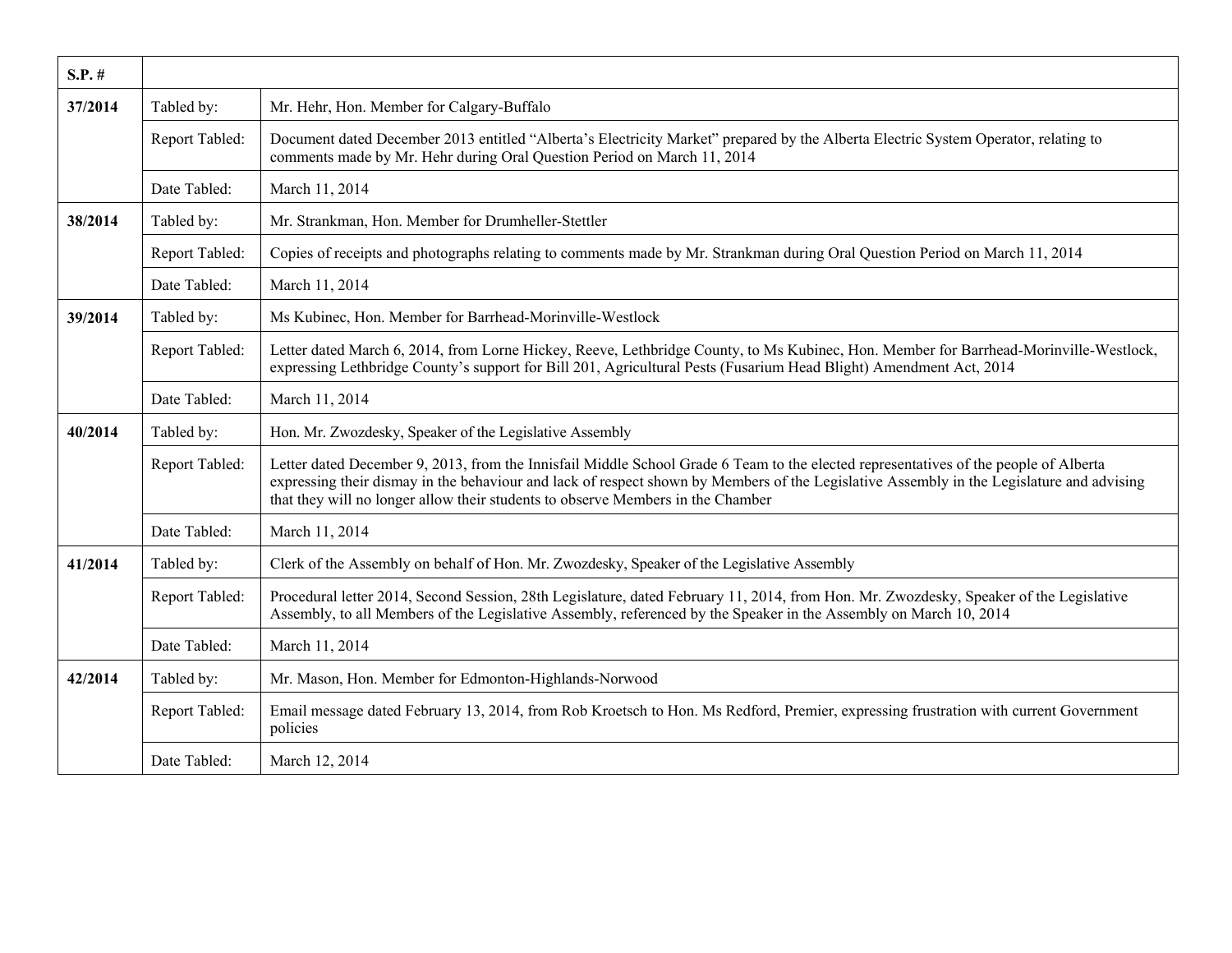| $S.P.$ # |                |                                                                                                                                                                                                                                                                                                                                                                     |
|----------|----------------|---------------------------------------------------------------------------------------------------------------------------------------------------------------------------------------------------------------------------------------------------------------------------------------------------------------------------------------------------------------------|
| 43/2014  | Tabled by:     | Mr. Bikman, Hon. Member for Cardston-Taber-Warner                                                                                                                                                                                                                                                                                                                   |
|          | Report Tabled: | Email message dated February 21, 2014, from Mandy Bretzke, Cardston-Taber-Warner constituency assistant, to Mr. Bikman, Hon. Member<br>for Cardston-Taber-Warner, regarding a constituent's concerns with respect to workers who assisted in the rebuilding efforts following the<br>flood in High River not being paid by the companies by whom they were employed |
|          | Date Tabled:   | March 12, 2014                                                                                                                                                                                                                                                                                                                                                      |
| 44/2014  | Tabled by:     | Mr. Bikman, Hon. Member for Cardston-Taber-Warner                                                                                                                                                                                                                                                                                                                   |
|          | Report Tabled: | Email message dated March 8, 2014, from Brian Hildebrand to Mr. Bikman, Hon. Member for Cardston-Taber-Warner, expressing several<br>concerns regarding the Progressive Conservative Party of Alberta                                                                                                                                                               |
|          | Date Tabled:   | March 12, 2014                                                                                                                                                                                                                                                                                                                                                      |
| 45/2014  | Tabled by:     | Mr. Bikman, Hon. Member for Cardston-Taber-Warner                                                                                                                                                                                                                                                                                                                   |
|          | Report Tabled: | Email message dated March 10, 2014, from Dale Stuart of Red Deer to several Members of the Legislative Assembly expressing concern<br>regarding answers given by Hon. Ms Kennedy-Glans, Associate Minister – Electricity and Renewable Energy, to questions during Oral<br>Question Period regarding electricity companies                                          |
|          | Date Tabled:   | March 12, 2014                                                                                                                                                                                                                                                                                                                                                      |
| 46/2014  | Tabled by:     | Mr. Bilous, Hon. Member for Edmonton-Beverly-Clareview                                                                                                                                                                                                                                                                                                              |
|          | Report Tabled: | Copies of 50 postcards from Albertans to Hon. Mr. Lukaszuk, former Deputy Premier, regarding post-secondary education funding cuts                                                                                                                                                                                                                                  |
|          | Date Tabled:   | March 12, 2014                                                                                                                                                                                                                                                                                                                                                      |
| 47/2014  | Tabled by:     | Mr. Bilous, Hon. Member for Edmonton-Beverly-Clareview, on behalf of Mr. Eggen, Hon. Member for Edmonton-Calder                                                                                                                                                                                                                                                     |
|          | Report Tabled: | Reprint of a letter to the editor, Edmonton Journal, dated March 12, 2014, entitled "Pension reform scaled back," from Bruce Gajerski relating<br>to comments made by Mr. Eggen during his Member's Statement on March 11, 2014                                                                                                                                     |
|          | Date Tabled:   | March 12, 2014                                                                                                                                                                                                                                                                                                                                                      |
| 48/2014  | Tabled by:     | Ms DeLong, Hon. Member for Calgary-Bow                                                                                                                                                                                                                                                                                                                              |
|          | Report Tabled: | Copy of a petition signed by 4,903 Albertans requesting that the Calgary Board of Education, the Calgary Catholic School District, Ms DeLong,<br>Hon. Member for Calgary-Bow, and Hon. Mr. Hughes, Minister of Municipal Affairs, re-evaluate the communities of West Springs, Cougar<br>Ridge, and Aspen Woods to ensure much-needed schools are built             |
|          | Date Tabled:   | March 13, 2014                                                                                                                                                                                                                                                                                                                                                      |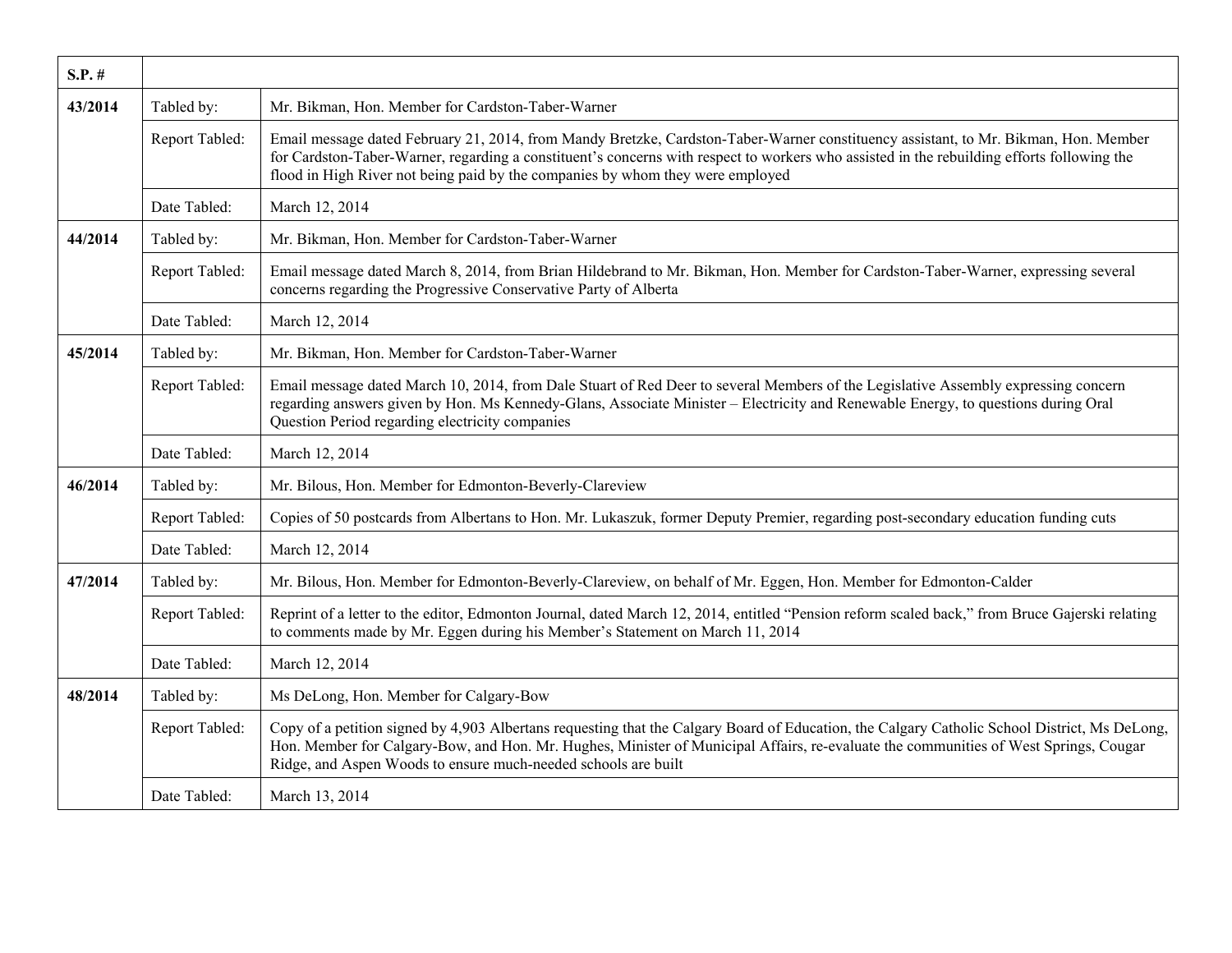| $S.P.$ # |                |                                                                                                                                                                                                                                                           |
|----------|----------------|-----------------------------------------------------------------------------------------------------------------------------------------------------------------------------------------------------------------------------------------------------------|
| 49/2014  | Tabled by:     | Dr. Swann, Hon. Member for Calgary-Mountain View                                                                                                                                                                                                          |
|          | Report Tabled: | Email message from Dallas Diamond to Dr. Swann, Hon. Member for Calgary-Mountain View, regarding his belief that the poor treatment his<br>father received at Calgary medical facilities led to his father's death                                        |
|          | Date Tabled:   | March 13, 2014                                                                                                                                                                                                                                            |
| 50/2014  | Tabled by:     | Dr. Swann, Hon. Member for Calgary-Mountain View                                                                                                                                                                                                          |
|          | Report Tabled: | Letter dated February 26, 2014, from Honora Thubron of Calgary to Dr. Swann, Hon. Member for Calgary-Mountain View, expressing concern<br>regarding the care of seniors in long-term care facilities, with several related attachments                    |
|          | Date Tabled:   | March 13, 2014                                                                                                                                                                                                                                            |
| 51/2014  | Tabled by:     | Dr. Swann, Hon. Member for Calgary-Mountain View                                                                                                                                                                                                          |
|          | Report Tabled: | Email message dated October 30, 2012, from Hon. Mr. Hancock, former Minister of Human Services, to Jim Miller of British Columbia<br>responding to a request to meet with Hon. Ms Redford, Premier, to discuss farm safety                                |
|          | Date Tabled:   | March 13, 2014                                                                                                                                                                                                                                            |
| 52/2014  | Tabled by:     | Dr. Swann, Hon. Member for Calgary-Mountain View                                                                                                                                                                                                          |
|          | Report Tabled: | Email message dated January 29, 2014, from Harry Chase to Hon. Mr. Bhullar, Minister of Human Services, requesting a reform of children's<br>services and the child welfare system in a transparent and accountable manner                                |
|          | Date Tabled:   | March 13, 2014                                                                                                                                                                                                                                            |
| 53/2014  | Tabled by:     | Mr. Bilous, Hon. Member for Edmonton-Beverly-Clareview                                                                                                                                                                                                    |
|          | Report Tabled: | Copies of 50 postcards from Albertans to Hon. Mr. Lukaszuk, former Deputy Premier, regarding post-secondary education funding cuts                                                                                                                        |
|          | Date Tabled:   | March 13, 2014                                                                                                                                                                                                                                            |
| 54/2014  | Tabled by:     | Mr. Donovan, Hon. Member for Little Bow                                                                                                                                                                                                                   |
|          | Report Tabled: | Document, undated, entitled "Resolution 4-13S, Local Road Bridge Program, Municipal District of Big Lakes," regarding the Alberta<br>Association of Municipal Districts and Counties calling upon the Government to ensure a second round of consultation |
|          | Date Tabled:   | March 17, 2014                                                                                                                                                                                                                                            |
| 55/2014  | Tabled by:     | Mr. Hale, Hon. Member for Strathmore-Brooks                                                                                                                                                                                                               |
|          | Report Tabled: | Bassano Continuing Care Centre, Final Report, dated October 11, 2013, prepared by S2 Architecture                                                                                                                                                         |
|          | Date Tabled:   | March 17, 2014                                                                                                                                                                                                                                            |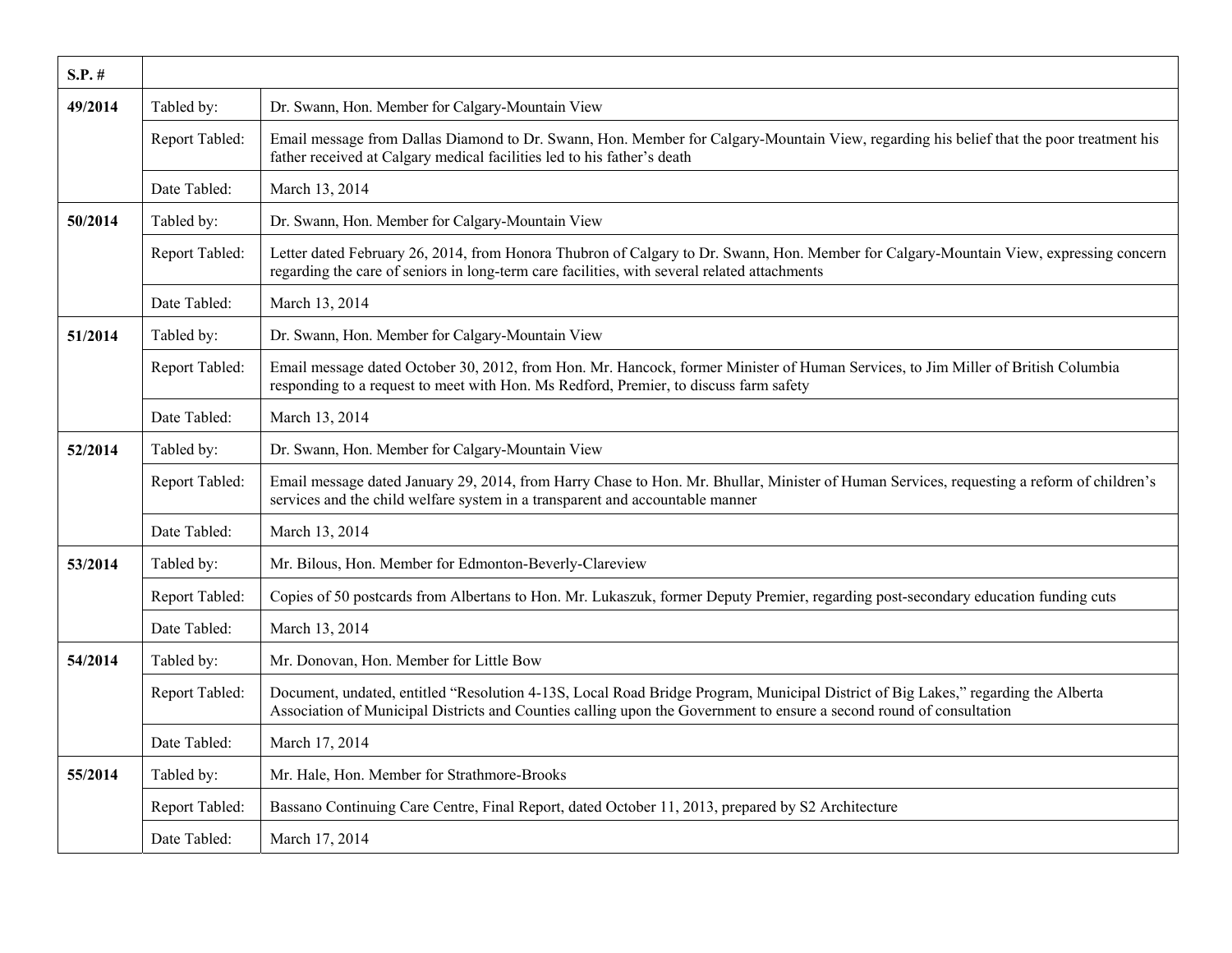| $S.P.$ # |                |                                                                                                                                                                            |
|----------|----------------|----------------------------------------------------------------------------------------------------------------------------------------------------------------------------|
| 56/2014  | Tabled by:     | Ms Blakeman, Hon. Member for Edmonton-Centre                                                                                                                               |
|          | Report Tabled: | Report dated November 2013 entitled "reaching equal justice: an invitation to envision and act," prepared by the Canadian Bar Association<br>Access to Justice Committee   |
|          | Date Tabled:   | March 17, 2014                                                                                                                                                             |
| 57/2014  | Tabled by:     | Ms Blakeman, Hon. Member for Edmonton-Centre                                                                                                                               |
|          | Report Tabled: | Report dated June 2010 entitled "Moving Forward on Legal Aid, Research on Needs and Innovative Approaches," prepared by Melina Buckley<br>for the Canadian Bar Association |
|          | Date Tabled:   | March 17, 2014                                                                                                                                                             |
| 58/2014  | Tabled by:     | Clerk of the Assembly on behalf of Hon. Mr. Hughes, Minister of Municipal Affairs                                                                                          |
|          | Report Tabled: | Safety Codes Council, Annual Report 2012                                                                                                                                   |
|          | Date Tabled:   | March 17, 2014                                                                                                                                                             |
| 59/2014  | Tabled by:     | Clerk of the Assembly on behalf of Hon. Mr. Hughes, Minister of Municipal Affairs                                                                                          |
|          | Report Tabled: | 2011-2012 Authorized Accredited Agencies Summary                                                                                                                           |
|          | Date Tabled:   | March 17, 2014                                                                                                                                                             |
| 60/2014  | Tabled by:     | Clerk of the Assembly on behalf of Hon. Mr. Hughes, Minister of Municipal Affairs                                                                                          |
|          | Report Tabled: | 2012/2013 Alberta Elevating Devices and Amusement Rides Safety Association Annual Report                                                                                   |
|          | Date Tabled:   | March 17, 2014                                                                                                                                                             |
| 61/2014  | Tabled by:     | Clerk of the Assembly on behalf of Hon. Mr. Hughes, Minister of Municipal Affairs                                                                                          |
|          | Report Tabled: | Alberta Boilers Safety Association, Annual Report 2013, October 31, 2013                                                                                                   |
|          | Date Tabled:   | March 17, 2014                                                                                                                                                             |
| 62/2014  | Tabled by:     | Clerk of the Assembly on behalf of Hon. Mr. Horner, President of Treasury Board and Minister of Finance                                                                    |
|          | Report Tabled: | Automobile Insurance Rate Board, 2013 Annual Report for the Year Ended December 31, 2013                                                                                   |
|          | Date Tabled:   | March 17, 2014                                                                                                                                                             |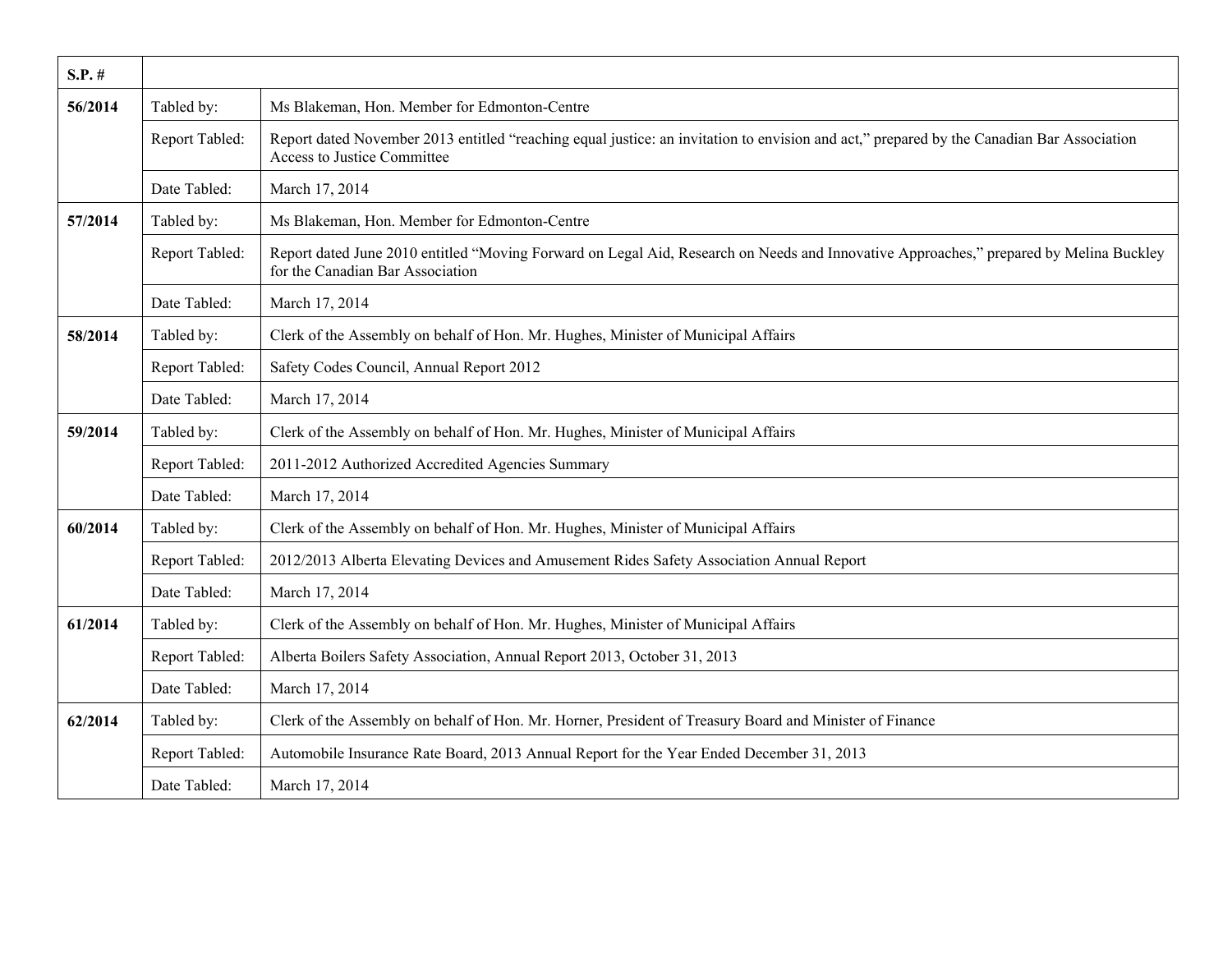| $S.P.$ # |                |                                                                                                                                                                                                                                                                |
|----------|----------------|----------------------------------------------------------------------------------------------------------------------------------------------------------------------------------------------------------------------------------------------------------------|
| 63/2014  | Tabled by:     | Mr. Bilous, Hon. Member for Edmonton-Beverly-Clareview, on behalf of Mr. Eggen, Hon. Member for Edmonton-Calder                                                                                                                                                |
|          | Report Tabled: | Letter dated March 10, 2014, from Dale Swaré of Sherwood Park to Hon. Ms Redford, Premier, expressing concern with the length of time it is<br>taking for his wife to receive back surgery and regarding Government spending                                   |
|          | Date Tabled:   | March 18, 2014                                                                                                                                                                                                                                                 |
| 64/2014  | Tabled by:     | Mr. Bilous, Hon. Member for Edmonton-Beverly-Clareview                                                                                                                                                                                                         |
|          | Report Tabled: | Copies of 50 postcards from Albertans to Hon. Mr. Lukaszuk, former Deputy Premier, regarding post-secondary education cuts                                                                                                                                     |
|          | Date Tabled:   | March 18, 2014                                                                                                                                                                                                                                                 |
| 65/2014  | Tabled by:     | Ms Blakeman, Hon. Member for Edmonton-Centre, on behalf of Dr. Sherman, Hon. Member for Edmonton-Meadowlark                                                                                                                                                    |
|          | Report Tabled: | Letter dated August 23, 2013, from Hon. Ms Redford, Premier, to Dr. Sherman, Hon. Member for Edmonton-Meadowlark, responding to<br>Dr. Sherman's letter dated July 29, 2013, requesting the appointment of a special auditor to the Flood Recovery Task Force  |
|          | Date Tabled:   | March 18, 2014                                                                                                                                                                                                                                                 |
| 66/2014  | Tabled by:     | Ms Blakeman, Hon. Member for Edmonton-Centre, on behalf of Dr. Sherman, Hon. Member for Edmonton-Meadowlark                                                                                                                                                    |
|          | Report Tabled: | Letter dated February 12, 2014, from Karen Lindgren, FOIP Coordinator, Executive Council, to Dr. Sherman, Hon. Member for Edmonton-<br>Meadowlark, responding to a request for access to general information concerning Navigator Ltd. and ENsight Canada Inc. |
|          | Date Tabled:   | March 18, 2014                                                                                                                                                                                                                                                 |
| 67/2014  | Tabled by:     | Ms Blakeman, Hon. Member for Edmonton-Centre, on behalf of Dr. Sherman, Hon. Member for Edmonton-Meadowlark                                                                                                                                                    |
|          | Report Tabled: | CNW Newswire web site article dated January 31, 2014, entitled "Navigator Ltd. Releases Contracts with Government of Alberta"                                                                                                                                  |
|          | Date Tabled:   | March 18, 2014                                                                                                                                                                                                                                                 |
| 68/2014  | Tabled by:     | Ms Blakeman, Hon. Member for Edmonton-Centre                                                                                                                                                                                                                   |
|          | Report Tabled: | Email message dated February 25, 2014, from Jason Woo of Edmonton to Ms Blakeman, Hon. Member for Edmonton-Centre, expressing<br>opposition to the Government's proposed changes to public sector pension plans                                                |
|          | Date Tabled:   | March 18, 2014                                                                                                                                                                                                                                                 |
| 69/2014  | Tabled by:     | Ms Blakeman, Hon. Member for Edmonton-Centre                                                                                                                                                                                                                   |
|          | Report Tabled: | Email message dated February 25, 2014, from Jason Woo of Edmonton to Ms Blakeman, Hon. Member for Edmonton-Centre, expressing<br>opposition to the Government's proposed changes to public sector pension plans                                                |
|          | Date Tabled:   | March 18, 2014                                                                                                                                                                                                                                                 |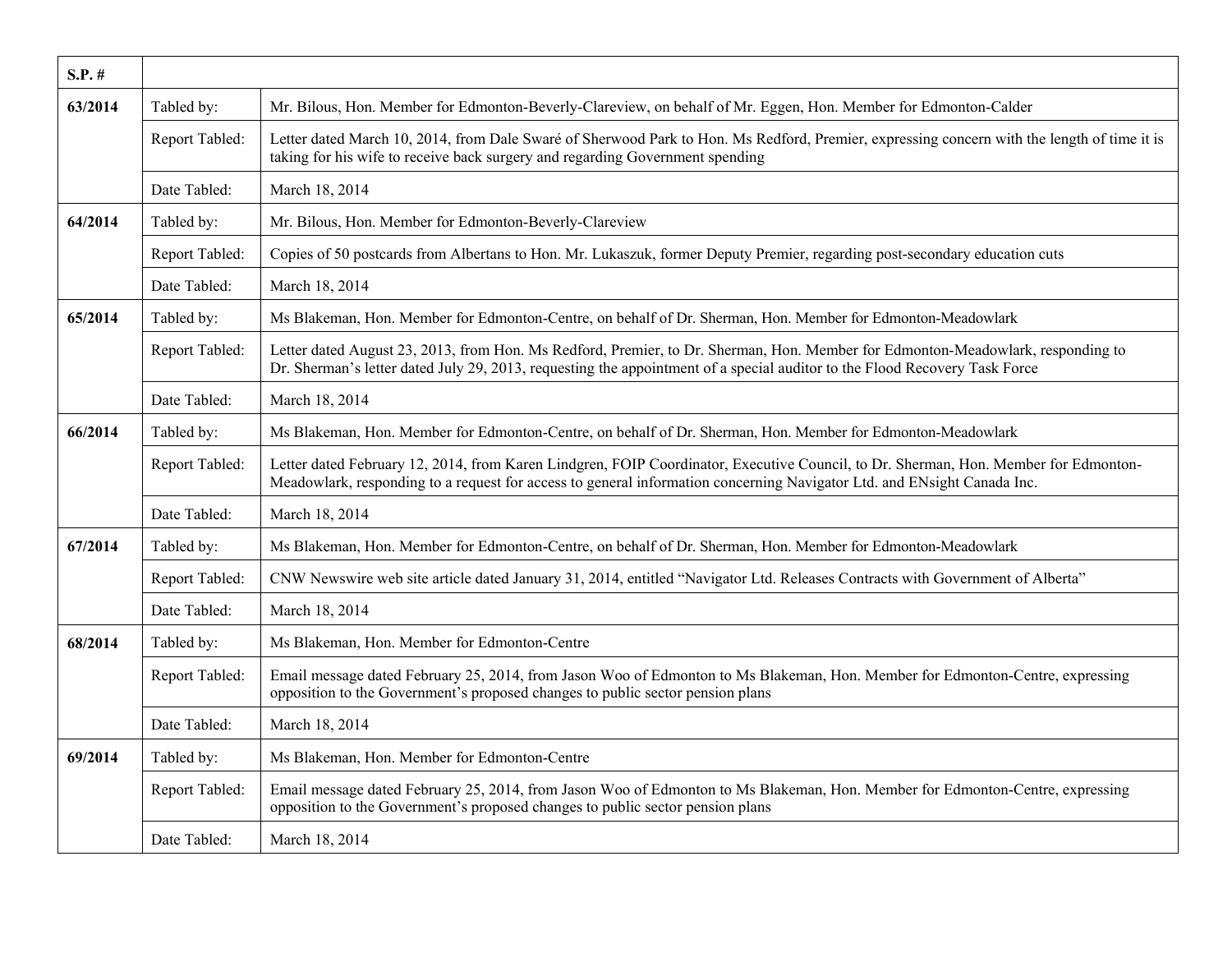| $S.P.$ # |                |                                                                                                                                                                                                                                                                                                                                                                                      |
|----------|----------------|--------------------------------------------------------------------------------------------------------------------------------------------------------------------------------------------------------------------------------------------------------------------------------------------------------------------------------------------------------------------------------------|
| 70/2014  | Tabled by:     | Ms Blakeman, Hon. Member for Edmonton-Centre                                                                                                                                                                                                                                                                                                                                         |
|          | Report Tabled: | Letter, undated, from Rhonda van Heyst to Ms Blakeman, Hon. Member for Edmonton-Centre, expressing opposition to the Government's<br>proposed changes to the Local Authorities Pension Plan                                                                                                                                                                                          |
|          | Date Tabled:   | March 18, 2014                                                                                                                                                                                                                                                                                                                                                                       |
| 71/2014  | Tabled by:     | Mr. Hale, Hon. Member for Strathmore-Brooks                                                                                                                                                                                                                                                                                                                                          |
|          | Report Tabled: | Document, undated, entitled "Proposed Repairs - Completed?" regarding the McKinnon Flats and access to the lower Bow River, relating to<br>comments made by Mr. Hale during Oral Question Period on March 18, 2014                                                                                                                                                                   |
|          | Date Tabled:   | March 18, 2014                                                                                                                                                                                                                                                                                                                                                                       |
| 72/2014  | Tabled by:     | Mr. Bikman, Hon. Member for Cardston-Taber-Warner                                                                                                                                                                                                                                                                                                                                    |
|          | Report Tabled: | Email message dated March 16, 2014, from Dr. Ian Armstrong of Taber to Mr. Bikman, Hon. Member for Cardston-Taber-Warner, expressing<br>concern regarding access to psychological services                                                                                                                                                                                           |
|          | Date Tabled:   | March 18, 2014                                                                                                                                                                                                                                                                                                                                                                       |
| 73/2014  | Tabled by:     | Mr. Bilous, Hon. Member for Edmonton-Beverly-Clareview                                                                                                                                                                                                                                                                                                                               |
|          | Report Tabled: | Copies of 50 postcards from Albertans to Hon. Mr. Lukaszuk, former Deputy Premier, regarding post-secondary education cuts                                                                                                                                                                                                                                                           |
|          | Date Tabled:   | March 19, 2014                                                                                                                                                                                                                                                                                                                                                                       |
| 74/2014  | Tabled by:     | Ms Blakeman, Hon. Member for Edmonton-Centre, on behalf of Dr. Sherman, Hon. Member for Edmonton-Meadowlark                                                                                                                                                                                                                                                                          |
|          | Report Tabled: | Letter dated January 31, 2014, from Karen Lindgren, FOIP Coordinator, Executive Council, to Dr. Sherman, Hon. Member for Edmonton-<br>Meadowlark, responding to Dr. Sherman's request for "all correspondence between the Office of the Premier and Jamie Watt," with related<br>attachments, relating to comments made by Dr. Sherman during Oral Question Period on March 19, 2014 |
|          | Date Tabled:   | March 19, 2014                                                                                                                                                                                                                                                                                                                                                                       |
| 75/2014  | Tabled by:     | Ms Blakeman, Hon. Member for Edmonton-Centre, on behalf of Dr. Sherman, Hon. Member for Edmonton-Meadowlark                                                                                                                                                                                                                                                                          |
|          | Report Tabled: | Document, undated, entitled "Our Team" relating to comments made by Dr. Sherman during Oral Question Period on March 19, 2014                                                                                                                                                                                                                                                        |
|          | Date Tabled:   | March 19, 2014                                                                                                                                                                                                                                                                                                                                                                       |
| 76/2014  | Tabled by:     | Ms Blakeman, Hon. Member for Edmonton-Centre, on behalf of Dr. Sherman, Hon. Member for Edmonton-Meadowlark                                                                                                                                                                                                                                                                          |
|          | Report Tabled: | Copies of online biographies of Jamie Watt, Executive Chairman, Randy Dawson, Managing Principal, Jason Hatcher, Managing Principal, and<br>Dr. Carol Anderson, Senior Consultant, all with Navigator Ltd., relating to comments made by Dr. Sherman during Oral Question Period on<br>March 19, 2014                                                                                |
|          | Date Tabled:   | March 19, 2014                                                                                                                                                                                                                                                                                                                                                                       |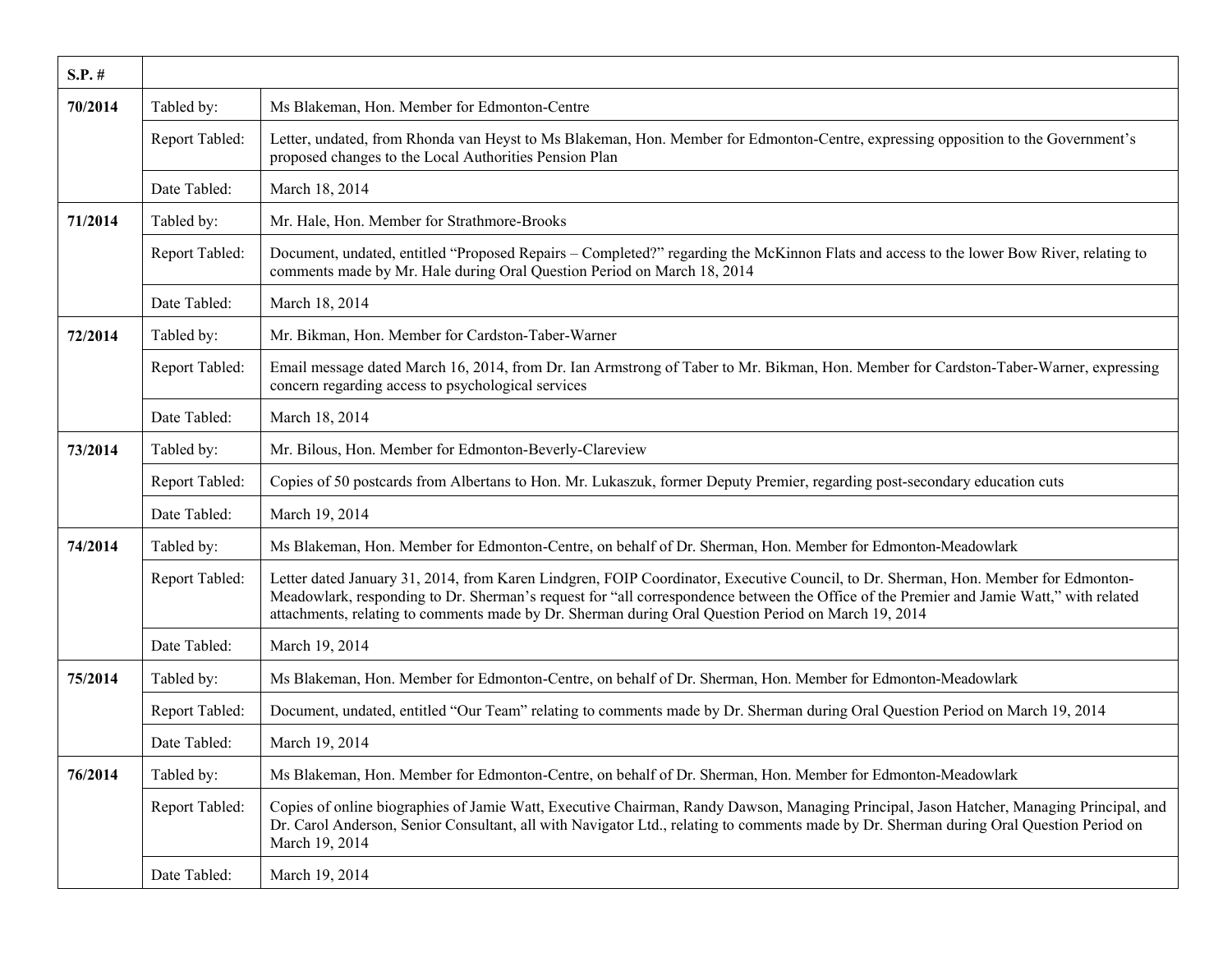| $S.P.$ # |                |                                                                                                                                                                                                                                                                                                                                                                                                            |
|----------|----------------|------------------------------------------------------------------------------------------------------------------------------------------------------------------------------------------------------------------------------------------------------------------------------------------------------------------------------------------------------------------------------------------------------------|
| 77/2014  | Tabled by:     | Hon. Mr. Scott, Associate Minister - Accountability, Transparency and Transformation                                                                                                                                                                                                                                                                                                                       |
|          | Report Tabled: | Letter dated March 18, 2014, from Hon. Mr. Scott, Associate Minister - Accountability, Transparency and Transformation, to Hon. Jason<br>Kenney, Federal Minister of Employment and Social Development and Minister for Multiculturalism, regarding the outstanding transfer of land<br>for a piece of property in the Fort McMurray-Conklin constituency known as Willow Square, with related attachments |
|          | Date Tabled:   | March 19, 2014                                                                                                                                                                                                                                                                                                                                                                                             |
| 78/2014  | Tabled by:     | Mr. Rogers, Hon. Member for Leduc-Beaumont                                                                                                                                                                                                                                                                                                                                                                 |
|          | Report Tabled: | Copy of the first page of a petition to the Government of Canada calling for tougher laws and mandatory minimum sentencing for persons<br>convicted of impaired driving causing death                                                                                                                                                                                                                      |
|          | Date Tabled:   | March 19, 2014                                                                                                                                                                                                                                                                                                                                                                                             |
| 79/2014  | Tabled by:     | Mr. Saskiw, Hon. Member for Lac La Biche-St. Paul-Two Hills                                                                                                                                                                                                                                                                                                                                                |
|          | Report Tabled: | Copy of a petition signed by approximately 6,100 Albertans urging the Government not to move forward with their plan to build a seniors'<br>long-term care facility in Parsons Creek, Fort McMurray but to consider instead building such a facility immediately in downtown Fort<br>McMurray near the hospital on land currently owned or controlled by the Province                                      |
|          | Date Tabled:   | March 19, 2014                                                                                                                                                                                                                                                                                                                                                                                             |
| 80/2014  | Tabled by:     | Hon. Mr. Hancock, Deputy Premier and Minister of Innovation and Advanced Education                                                                                                                                                                                                                                                                                                                         |
|          | Report Tabled: | Alberta Economic Development Authority, Activity Report 2013-2014                                                                                                                                                                                                                                                                                                                                          |
|          | Date Tabled:   | March 20, 2014                                                                                                                                                                                                                                                                                                                                                                                             |
| 81/2014  | Tabled by:     | Mr. Eggen, Hon. Member for Edmonton-Calder                                                                                                                                                                                                                                                                                                                                                                 |
|          | Report Tabled: | Copies of 50 postcards from Albertans to Hon. Mr. Lukaszuk, former Deputy Premier, regarding post-secondary education cuts                                                                                                                                                                                                                                                                                 |
|          | Date Tabled:   | March 20, 2014                                                                                                                                                                                                                                                                                                                                                                                             |
| 82/2014  | Tabled by:     | Mr. Eggen, Hon. Member for Edmonton-Calder                                                                                                                                                                                                                                                                                                                                                                 |
|          | Report Tabled: | Letter dated February 2014 from Paulina Ross of Spruce Grove to Hon. Mr. Horner, President of Treasury Board and Minister of Finance,<br>expressing opposition to the Government's proposed changes to the Local Authorities Pension Plan                                                                                                                                                                  |
|          | Date Tabled:   | March 20, 2014                                                                                                                                                                                                                                                                                                                                                                                             |
| 83/2014  | Tabled by:     | Mr. Eggen, Hon. Member for Edmonton-Calder                                                                                                                                                                                                                                                                                                                                                                 |
|          | Report Tabled: | Leaflet, undated, entitled "Alberta's New Democrats know we can do better," prepared by Alberta's NDP                                                                                                                                                                                                                                                                                                      |
|          | Date Tabled:   | March 20, 2014                                                                                                                                                                                                                                                                                                                                                                                             |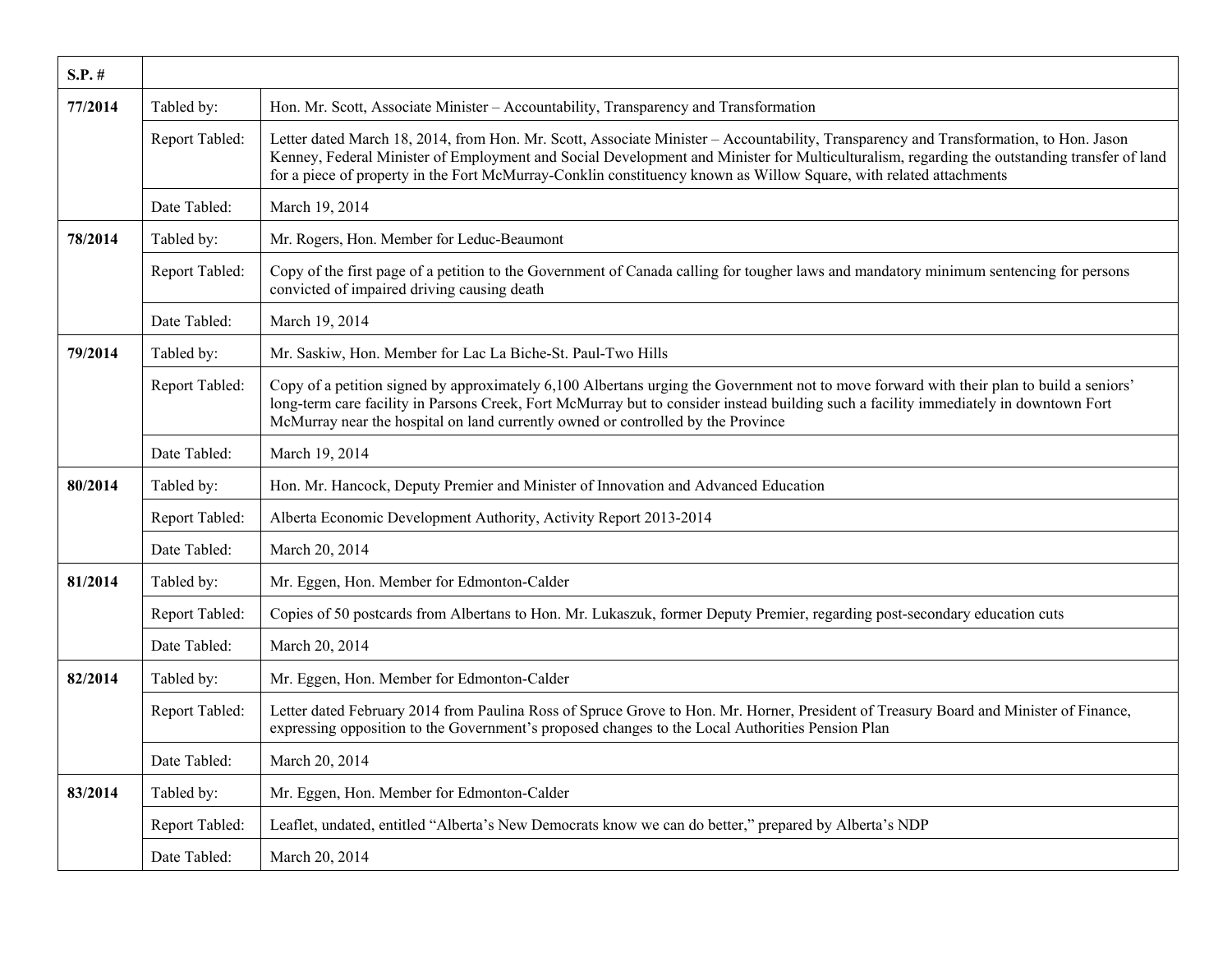| $S.P.$ # |                |                                                                                                                                                                                                                                                                                                                            |
|----------|----------------|----------------------------------------------------------------------------------------------------------------------------------------------------------------------------------------------------------------------------------------------------------------------------------------------------------------------------|
| 84/2014  | Tabled by:     | Ms Blakeman, Hon. Member for Edmonton-Centre                                                                                                                                                                                                                                                                               |
|          | Report Tabled: | Email message dated March 13, 2014, from Nicholas Ternes to Hon. Mr. Horne, Minister of Health, regarding policies and funding to promote<br>public awareness of and the treatment of sexually transmitted infections                                                                                                      |
|          | Date Tabled:   | March 20, 2014                                                                                                                                                                                                                                                                                                             |
| 85/2014  | Tabled by:     | Ms Kubinec, Hon. Member for Barrhead-Morinville-Westlock                                                                                                                                                                                                                                                                   |
|          | Report Tabled: | Calgary Herald website article dated March 14, 2014, entitled "Brandon and Gereluk: Let's strengthen education through evidence, not fads,"<br>relating to Ms Kubinec's Member's Statement on March 19, 2014                                                                                                               |
|          | Date Tabled:   | March 20, 2014                                                                                                                                                                                                                                                                                                             |
| 86/2014  | Tabled by:     | Mr. Strankman, Hon. Member for Drumheller-Stettler                                                                                                                                                                                                                                                                         |
|          | Report Tabled: | Email message dated March 18, 2014, from John Emmons and Maria Farmer to Mr. Strankman, Hon. Member for Drumheller-Stettler,<br>expressing concern regarding their difficulties in dealing with the Workers' Compensation Board and the Appeals Commission for Alberta<br>Workers' Compensation for the past several years |
|          | Date Tabled:   | March 20, 2014                                                                                                                                                                                                                                                                                                             |
| 87/2014  | Tabled by:     | Mrs. Jablonski, Hon. Member for Red Deer-North                                                                                                                                                                                                                                                                             |
|          | Report Tabled: | Report dated February 2012 entitled "Visual Impediments to Learning," prepared by Dr. Noëlla Piquette and Dr. Charles Boulet                                                                                                                                                                                               |
|          | Date Tabled:   | April 7, 2014                                                                                                                                                                                                                                                                                                              |
| 88/2014  | Tabled by:     | Mrs. Jablonski, Hon. Member for Red Deer-North                                                                                                                                                                                                                                                                             |
|          | Report Tabled: | Recent email messages between Mrs. Jablonski, Hon. Member for Red Deer North, and John J. McDonald, Executive Director, CNIB<br>Alberta-NWT, regarding specific language in Bill 203, Childhood Vision Assessment Act                                                                                                      |
|          | Date Tabled:   | April 7, 2014                                                                                                                                                                                                                                                                                                              |
| 89/2014  | Tabled by:     | Mrs. Jablonski, Hon. Member for Red Deer-North                                                                                                                                                                                                                                                                             |
|          | Report Tabled: | Letter from Dr. Kenneth Romanchuk, President, Eye Physicians and Surgeons Association of Alberta, and Dr. Paul Rafuse, President, Canadian<br>Ophthalmological Society, expressing concern regarding the approach proposed in Bill 203, Childhood Vision Assessment Act                                                    |
|          | Date Tabled:   | April 7, 2014                                                                                                                                                                                                                                                                                                              |
| 90/2014  | Tabled by:     | Mrs. Jablonski, Hon. Member for Red Deer-North                                                                                                                                                                                                                                                                             |
|          | Report Tabled: | Letter dated March 31, 2014, from Dr. Gordon Hensel, Registrar, Alberta College of Optometrists, suggesting amendments to Bill 203,<br>Childhood Vision Assessment Act                                                                                                                                                     |
|          | Date Tabled:   | April 7, 2014                                                                                                                                                                                                                                                                                                              |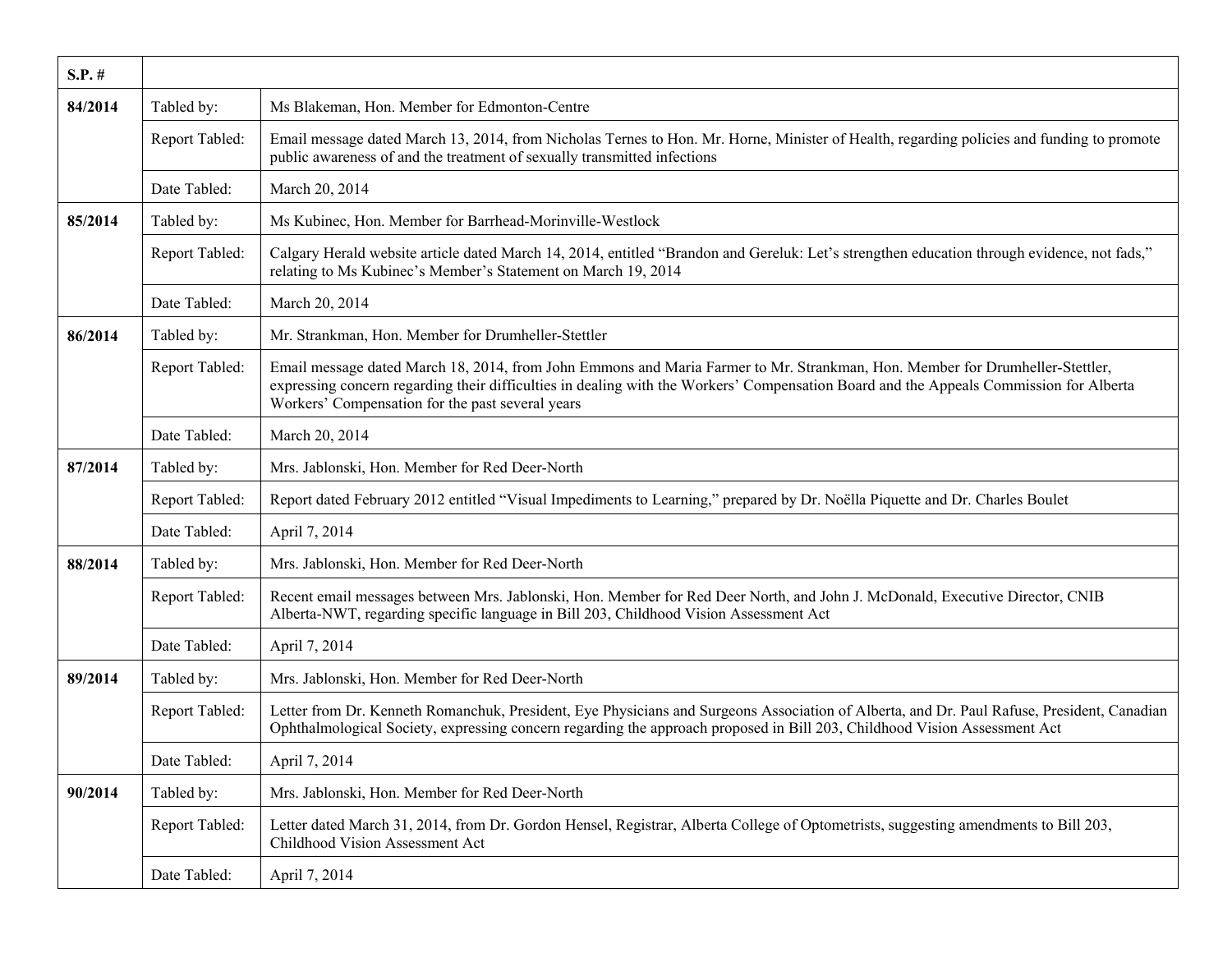| $S.P.$ # |                |                                                                                                                                                                                                                 |
|----------|----------------|-----------------------------------------------------------------------------------------------------------------------------------------------------------------------------------------------------------------|
| 91/2014  | Tabled by:     | Mrs. Jablonski, Hon. Member for Red Deer-North                                                                                                                                                                  |
|          | Report Tabled: | Letter dated March 25, 2014, from Dr. Aaron Patel, President, Alberta Association of Optometrists, offering suggestions to strengthen Bill 203,<br>Childhood Vision Assessment Act                              |
|          | Date Tabled:   | April 7, 2014                                                                                                                                                                                                   |
| 92/2014  | Tabled by:     | Hon. Mr. Oberle, Minister of Aboriginal Relations                                                                                                                                                               |
|          | Report Tabled: | Metis Settlements Appeal Tribunal, Annual Report 2013                                                                                                                                                           |
|          | Date Tabled:   | April 7, 2014                                                                                                                                                                                                   |
| 93/2014  | Tabled by:     | Hon. Mr. Oberle, Minister of Aboriginal Relations                                                                                                                                                               |
|          | Report Tabled: | Document dated March 27-30, 2014, entitled "Government of Alberta, Expression of Reconciliation for the Legacy of the Indian Residential<br>School System," prepared by the Office of the Minister of Education |
|          | Date Tabled:   | April 7, 2014                                                                                                                                                                                                   |
| 94/2014  | Tabled by:     | Hon. Mr. Denis, Minister of Justice and Solicitor General                                                                                                                                                       |
|          | Report Tabled: | Alberta Law Enforcement Review Board, 2012 Annual Report                                                                                                                                                        |
|          | Date Tabled:   | April 7, 2014                                                                                                                                                                                                   |
| 95/2014  | Tabled by:     | Hon. Mr. Denis, Minister of Justice and Solicitor General                                                                                                                                                       |
|          | Report Tabled: | Alberta Justice and Solicitor General Victims Services Status Report, 2012-2013                                                                                                                                 |
|          | Date Tabled:   | April 7, 2014                                                                                                                                                                                                   |
| 96/2014  | Tabled by:     | Ms Notley, Hon. Member for Edmonton-Strathcona, on behalf of Mr. Eggen, Hon. Member for Edmonton-Calder                                                                                                         |
|          | Report Tabled: | Copies of 50 postcards from Albertans to Hon. Mr. Lukaszuk, former Deputy Premier, regarding post-secondary education funding cuts                                                                              |
|          | Date Tabled:   | April 7, 2014                                                                                                                                                                                                   |
| 97/2014  | Tabled by:     | Mr. Hehr, Hon. Member for Calgary-Buffalo                                                                                                                                                                       |
|          | Report Tabled: | Document dated November 1, 2010, entitled "Parent Covenant 2013/2014," prepared by Heritage Christian Academy, relating to comments<br>made by Mr. Hehr during Oral Question Period on April 7, 2014            |
|          | Date Tabled:   | April 7, 2014                                                                                                                                                                                                   |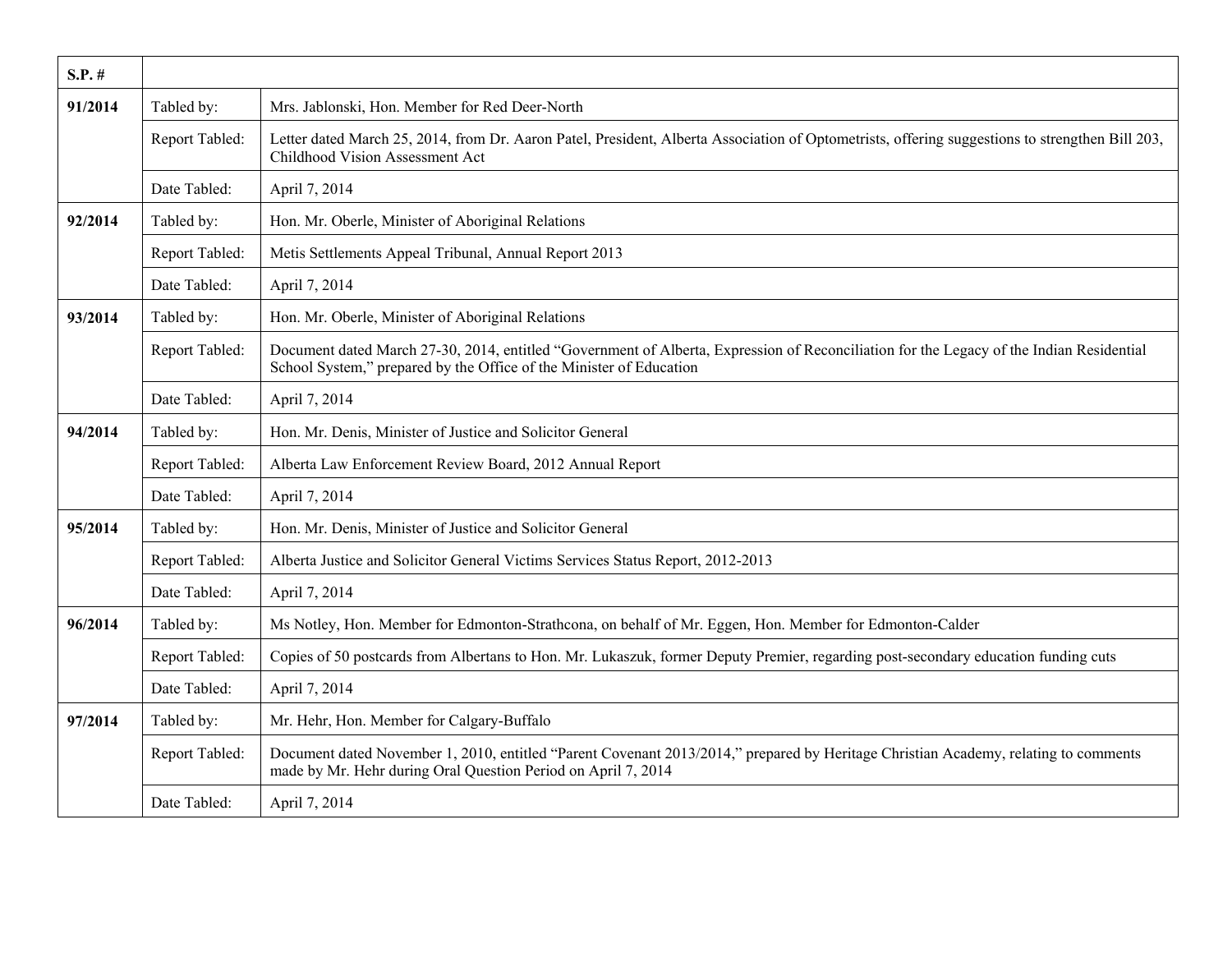| $S.P.$ # |                |                                                                                                                                                                                                                                                                                      |
|----------|----------------|--------------------------------------------------------------------------------------------------------------------------------------------------------------------------------------------------------------------------------------------------------------------------------------|
| 98/2014  | Tabled by:     | Mr. Hehr, Hon. Member for Calgary-Buffalo                                                                                                                                                                                                                                            |
|          | Report Tabled: | Article from the International Journal of Child, Youth and Family Studies (2014) entitled "School-based Strategies to Reduce Suicidal Ideation,<br>Suicide Attempts, and Discrimination Among Sexual Minority and Heterosexual Adolescents in Western Canada"                        |
|          | Date Tabled:   | April 7, 2014                                                                                                                                                                                                                                                                        |
| 99/2014  | Tabled by:     | Mr. Hehr, Hon. Member for Calgary-Buffalo                                                                                                                                                                                                                                            |
|          | Report Tabled: | Email message dated April 7, 2014, from Rob Wells, Co-Chair, Southminster Steinhauer United Church Affirm Committee, to Mr. Hehr, Hon.<br>Member for Calgary-Buffalo, expressing support for Motion Other Than Government Motion 503                                                 |
|          | Date Tabled:   | April 7, 2014                                                                                                                                                                                                                                                                        |
| 100/2014 | Tabled by:     | Mr. Hehr, Hon. Member for Calgary-Buffalo                                                                                                                                                                                                                                            |
|          | Report Tabled: | Metro News website article dated April 6, 2014, entitled "Calgary junior high and high schools embrace LGBT clubs"                                                                                                                                                                   |
|          | Date Tabled:   | April 7, 2014                                                                                                                                                                                                                                                                        |
| 101/2014 | Tabled by:     | Mr. Hehr, Hon. Member for Calgary-Buffalo                                                                                                                                                                                                                                            |
|          | Report Tabled: | Calgary Herald website article dated April 4, 2014, entitled "Wells: Let's support all our children to thrive"                                                                                                                                                                       |
|          | Date Tabled:   | April 7, 2014                                                                                                                                                                                                                                                                        |
| 102/2014 | Tabled by:     | Ms Blakeman, Hon. Member for Edmonton-Centre                                                                                                                                                                                                                                         |
|          | Report Tabled: | Minutes of a meeting of the Board of Directors, Legal Aid Alberta, held on December 3, 2013                                                                                                                                                                                          |
|          | Date Tabled:   | April 7, 2014                                                                                                                                                                                                                                                                        |
| 103/2014 | Tabled by:     | Ms Blakeman, Hon. Member for Edmonton-Centre                                                                                                                                                                                                                                         |
|          | Report Tabled: | 2 recent email messages from Alexandra Hope and Mary Cornet, both to Ms Blakeman, Hon. Member for Edmonton-Centre, attaching the text<br>of a letter to the Premier urging that the attack on public sector pensions be stopped                                                      |
|          | Date Tabled:   | April 7, 2014                                                                                                                                                                                                                                                                        |
| 104/2014 | Tabled by:     | Ms Blakeman, Hon. Member for Edmonton-Centre                                                                                                                                                                                                                                         |
|          | Report Tabled: | 2 recent email messages from Robin Charlesworth and Laurie Fisher to Ms Blakeman, Hon. Member for Edmonton-Centre, and Hon.<br>Mr. Horner, President of Treasury Board and Minister of Finance, expressing opposition to the Government's proposed pension sustainability<br>reforms |
|          | Date Tabled:   | April 7, 2014                                                                                                                                                                                                                                                                        |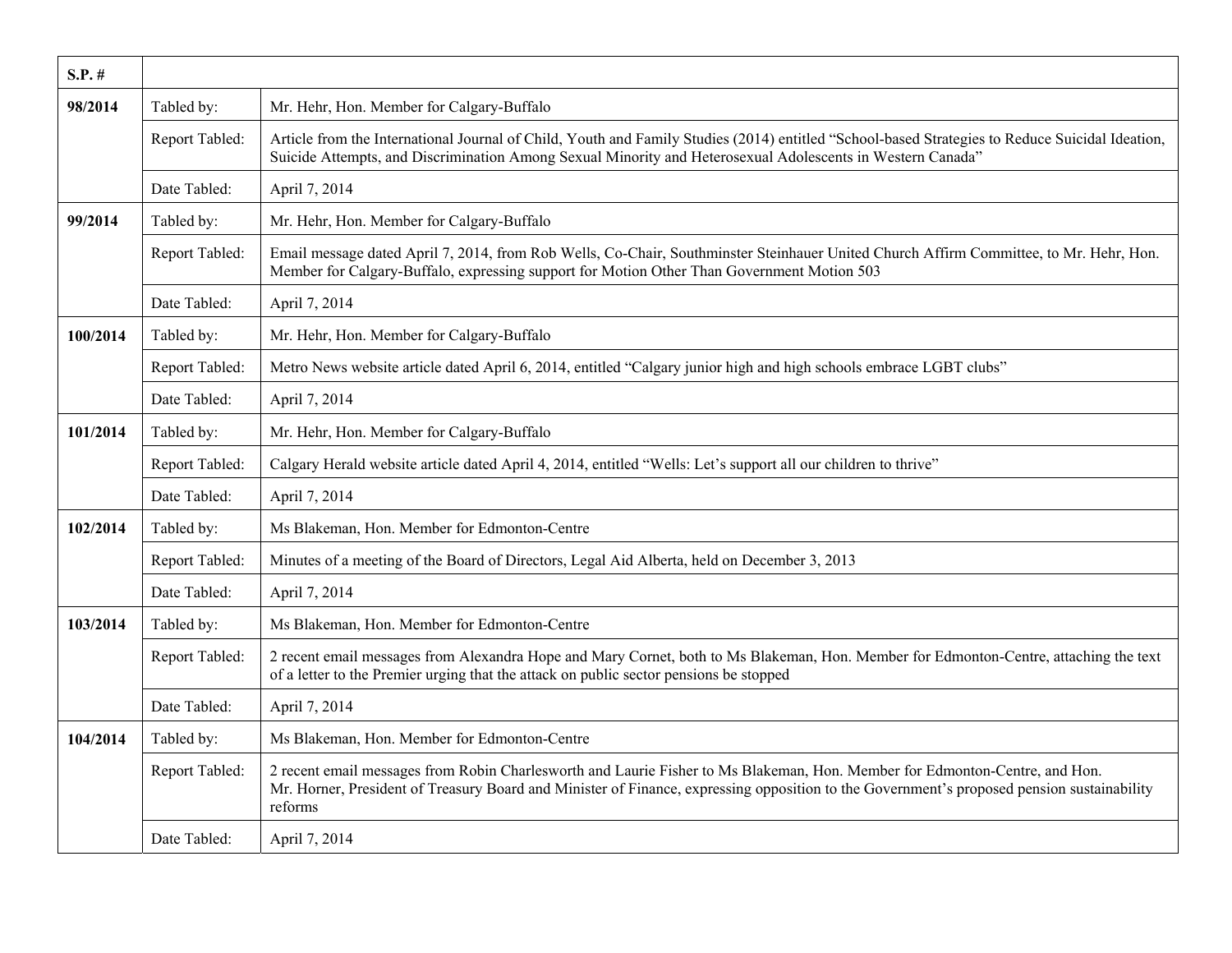| $S.P.$ # |                |                                                                                                                                                                                                                                                                                                                                                                                          |
|----------|----------------|------------------------------------------------------------------------------------------------------------------------------------------------------------------------------------------------------------------------------------------------------------------------------------------------------------------------------------------------------------------------------------------|
| 105/2014 | Tabled by:     | Mr. Hale, Hon. Member for Strathmore-Brooks                                                                                                                                                                                                                                                                                                                                              |
|          | Report Tabled: | Edmonton Journal website article dated February 6, 2014, entitled "Energy East Pipeline plan worse than Keystone, Pembina Institute says"<br>relating to comments made by Mr. Hale during Oral Question Period on April 7, 2014                                                                                                                                                          |
|          | Date Tabled:   | April 7, 2014                                                                                                                                                                                                                                                                                                                                                                            |
| 106/2014 | Tabled by:     | Mr. Hale, Hon. Member for Strathmore-Brooks                                                                                                                                                                                                                                                                                                                                              |
|          | Report Tabled: | Taxpayer.com news release, undated, entitled "Alberta Cultural Grants Funding Anti-oil Pembina Institute"                                                                                                                                                                                                                                                                                |
|          | Date Tabled:   | April 7, 2014                                                                                                                                                                                                                                                                                                                                                                            |
| 107/2014 | Tabled by:     | Mr. Eggen, Hon. Member for Edmonton-Calder                                                                                                                                                                                                                                                                                                                                               |
|          | Report Tabled: | Copies of 50 postcards from Albertans to Hon. Mr. Lukaszuk, former Deputy Premier, regarding post-secondary education funding cuts                                                                                                                                                                                                                                                       |
|          | Date Tabled:   | April 8, 2014                                                                                                                                                                                                                                                                                                                                                                            |
| 108/2014 | Tabled by:     | Dr. Swann, Hon. Member for Calgary-Mountain View                                                                                                                                                                                                                                                                                                                                         |
|          | Report Tabled: | Reprint of a Stettler Independent article dated March 26, 2014, entitled "Redford agriculture legacy sparse at best"                                                                                                                                                                                                                                                                     |
|          | Date Tabled:   | April 8, 2014                                                                                                                                                                                                                                                                                                                                                                            |
| 109/2014 | Tabled by:     | Mr. Allen, Hon. Member for Fort McMurray-Wood-Buffalo                                                                                                                                                                                                                                                                                                                                    |
|          | Report Tabled: | Document entitled "Public response via email, Facebook and telephone with regard to the question posed on January 28, 2014" regarding<br>Motion Other Than a Government Motion 504 to be proposed by Mr. Allen, Hon. Member for Fort McMurray-Wood-Buffalo                                                                                                                               |
|          | Date Tabled:   | April 8, 2014                                                                                                                                                                                                                                                                                                                                                                            |
| 110/2014 | Tabled by:     | Mr. Webber, Hon. Member for Calgary-Foothills                                                                                                                                                                                                                                                                                                                                            |
|          | Report Tabled: | CBC News website article dated January 16, 2014, entitled "Husky, kitten found dead, muzzled in Calgary alley," Calgary Herald website<br>article dated January 16, 2014, entitled "Pet owners warned after attacks on animals in Willow Park," and Calgary Herald website article dated<br>January 29, 2014, entitled "Home searched in case of dog, cat found with muzzles taped shut" |
|          | Date Tabled:   | April 8, 2014                                                                                                                                                                                                                                                                                                                                                                            |
| 111/2014 | Tabled by:     | Mr. Webber, Hon. Member for Calgary-Foothills                                                                                                                                                                                                                                                                                                                                            |
|          | Report Tabled: | Alberta Society for the Prevention of Cruelty to Animals webpage outlining its core values and beliefs                                                                                                                                                                                                                                                                                   |
|          | Date Tabled:   | April 8, 2014                                                                                                                                                                                                                                                                                                                                                                            |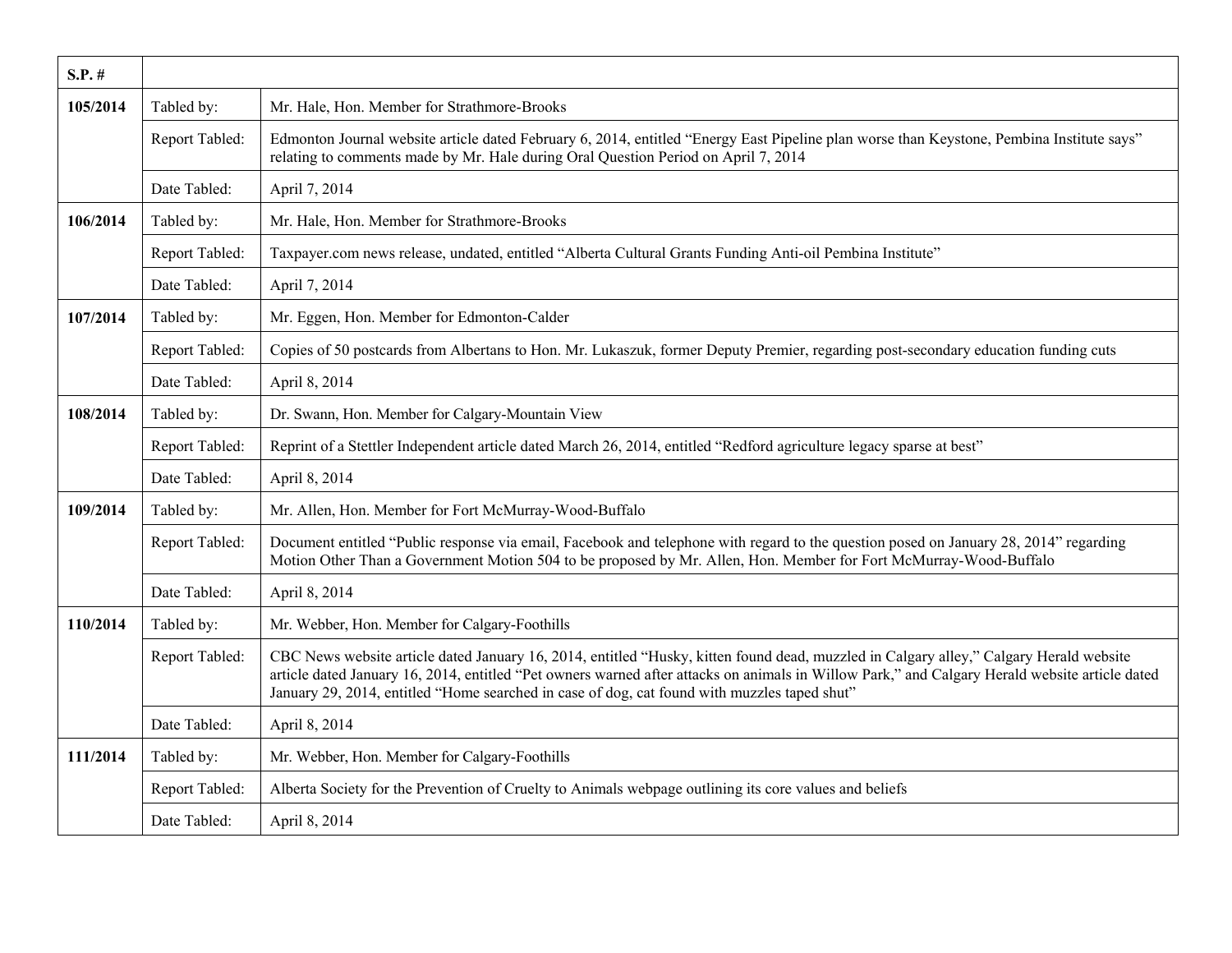| $S.P.$ # |                |                                                                                                                                                                                                                                              |
|----------|----------------|----------------------------------------------------------------------------------------------------------------------------------------------------------------------------------------------------------------------------------------------|
| 112/2014 | Tabled by:     | Hon. Mr. McIver, Minister of Infrastructure                                                                                                                                                                                                  |
|          | Report Tabled: | Excerpt from Budget 2009, Capital Plan 2009-12                                                                                                                                                                                               |
|          | Date Tabled:   | April 8, 2014                                                                                                                                                                                                                                |
| 113/2014 | Tabled by:     | Hon. Mr. McIver, Minister of Infrastructure                                                                                                                                                                                                  |
|          | Report Tabled: | Excerpt from Budget 2010, 2010-13 Capital Plan                                                                                                                                                                                               |
|          | Date Tabled:   | April 8, 2014                                                                                                                                                                                                                                |
| 114/2014 | Tabled by:     | Hon. Mr. McIver, Minister of Infrastructure                                                                                                                                                                                                  |
|          | Report Tabled: | Biography of Mr. Anderson, Hon. Member for Airdrie, from the robanderson.ca website                                                                                                                                                          |
|          | Date Tabled:   | April 8, 2014                                                                                                                                                                                                                                |
| 115/2014 | Tabled by:     | Mr. Donovan, Hon. Member for Little Bow                                                                                                                                                                                                      |
|          | Report Tabled: | Email message dated December 26, 2013, from Tom Filgas of Lethbridge to Mr. Donovan, Hon. Member for Little Bow, expressing several<br>concerns regarding resource royalties and Government policies                                         |
|          | Date Tabled:   | April 8, 2014                                                                                                                                                                                                                                |
| 116/2014 | Tabled by:     | Mr. Bilous, Hon. Member for Edmonton-Beverly-Clareview                                                                                                                                                                                       |
|          | Report Tabled: | List of over 26,000 names of people who are requesting that Alberta Education stop consulting with Syncrude, Suncor, and Cenovus on<br>redesigning Alberta's curriculum for kindergarten to Grade 12                                         |
|          | Date Tabled:   | April 9, 2014                                                                                                                                                                                                                                |
| 117/2014 | Tabled by:     | Mr. Hehr, Hon. Member for Calgary-Buffalo                                                                                                                                                                                                    |
|          | Report Tabled: | Press release dated April 8, 2014, entitled "Rocky View Teachers Disappointed in Defeat of Motion 503," prepared by Rocky View Teachers                                                                                                      |
|          | Date Tabled:   | April 9, 2014                                                                                                                                                                                                                                |
| 118/2014 | Tabled by:     | Hon. Mr. Denis, Minister of Justice and Solicitor General                                                                                                                                                                                    |
|          | Report Tabled: | Letter dated February 4, 2014, from Hon. Mr. Denis, Minister of Justice and Solicitor General, to Hon. Peter MacKay, Minister of Justice and<br>Attorney General of Canada, regarding sustainable and adequate federal funding for legal aid |
|          | Date Tabled:   | April 9, 2014                                                                                                                                                                                                                                |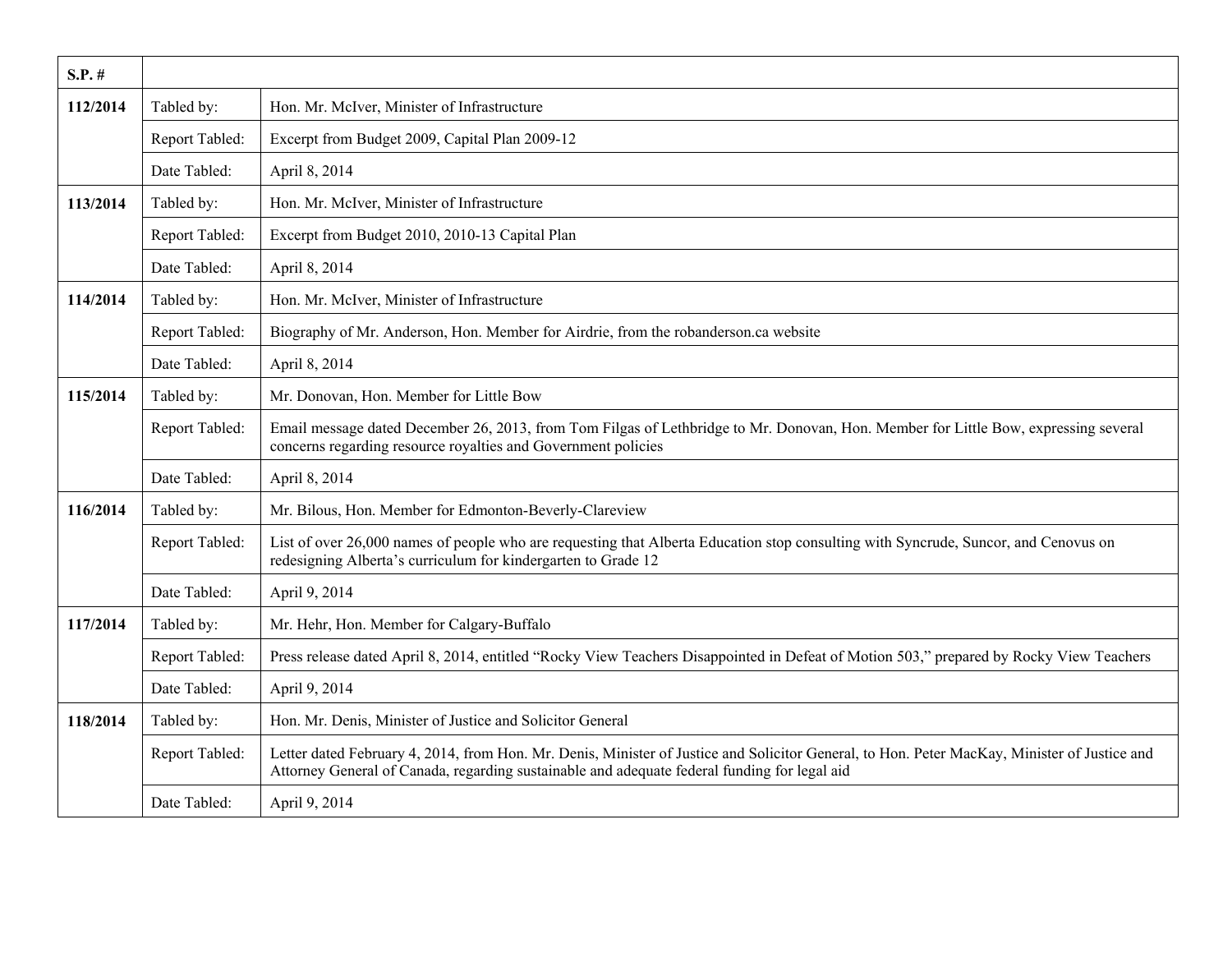| $S.P.$ # |                |                                                                                                                                                                                                                         |
|----------|----------------|-------------------------------------------------------------------------------------------------------------------------------------------------------------------------------------------------------------------------|
| 119/2014 | Tabled by:     | Mr. Bikman, Hon. Member for Cardston-Taber-Warner                                                                                                                                                                       |
|          | Report Tabled: | Email message dated March 13, 2014, from Thaine Olsen of Magrath to Mr. Bikman, Hon. Member for Cardston-Taber-Warner, regarding the<br>value of the now suspended Summer Temporary Employment Program                  |
|          | Date Tabled:   | April 9, 2014                                                                                                                                                                                                           |
| 120/2014 | Tabled by:     | Mr. Bikman, Hon. Member for Cardston-Taber-Warner                                                                                                                                                                       |
|          | Report Tabled: | Letter dated April 1, 2014, from Brian Fozzard, President, Crowfoot Courier Ltd., to Members of the Legislative Assembly regarding small<br>businesses in communities                                                   |
|          | Date Tabled:   | April 9, 2014                                                                                                                                                                                                           |
| 121/2014 | Tabled by:     | Mr. Bikman, Hon. Member for Cardston-Taber-Warner                                                                                                                                                                       |
|          | Report Tabled: | Letter, undated, unaddressed, from Perry Reese and Brant Reese of Milk River regarding an emergency protection order for greater sage grouse                                                                            |
|          | Date Tabled:   | April 9, 2014                                                                                                                                                                                                           |
| 122/2014 | Tabled by:     | Mr. Bikman, Hon. Member for Cardston-Taber-Warner                                                                                                                                                                       |
|          | Report Tabled: | 4 recent email messages from parents whose children attend schools in Raymond to Mr. Bikman, Hon. Member for Cardston-Taber-Warner,<br>expressing concern regarding overcrowding and opposition to the use of portables |
|          | Date Tabled:   | April 9, 2014                                                                                                                                                                                                           |
| 123/2014 | Tabled by:     | Mr. Bilous, Hon. Member for Edmonton-Beverly-Clareview, on behalf of Mr. Mason, Hon. Member for Edmonton-Highlands-Norwood                                                                                              |
|          | Report Tabled: | Copies of 50 postcards from Albertans to Hon. Mr. Lukaszuk, former Deputy Premier, regarding post-secondary education funding cuts                                                                                      |
|          | Date Tabled:   | April 10, 2014                                                                                                                                                                                                          |
| 124/2014 | Tabled by:     | Ms Blakeman, Hon. Member for Edmonton-Centre, on behalf of Mr. Hehr, Hon. Member for Calgary-Buffalo                                                                                                                    |
|          | Report Tabled: | CTV News website article dated April 10, 2014, entitled "Alberta mother breaks her silence on gay-straight alliances"                                                                                                   |
|          | Date Tabled:   | April 10, 2014                                                                                                                                                                                                          |
| 125/2014 | Tabled by:     | Ms Blakeman, Hon. Member for Edmonton-Centre                                                                                                                                                                            |
|          | Report Tabled: | Alberta Health Services document, undated, entitled "AHS Performance Dashboard Q2 2013/14"                                                                                                                              |
|          | Date Tabled:   | April 10, 2014                                                                                                                                                                                                          |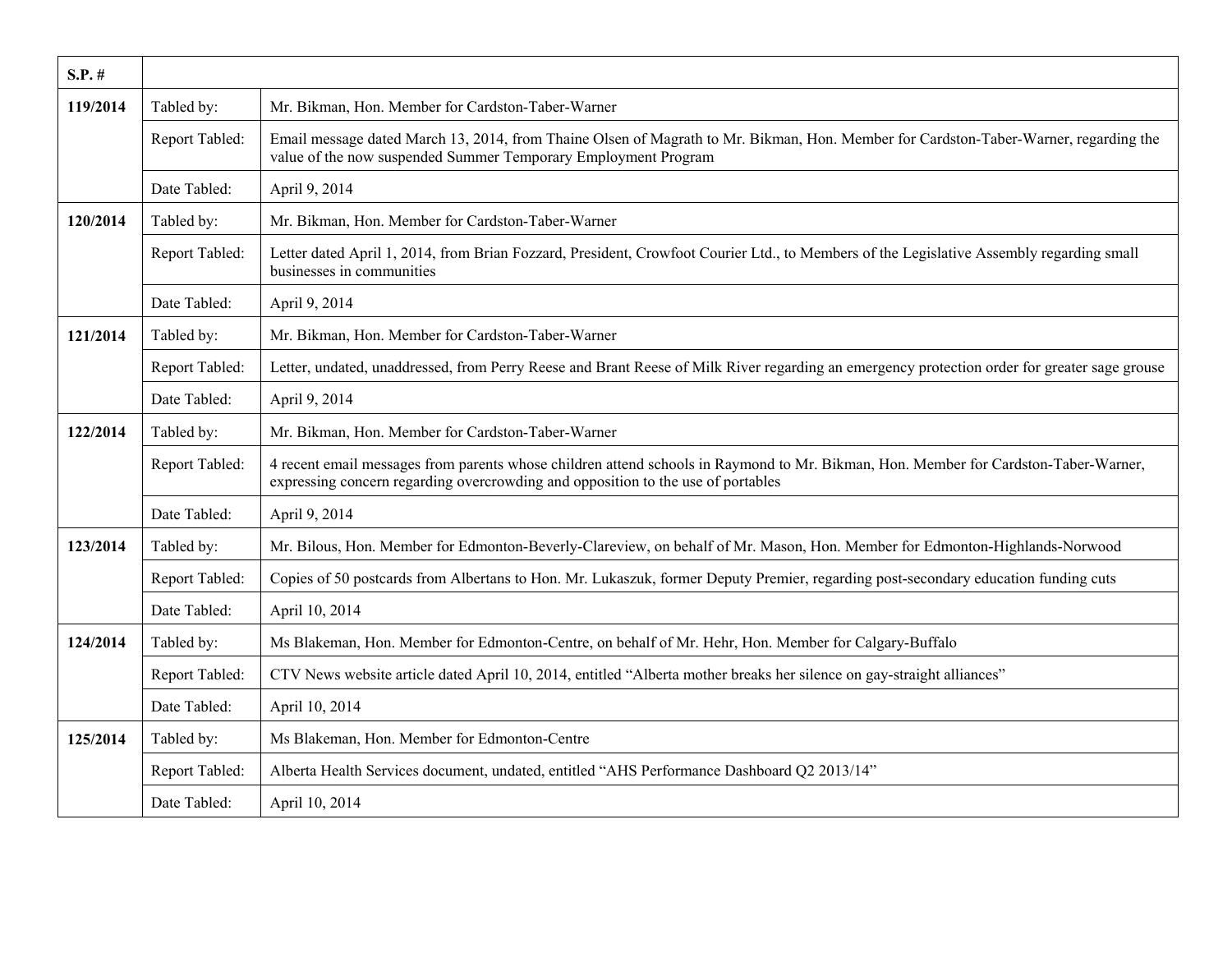| $S.P.$ # |                |                                                                                                                                                                                                        |
|----------|----------------|--------------------------------------------------------------------------------------------------------------------------------------------------------------------------------------------------------|
| 126/2014 | Tabled by:     | Ms Blakeman, Hon. Member for Edmonton-Centre                                                                                                                                                           |
|          | Report Tabled: | Alberta Health Services document, undated, entitled "AHS Measure Dashboard Q3 2013/14"                                                                                                                 |
|          | Date Tabled:   | April 10, 2014                                                                                                                                                                                         |
| 127/2014 | Tabled by:     | Mrs. Jablonski, Hon. Member for Red Deer-North                                                                                                                                                         |
|          | Report Tabled: | Email message dated April 10, 2014, from Dr. Charles Boulet of Black Diamond to all Members of the Legislative Assembly expressing<br>support for Bill 203, Childhood Vision Assessment Act            |
|          | Date Tabled:   | April 14, 2014                                                                                                                                                                                         |
| 128/2014 | Tabled by:     | Mrs. Jablonski, Hon. Member for Red Deer-North                                                                                                                                                         |
|          | Report Tabled: | Email message dated April 11, 2014, from Dr. Steven Hoang, Optometrist, to the Premier and all Members of the Legislative Assembly<br>expressing support for Bill 203, Childhood Vision Assessment Act |
|          | Date Tabled:   | April 14, 2014                                                                                                                                                                                         |
| 129/2014 | Tabled by:     | Mrs. Jablonski, Hon. Member for Red Deer-North                                                                                                                                                         |
|          | Report Tabled: | Document, undated, entitled "Bill 203, Childhood Vision Assessment Act"                                                                                                                                |
|          | Date Tabled:   | April 14, 2014                                                                                                                                                                                         |
| 130/2014 | Tabled by:     | Dr. Swann, Hon. Member for Calgary-Mountain View                                                                                                                                                       |
|          | Report Tabled: | Canadian Journal of Public Health article dated January/February 2012 entitled "Childhood Vision Screening in Canada: Public Health<br>Evidence and Practice"                                          |
|          | Date Tabled:   | April 14, 2014                                                                                                                                                                                         |
| 131/2014 | Tabled by:     | Mr. Hehr, Hon. Member for Calgary-Buffalo                                                                                                                                                              |
|          | Report Tabled: | Documents, undated, entitled "Philosophy of Christian Education" and "Professional and Ethical Standards," relating to comments made by<br>Mr. Hehr during Oral Question Period on April 14, 2014      |
|          | Date Tabled:   | April 14, 2014                                                                                                                                                                                         |
| 132/2014 | Tabled by:     | Mr. Bilous, Hon. Member for Edmonton-Beverly-Clareview, on behalf of Mr. Eggen, Hon. Member for Edmonton-Calder                                                                                        |
|          | Report Tabled: | Copies of 50 postcards from Albertans to Hon. Mr. Lukaszuk, former Deputy Premier, regarding post-secondary education funding cuts                                                                     |
|          | Date Tabled:   | April 15, 2014                                                                                                                                                                                         |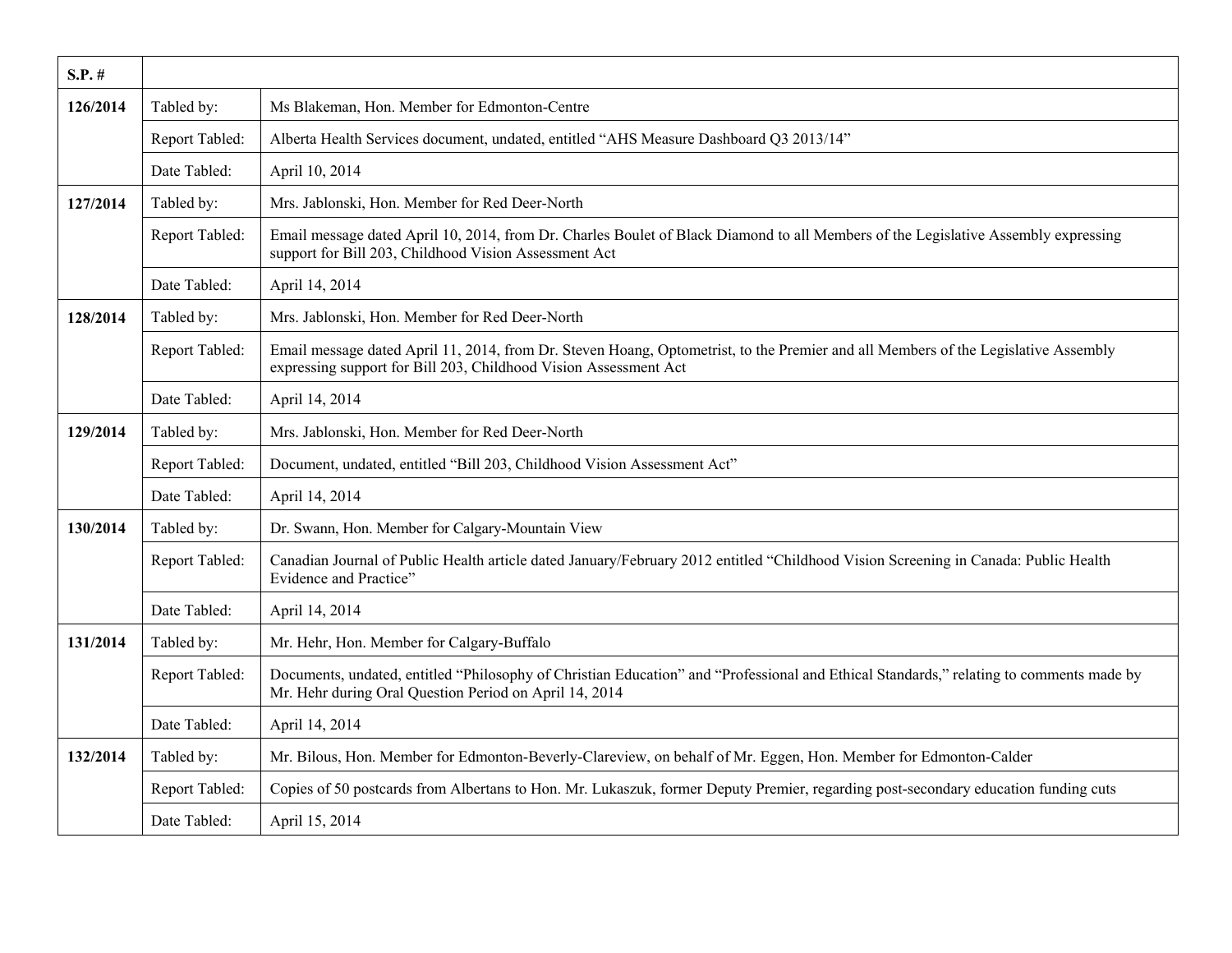| $S.P.$ # |                |                                                                                                                                                                                                                                                                                                                                                                                                            |
|----------|----------------|------------------------------------------------------------------------------------------------------------------------------------------------------------------------------------------------------------------------------------------------------------------------------------------------------------------------------------------------------------------------------------------------------------|
| 133/2014 | Tabled by:     | Mrs. Towle, Hon. Member for Innisfail-Sylvan Lake, on behalf of Mr. Donovan, Hon. Member for Little Bow                                                                                                                                                                                                                                                                                                    |
|          | Report Tabled: | Copy of a petition signed by residents of the Town of Coalhurst requesting the Government of Alberta make improvements to the Highway<br>No. 3 intersection to Coalhurst                                                                                                                                                                                                                                   |
|          | Date Tabled:   | April 15, 2014                                                                                                                                                                                                                                                                                                                                                                                             |
| 134/2014 | Tabled by:     | Mrs. Towle, Hon. Member for Innisfail-Sylvan Lake, on behalf of Mr. Donovan, Hon. Member for Little Bow                                                                                                                                                                                                                                                                                                    |
|          | Report Tabled: | Letter, undated, from Taylor Hewlett and Jake vanschothorst to Dennis Cassie, Major Town of Coalhurst administration office, Ken Benson,<br>Division 4 Council, Lethbridge County, and Mr. Donovan, Hon. Member for Little Bow, attaching a petition signed by residents of the Town of<br>Coalhurst requesting the Government of Alberta make improvements to the Highway No. 3 intersection to Coalhurst |
|          | Date Tabled:   | April 15, 2014                                                                                                                                                                                                                                                                                                                                                                                             |
| 135/2014 | Tabled by:     | Acting Clerk of the Assembly on behalf of Hon. Mr. Horner, President of Treasury Board and Minister of Finance                                                                                                                                                                                                                                                                                             |
|          | Report Tabled: | 2012-2013 Provincial Judges and Masters in Chambers Registered and Unregistered Pension Plans: Annual Report                                                                                                                                                                                                                                                                                               |
|          | Date Tabled:   | April 15, 2014                                                                                                                                                                                                                                                                                                                                                                                             |
| 136/2014 | Tabled by:     | Acting Clerk of the Assembly on behalf of Hon. Mr. Griffiths, Minister of Service Alberta                                                                                                                                                                                                                                                                                                                  |
|          | Report Tabled: | Responses to Written Questions WQ16, WQ17, WQ18, and WQ29, asked for by Mr. Kang on April 14, 2014                                                                                                                                                                                                                                                                                                         |
|          | Date Tabled:   | April 15, 2014                                                                                                                                                                                                                                                                                                                                                                                             |
| 137/2014 | Tabled by:     | Mr. Mason, Hon. Member for Edmonton-Highlands-Norwood                                                                                                                                                                                                                                                                                                                                                      |
|          | Report Tabled: | Copy of a petition signed by approximately 2,000 Albertans requesting that the Government of Alberta pass legislation that will ensure any<br>changes to the Local Authorities Pension Plan or the Public Service Pension Plan are the result of negotiations between the Government and<br>affected employees                                                                                             |
|          | Date Tabled:   | April 16, 2014                                                                                                                                                                                                                                                                                                                                                                                             |
| 138/2014 | Tabled by:     | Mr. Mason, Hon. Member for Edmonton-Highlands-Norwood                                                                                                                                                                                                                                                                                                                                                      |
|          | Report Tabled: | Copies of 50 postcards from Albertans to Hon. Mr. Lukaszuk, former Deputy Premier, regarding post-secondary education funding cuts                                                                                                                                                                                                                                                                         |
|          | Date Tabled:   | April 16, 2014                                                                                                                                                                                                                                                                                                                                                                                             |
| 139/2014 | Tabled by:     | Mrs. Jablonski, Hon. Member for Red Deer-North                                                                                                                                                                                                                                                                                                                                                             |
|          | Report Tabled: | Master of Cultural Studies dissertation dated November 2011 entitled "So Little Known to Others: Armenianness and the Armenian Diaspora,"<br>prepared by Ashley Kalagian Blunt                                                                                                                                                                                                                             |
|          | Date Tabled:   | April 16, 2014                                                                                                                                                                                                                                                                                                                                                                                             |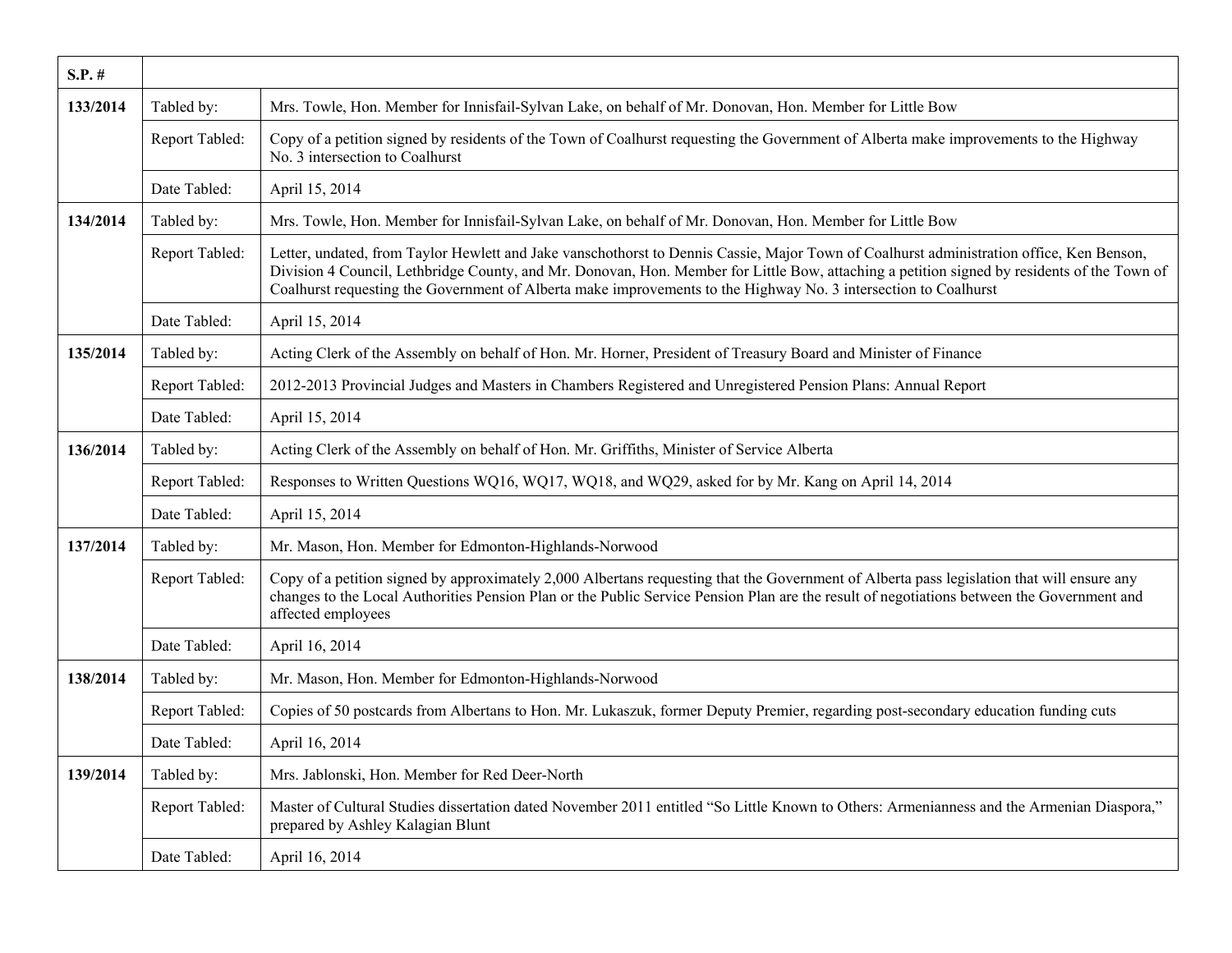| $S.P.$ # |                |                                                                                                                                                                                                                                                                                  |
|----------|----------------|----------------------------------------------------------------------------------------------------------------------------------------------------------------------------------------------------------------------------------------------------------------------------------|
| 140/2014 | Tabled by:     | Ms Blakeman, Hon. Member for Edmonton-Centre, on behalf of Dr. Sherman, Hon. Member for Edmonton-Meadowlark                                                                                                                                                                      |
|          | Report Tabled: | Alberta Hansard page 1829 dated April 16, 2013, relating to comments made by Dr. Sherman during Oral Question Period on April 16, 2014                                                                                                                                           |
|          | Date Tabled:   | April 16, 2014                                                                                                                                                                                                                                                                   |
| 141/2014 | Tabled by:     | Ms Blakeman, Hon. Member for Edmonton-Centre                                                                                                                                                                                                                                     |
|          | Report Tabled: | Letter dated February 3, 2014, from Nicole McLellan, Access and Privacy Advisor, Service Alberta, to Dr. Sherman, Hon. Member for<br>Edmonton-Meadowlark, regarding his request for the release of records regarding the ARTS system and attaching the disclosed records package |
|          | Date Tabled:   | April 16, 2014                                                                                                                                                                                                                                                                   |
| 142/2014 | Tabled by:     | Dr. Swann, Hon. Member for Calgary-Mountain View                                                                                                                                                                                                                                 |
|          | Report Tabled: | News release dated April 15, 2014, entitled "Creating Cleaner Air in Ontario, Province Has Eliminated Coal-Fired Generation," prepared by the<br><b>Ontario Ministry of Energy</b>                                                                                               |
|          | Date Tabled:   | April 16, 2014                                                                                                                                                                                                                                                                   |
| 143/2014 | Tabled by:     | Clerk of the Assembly on behalf of Dr. Sherman, Hon. Member for Edmonton-Meadowlark                                                                                                                                                                                              |
|          | Report Tabled: | Letter dated April 7, 2014, from Dr. Sherman, Leader of the Liberal Opposition, to Merwan Saher, Auditor General, requesting an investigation<br>regarding the circumstances surrounding all contracts awarded by the Government of Alberta to Navigator Ltd. since 2008         |
|          | Date Tabled:   | April 16, 2014                                                                                                                                                                                                                                                                   |
| 144/2014 | Tabled by:     | Dr. Brown, Acting Chair of Committees                                                                                                                                                                                                                                            |
|          | Report Tabled: | Amendment to the Main Estimates for the Ministry of Energy (A1) (Hon. Member for Edmonton-Highlands-Norwood) — Defeated                                                                                                                                                          |
|          | Date Tabled:   | April 16, 2014                                                                                                                                                                                                                                                                   |
| 145/2014 | Tabled by:     | Dr. Brown, Acting Chair of Committees                                                                                                                                                                                                                                            |
|          | Report Tabled: | Amendment to the Main Estimates for the Ministry of Executive Council (A2) (Hon. Member for Edmonton-Highlands-Norwood) — Defeated                                                                                                                                               |
|          | Date Tabled:   | April 16, 2014                                                                                                                                                                                                                                                                   |
| 146/2014 | Tabled by:     | Dr. Brown, Acting Chair of Committees                                                                                                                                                                                                                                            |
|          | Report Tabled: | Amendment to the Main Estimates for the Ministry of Health (A3) (Hon. Member for Edmonton-Calder) — Defeated                                                                                                                                                                     |
|          | Date Tabled:   | April 16, 2014                                                                                                                                                                                                                                                                   |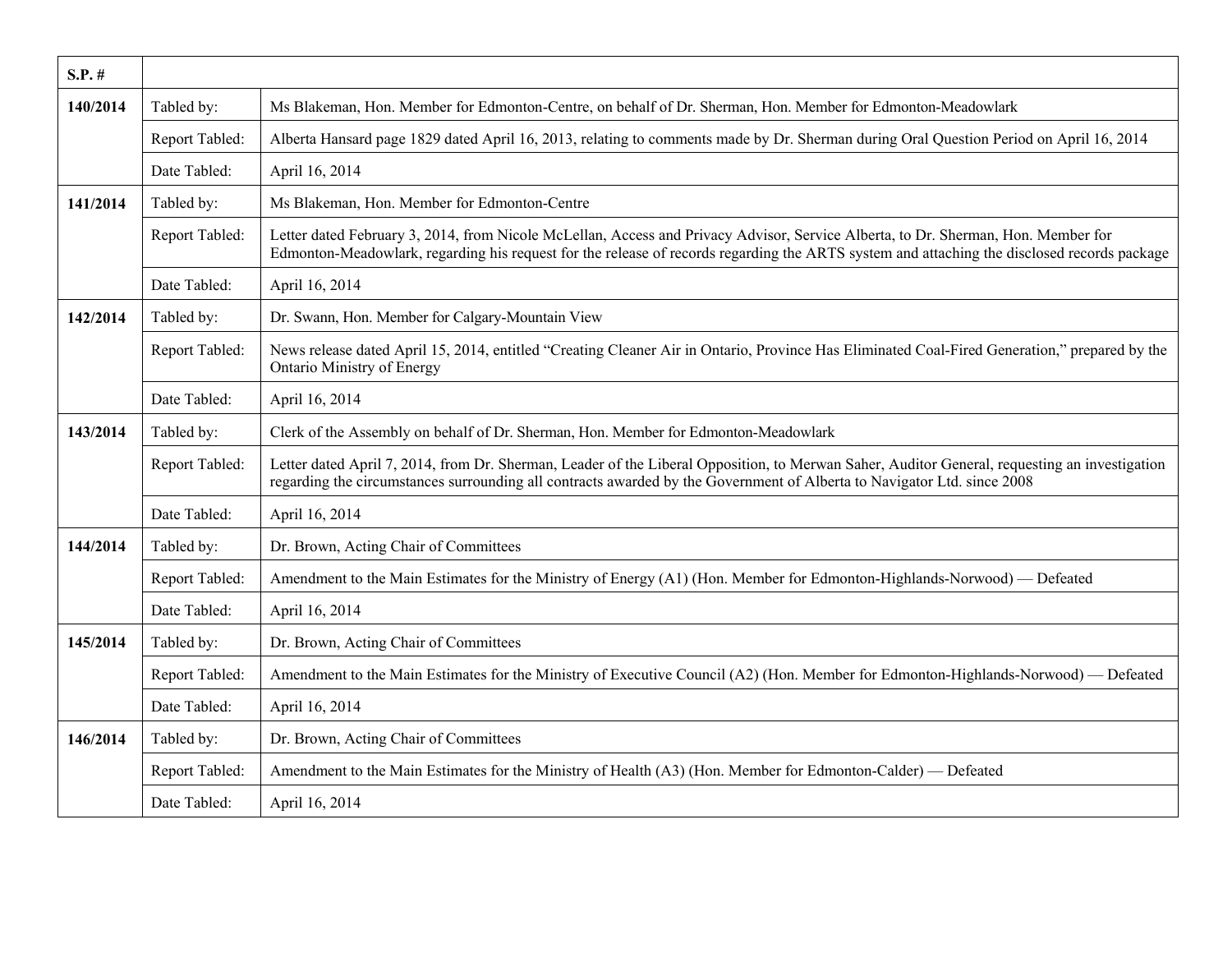| $S.P.$ # |                |                                                                                                                                                                                                          |
|----------|----------------|----------------------------------------------------------------------------------------------------------------------------------------------------------------------------------------------------------|
| 147/2014 | Tabled by:     | Dr. Brown, Acting Chair of Committees                                                                                                                                                                    |
|          | Report Tabled: | Amendment to the Main Estimates for the Ministry of Human Services (A4) (Hon. Member for Edmonton-Strathcona) — Defeated                                                                                 |
|          | Date Tabled:   | April 16, 2014                                                                                                                                                                                           |
| 148/2014 | Tabled by:     | Dr. Brown, Acting Chair of Committees                                                                                                                                                                    |
|          | Report Tabled: | Amendment to the Main Estimates for the Ministry of International and Intergovernmental Relations (A5) (Hon. Member for Edmonton-<br>Highlands-Norwood) — Defeated                                       |
|          | Date Tabled:   | April 16, 2014                                                                                                                                                                                           |
| 149/2014 | Tabled by:     | Dr. Brown, Acting Chair of Committees                                                                                                                                                                    |
|          | Report Tabled: | Amendment to the Main Estimates for the Ministry of Municipal Affairs (A6) (Hon. Member for Edmonton-Beverly-Clareview) — Defeated                                                                       |
|          | Date Tabled:   | April 16, 2014                                                                                                                                                                                           |
| 150/2014 | Tabled by:     | Dr. Brown, Acting Chair of Committees                                                                                                                                                                    |
|          | Report Tabled: | Amendment to the Main Estimates for the Ministry of Service Alberta (A7) (Hon. Member for Edmonton-Calder) - Defeated                                                                                    |
|          | Date Tabled:   | April 16, 2014                                                                                                                                                                                           |
| 151/2014 | Tabled by:     | Mr. Jeneroux, Acting Chair of Committees                                                                                                                                                                 |
|          | Report Tabled: | Amendment to Bill 6 (A1) (Hon. Member for Rimbey-Rocky Mountain House-Sundre) — Defeated                                                                                                                 |
|          | Date Tabled:   | April 16, 2014                                                                                                                                                                                           |
| 152/2014 | Tabled by:     | Mr. Jeneroux, Acting Chair of Committees                                                                                                                                                                 |
|          | Report Tabled: | Amendment to Bill 6 (A2) (Hon. Member for Rimbey-Rocky Mountain House-Sundre) — Defeated                                                                                                                 |
|          | Date Tabled:   | April 16, 2014                                                                                                                                                                                           |
| 153/2014 | Tabled by:     | Mr. Jeneroux, Acting Chair of Committees                                                                                                                                                                 |
|          | Report Tabled: | Amendment to Bill 6 (A3) (Hon. Member Edmonton-Highlands-Norwood) — Defeated                                                                                                                             |
|          | Date Tabled:   | April 16, 2014                                                                                                                                                                                           |
| 154/2014 | Tabled by:     | Mr. Eggen, Hon. Member for Edmonton-Calder                                                                                                                                                               |
|          | Report Tabled: | Copy of a petition signed by 156 Edmonton residents from the Heritage Senior Stop-In Centre requesting that the Government not change<br>seniors' pharmacy benefits under the Alberta Health Care system |
|          | Date Tabled:   | April 17, 2014                                                                                                                                                                                           |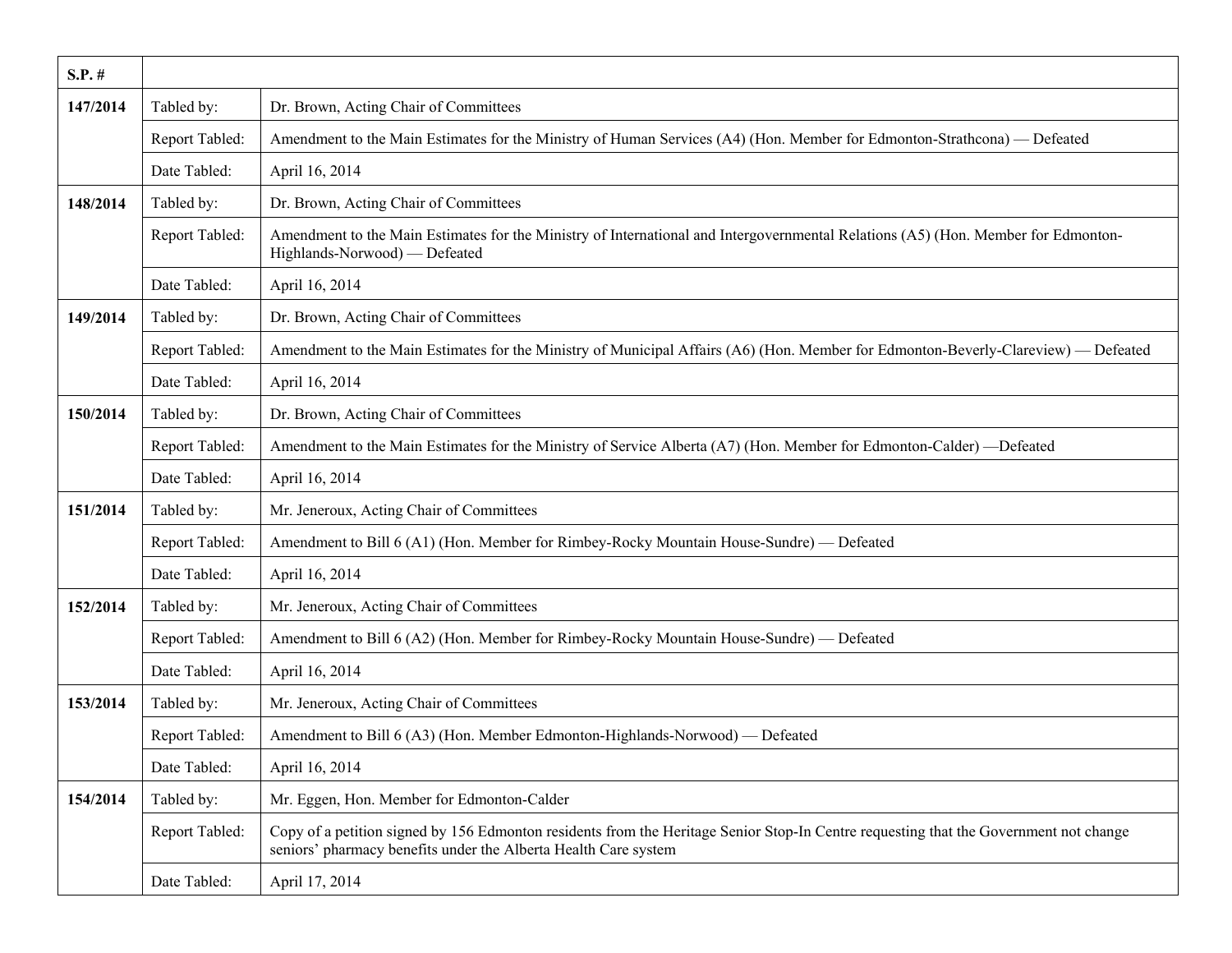| $S.P.$ # |                |                                                                                                                                                                                                                                                                                                                                                                                                                                 |
|----------|----------------|---------------------------------------------------------------------------------------------------------------------------------------------------------------------------------------------------------------------------------------------------------------------------------------------------------------------------------------------------------------------------------------------------------------------------------|
| 155/2014 | Tabled by:     | Mr. Eggen, Hon. Member for Edmonton-Calder                                                                                                                                                                                                                                                                                                                                                                                      |
|          | Report Tabled: | Copies of 50 postcards from Albertans to Hon. Mr. Lukaszuk, former Deputy Premier, regarding post-secondary education funding cuts                                                                                                                                                                                                                                                                                              |
|          | Date Tabled:   | April 17, 2014                                                                                                                                                                                                                                                                                                                                                                                                                  |
| 156/2014 | Tabled by:     | Ms Blakeman, Hon. Member for Edmonton-Centre                                                                                                                                                                                                                                                                                                                                                                                    |
|          | Report Tabled: | Copy of a petition signed by 231 Albertans requesting that the Government pass legislation that will ensure any changes to the Local<br>Authorities Pension Plan or the Public Service Pension Plan are the result of negotiations between the Government and affected employees                                                                                                                                                |
|          | Date Tabled:   | April 17, 2014                                                                                                                                                                                                                                                                                                                                                                                                                  |
| 157/2014 | Tabled by:     | Ms Blakeman, Hon. Member for Edmonton-Centre                                                                                                                                                                                                                                                                                                                                                                                    |
|          | Report Tabled: | Municipal Connection newsletter dated April 17, 2014, prepared by the Alberta Urban Municipalities Association                                                                                                                                                                                                                                                                                                                  |
|          | Date Tabled:   | April 17, 2014                                                                                                                                                                                                                                                                                                                                                                                                                  |
| 158/2014 | Tabled by:     | Mr. Eggen, Hon. Member for Edmonton-Calder                                                                                                                                                                                                                                                                                                                                                                                      |
|          | Report Tabled: | Copies of 50 postcards from Albertans to Hon. Mr. Lukaszuk, former Deputy Premier, regarding post-secondary education funding cuts                                                                                                                                                                                                                                                                                              |
|          | Date Tabled:   | April 22, 2014                                                                                                                                                                                                                                                                                                                                                                                                                  |
| 159/2014 | Tabled by:     | Hon. Mr. Lukaszuk, Minister of Jobs, Skills, Training and Labour                                                                                                                                                                                                                                                                                                                                                                |
|          | Report Tabled: | Memorandum dated November 29, 2013, from Hon. Mr. Lukaszuk, Deputy Premier and Chair, Operations and Policy Committee, to Hon.<br>Ms Redford, Premier, and Members of Cabinet, regarding the institution of a new process to track the release of information requests through<br>the FOIP process                                                                                                                              |
|          | Date Tabled:   | April 22, 2014                                                                                                                                                                                                                                                                                                                                                                                                                  |
| 160/2014 | Tabled by:     | Hon. Mr. Lukaszuk, Minister of Jobs, Skills, Training and Labour                                                                                                                                                                                                                                                                                                                                                                |
|          | Report Tabled: | Letter dated December 6, 2013, from Jill Clayton, Information and Privacy Commissioner, to Hon. Mr. Lukaszuk, Deputy Premier and Chair,<br>Operations and Policy Committee, writing to follow up their telephone conversation of November 27, 2013, regarding a proposed table form to<br>be used to alert Government Ministers to impending releases of records under the Freedom of Information and Protection of Privacy Act |
|          | Date Tabled:   | April 22, 2014                                                                                                                                                                                                                                                                                                                                                                                                                  |
| 161/2014 | Tabled by:     | Mr. Wilson, Hon. Member for Calgary-Shaw, on behalf of Ms Smith, Hon. Leader of the Official Opposition                                                                                                                                                                                                                                                                                                                         |
|          | Report Tabled: | Text of an email, undated and unaddressed, from Melissa Sadownik, Access and Privacy Advisor, Service Alberta, regarding Records of<br>Decision for three unidentified cross-government requests, relating to comments made by Ms Smith, Hon. Leader of the Official Opposition<br>during Oral Question Period on April 22, 2014                                                                                                |
|          | Date Tabled:   | April 22, 2014                                                                                                                                                                                                                                                                                                                                                                                                                  |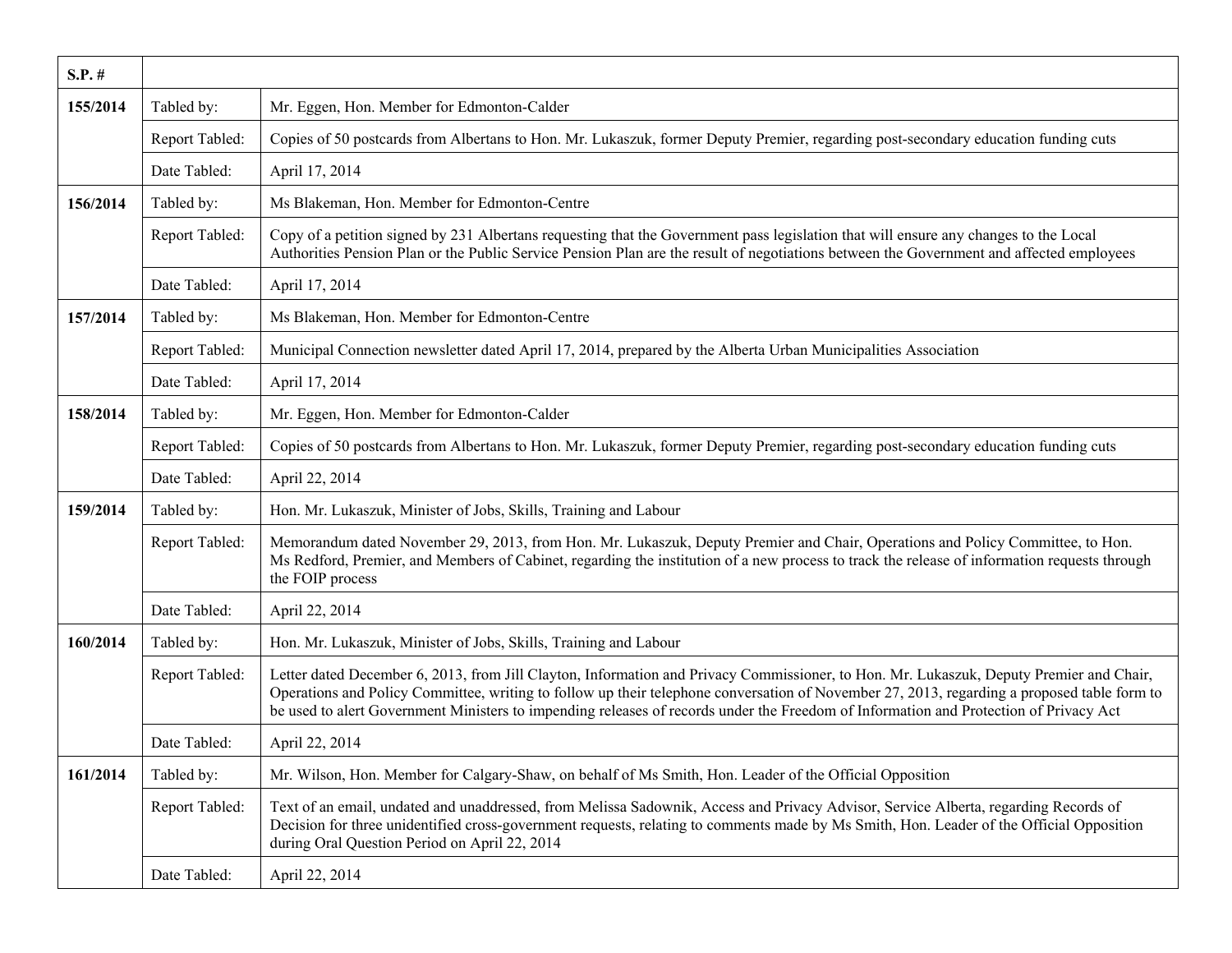| $S.P.$ # |                |                                                                                                                                                                                                                                                                |
|----------|----------------|----------------------------------------------------------------------------------------------------------------------------------------------------------------------------------------------------------------------------------------------------------------|
| 162/2014 | Tabled by:     | Hon. Mr. Bhardwaj, Associate Minister - Persons with Disabilities                                                                                                                                                                                              |
|          | Report Tabled: | The Lancet Global Health article dated March 2014, entitled "The international charter on prevention of fetal alcohol spectrum disorder"                                                                                                                       |
|          | Date Tabled:   | April 23, 2014                                                                                                                                                                                                                                                 |
| 163/2014 | Tabled by:     | Hon. Mr. Bhardwaj, Associate Minister - Persons with Disabilities                                                                                                                                                                                              |
|          | Report Tabled: | Consensus Statement on Legal Issues of Fetal Alcohol Spectrum Disorder (FASD) Edmonton, Alberta, Institute of Health Economics<br>Consensus Statement Volume 5 - September 18 to 20, 2013                                                                      |
|          | Date Tabled:   | April 23, 2014                                                                                                                                                                                                                                                 |
| 164/2014 | Tabled by:     | Mr. Eggen, Hon. Member for Edmonton-Calder, on behalf of Mr. Bilous, Hon. Member for Edmonton-Beverly-Clareview                                                                                                                                                |
|          | Report Tabled: | Copies of 50 postcards from Albertans to Hon. Mr. Lukaszuk, former Deputy Premier, regarding post-secondary education funding cuts                                                                                                                             |
|          | Date Tabled:   | April 23, 2014                                                                                                                                                                                                                                                 |
| 165/2014 | Tabled by:     | Mr. Hehr, Hon. Member for Calgary-Buffalo, on behalf of Dr. Sherman, Hon. Member for Edmonton-Meadowlark                                                                                                                                                       |
|          | Report Tabled: | Report dated April 11, 2014, entitled "Alberta Federation of Labour (AFL) Coalition on Pensions, Commentary on Financial Positions of Local<br>Authorities Pension Plan (LAPP) and Public Service Pension Plan (PSPP)," prepared by George and Bell Consulting |
|          | Date Tabled:   | April 23, 2014                                                                                                                                                                                                                                                 |
| 166/2014 | Tabled by:     | Mr. Hehr, Hon. Member for Calgary-Buffalo, on behalf of Dr. Sherman, Hon. Member for Edmonton-Meadowlark                                                                                                                                                       |
|          | Report Tabled: | Final Report dated February 2014 entitled "Canadian Pensioners' Mortality, Pension Experience Subcommittee – Research Committee,"<br>prepared by the Canadian Institute of Actuaries                                                                           |
|          | Date Tabled:   | April 23, 2014                                                                                                                                                                                                                                                 |
| 167/2014 | Tabled by:     | Mrs. Towle, Hon. Member for Innisfail-Sylvan Lake                                                                                                                                                                                                              |
|          | Report Tabled: | RDC Values article entitled "Early Learning and Child Care Diploma Program Suspension, Background - April 2, 2014"                                                                                                                                             |
|          | Date Tabled:   | April 23, 2014                                                                                                                                                                                                                                                 |
| 168/2014 | Tabled by:     | Mrs. Towle, Hon. Member for Innisfail-Sylvan Lake                                                                                                                                                                                                              |
|          | Report Tabled: | Document, undated, entitled "Forum Discussion: Possible Effects of the RDC ELCC Diploma Program Suspension"                                                                                                                                                    |
|          | Date Tabled:   | April 23, 2014                                                                                                                                                                                                                                                 |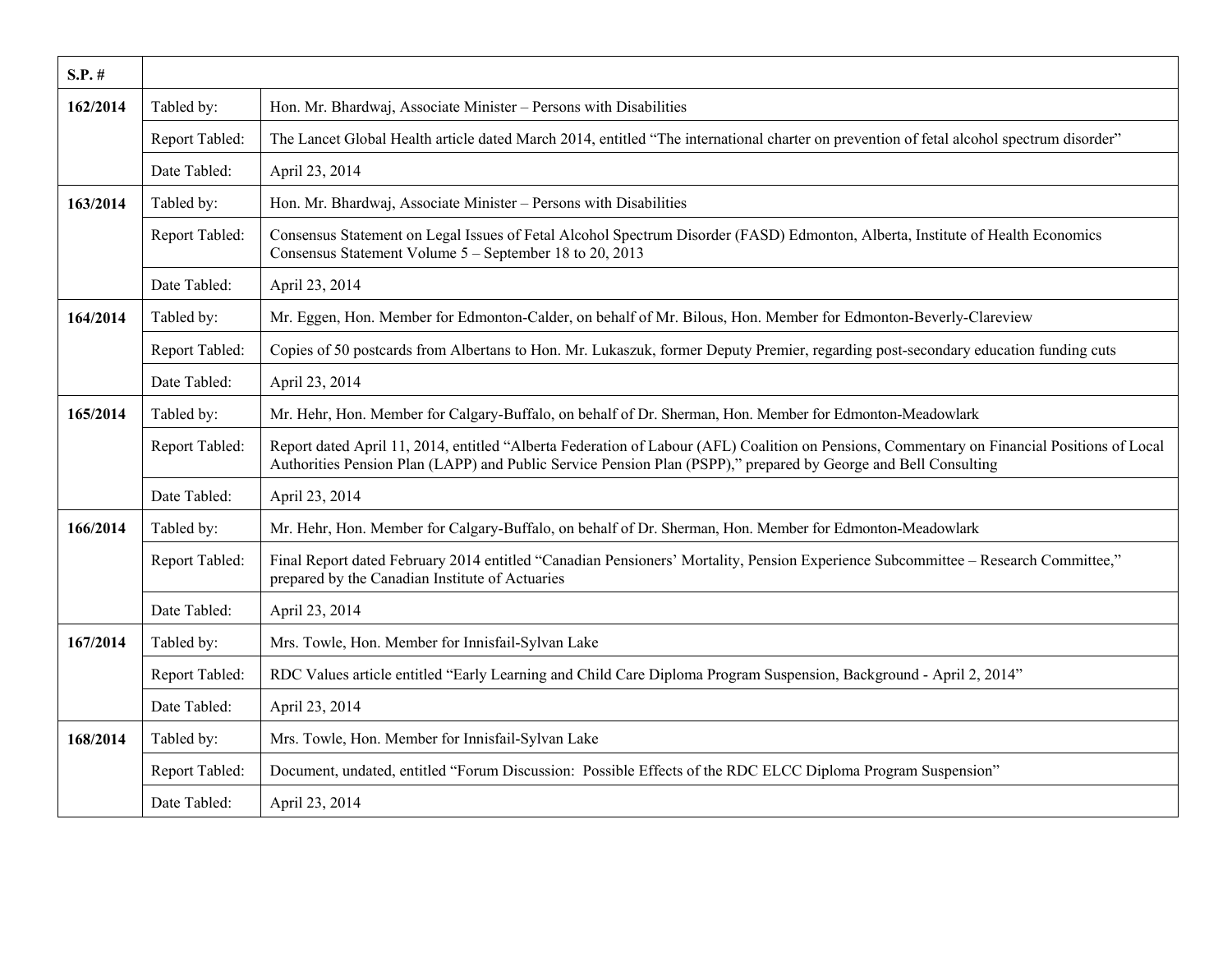| $S.P.$ # |                |                                                                                                                                                                                                                                                                |
|----------|----------------|----------------------------------------------------------------------------------------------------------------------------------------------------------------------------------------------------------------------------------------------------------------|
| 169/2014 | Tabled by:     | Mrs. Towle, Hon. Member for Innisfail-Sylvan Lake                                                                                                                                                                                                              |
|          | Report Tabled: | Copy of a petition signed by 318 Albertans urging the Red Deer College Board of Directors to re-examine their decision to suspend the Early<br>Learning and Child Care diploma program                                                                         |
|          | Date Tabled:   | April 23, 2014                                                                                                                                                                                                                                                 |
| 170/2014 | Tabled by:     | Mr. Bilous, Hon. Member for Edmonton-Beverly-Clareview, on behalf of Ms Notley, Hon. Member for Edmonton-Strathcona                                                                                                                                            |
|          | Report Tabled: | Copies of 50 postcards from Albertans to Hon. Mr. Lukaszuk, former Deputy Premier, regarding post-secondary education funding cuts                                                                                                                             |
|          | Date Tabled:   | April 24, 2014                                                                                                                                                                                                                                                 |
| 171/2014 | Tabled by:     | Ms Blakeman, Hon. Member for Edmonton-Centre, on behalf of Mr. Hehr, Hon. Member for Calgary-Buffalo                                                                                                                                                           |
|          | Report Tabled: | Copy of a presentation dated June 12, 2012, entitled "Vaccine Hesitancy in Alberta," prepared by Dr. Judy McDonald, Medical Officer of<br>Health, Alberta Health Services, relating to comments made by Mr. Hehr during Oral Question Period on April 24, 2014 |
|          | Date Tabled:   | April 24, 2014                                                                                                                                                                                                                                                 |
| 172/2014 | Tabled by:     | Ms Blakeman, Hon. Member for Edmonton-Centre, on behalf of Mr. Hehr, Hon. Member for Calgary-Buffalo                                                                                                                                                           |
|          | Report Tabled: | Copy of the Immunization of School Pupils Act of Ontario, relating to comments made by Mr. Hehr during Oral Question Period on April 24,<br>2014                                                                                                               |
|          | Date Tabled:   | April 24, 2014                                                                                                                                                                                                                                                 |
| 173/2014 | Tabled by:     | Ms Blakeman, Hon. Member for Edmonton-Centre, on behalf of Mr. Hehr, Hon. Member for Calgary-Buffalo                                                                                                                                                           |
|          | Report Tabled: | Copy of the New Brunswick Department of Education and Early Childhood Development proof of immunization policy dated September 2012,<br>relating to comments made by Mr. Hehr during Oral Question Period on April 24, 2014                                    |
|          | Date Tabled:   | April 24, 2014                                                                                                                                                                                                                                                 |
| 174/2014 | Tabled by:     | Ms Blakeman, Hon. Member for Edmonton-Centre, on behalf of Mr. Hehr, Hon. Member for Calgary-Buffalo                                                                                                                                                           |
|          | Report Tabled: | CBC Radio website article dated April 15, 2014, entitled "Should childhood vaccines be mandatory?" relating to comments made by Mr. Hehr<br>during Oral Question Period on April 24, 2014                                                                      |
|          | Date Tabled:   | April 24, 2014                                                                                                                                                                                                                                                 |
| 175/2014 | Tabled by:     | Hon. Mr. Zwozdesky, Speaker of the Legislative Assembly                                                                                                                                                                                                        |
|          | Report Tabled: | Memorandum dated April 24, 2014, from Mrs. Jablonski, Hon. Member for Red Deer-North, to Hon. Mr. Zwozdesky, Speaker of the<br>Legislative Assembly, requesting early Committee of the Whole consideration of Bill 203, Childhood Vision Assessment Act        |
|          | Date Tabled:   | April 24, 2014                                                                                                                                                                                                                                                 |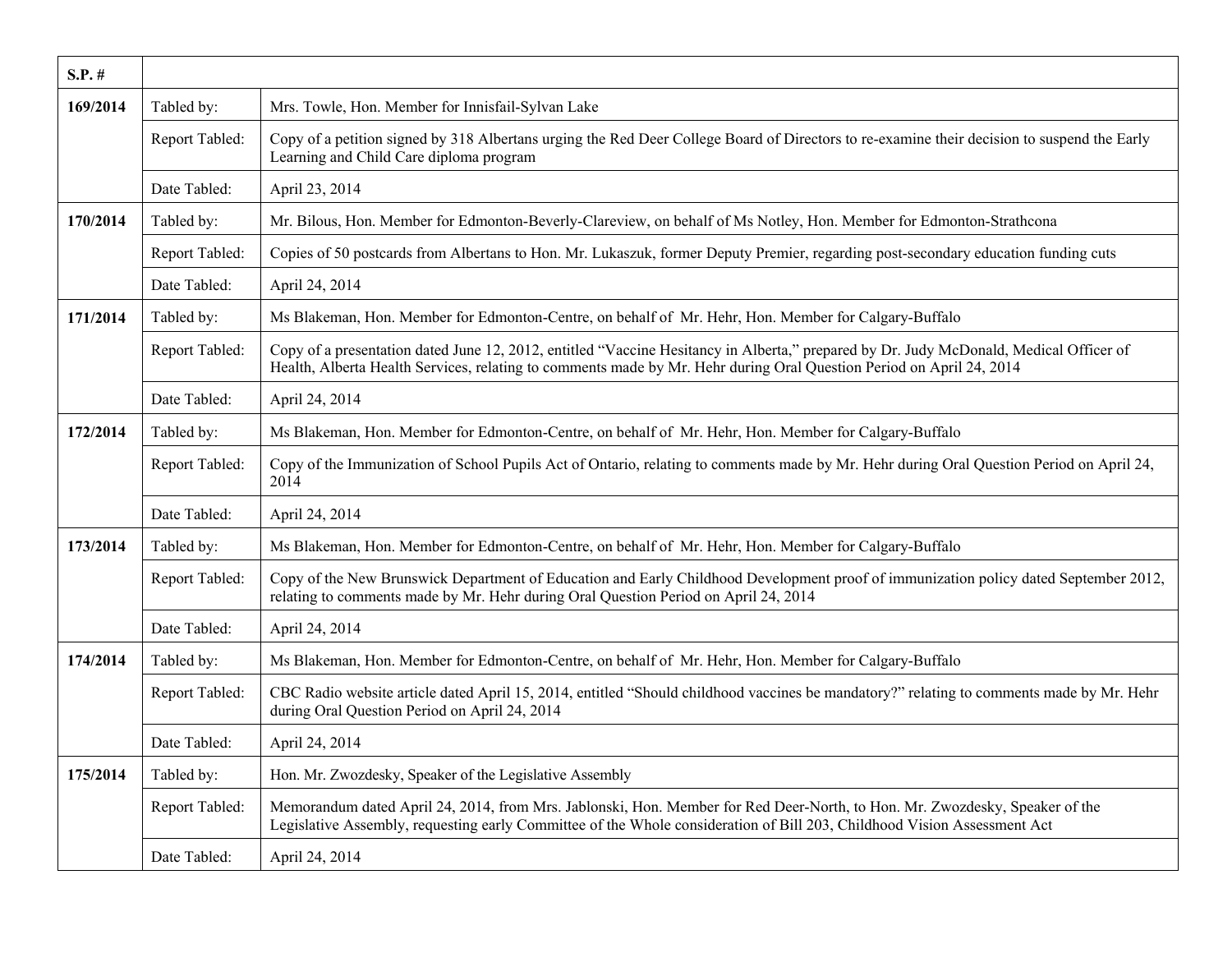| $S.P.$ # |                |                                                                                                                                                                                                                                                                                                    |
|----------|----------------|----------------------------------------------------------------------------------------------------------------------------------------------------------------------------------------------------------------------------------------------------------------------------------------------------|
| 176/2014 | Tabled by:     | Clerk of the Assembly on behalf of Hon. Mr. Griffiths, Minister of Service Alberta                                                                                                                                                                                                                 |
|          | Report Tabled: | Alberta Vital Statistics, Annual Review 2012                                                                                                                                                                                                                                                       |
|          | Date Tabled:   | April 24, 2014                                                                                                                                                                                                                                                                                     |
| 177/2014 | Tabled by:     | Mrs. Jablonski, Hon. Member for Red Deer-North                                                                                                                                                                                                                                                     |
|          | Report Tabled: | Letter dated April 24, 2014, from the Alberta Committee of Citizens with Disabilities to Mrs. Jablonski, Hon. Member for Red Deer-North,<br>expressing their support of Bill 203, Childhood Vision Assessment Act                                                                                  |
|          | Date Tabled:   | May 5, 2014                                                                                                                                                                                                                                                                                        |
| 178/2014 | Tabled by:     | Mrs. Jablonski, Hon. Member for Red Deer-North                                                                                                                                                                                                                                                     |
|          | Report Tabled: | Letter dated April 29, 2014, from John McDonald, Executive Director and Regional Vice-President, CNIB Alberta and Northwest Territories,<br>to Mrs. Jablonski, Hon. Member for Red Deer-North, regarding May being Vision Health Month and containing facts about vision health and<br>vision loss |
|          | Date Tabled:   | May 5, 2014                                                                                                                                                                                                                                                                                        |
| 179/2014 | Tabled by:     | Mr. Eggen, Hon. Member for Edmonton-Calder                                                                                                                                                                                                                                                         |
|          | Report Tabled: | Copies of 50 postcards from Albertans to Hon. Mr. Lukaszuk, former Deputy Premier, regarding post-secondary education funding cuts                                                                                                                                                                 |
|          | Date Tabled:   | May 5, 2014                                                                                                                                                                                                                                                                                        |
| 180/2014 | Tabled by:     | Mr. Eggen, Hon. Member for Edmonton-Calder                                                                                                                                                                                                                                                         |
|          | Report Tabled: | Letter dated May 2, 2014, from Naheed Nenshi, Mayor of Calgary, to Hon. Mr. Hancock, Premier, Minister of Innovation and Advanced<br>Education, expressing concern regarding Bill 9, Public Sector Pension Plans Amendment Act, 2014                                                               |
|          | Date Tabled:   | May 5, 2014                                                                                                                                                                                                                                                                                        |
| 181/2014 | Tabled by:     | Dr. Swann, Hon. Member for Calgary-Mountain View                                                                                                                                                                                                                                                   |
|          | Report Tabled: | Edmonton Journal website article dated May 1, 2014, entitled "Province Won't reach Family Care Clinics target"                                                                                                                                                                                     |
|          | Date Tabled:   | May 5, 2014                                                                                                                                                                                                                                                                                        |
| 182/2014 | Tabled by:     | Dr. Swann, Hon. Member for Calgary-Mountain View                                                                                                                                                                                                                                                   |
|          | Report Tabled: | Calgary Herald website article dated May 2, 2014, entitled "Mandatory immunizations in Alberta will save lives, bioethicist says"                                                                                                                                                                  |
|          | Date Tabled:   | May 5, 2014                                                                                                                                                                                                                                                                                        |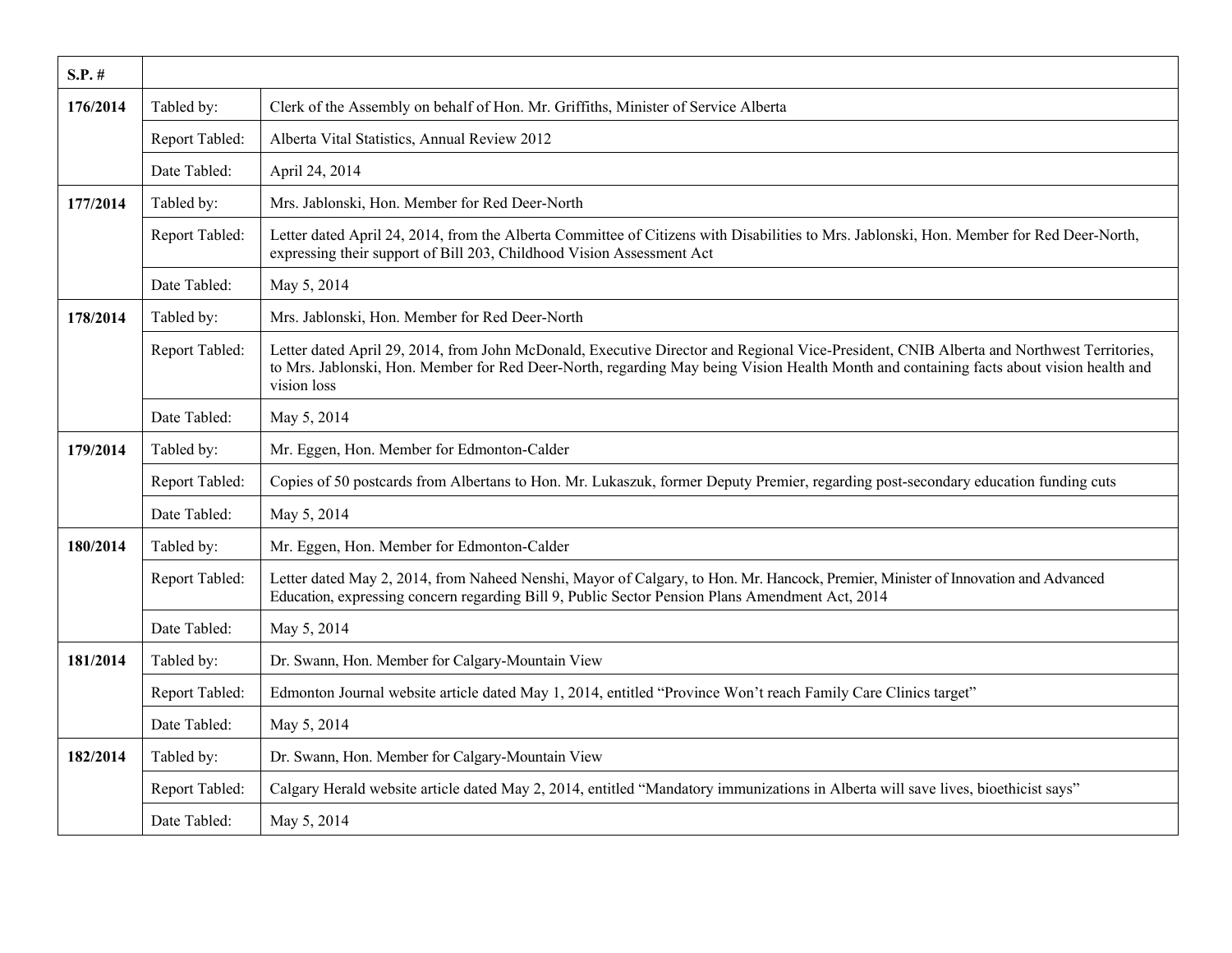| $S.P.$ # |                |                                                                                                                                                                                                                                                                                                                                                     |
|----------|----------------|-----------------------------------------------------------------------------------------------------------------------------------------------------------------------------------------------------------------------------------------------------------------------------------------------------------------------------------------------------|
| 183/2014 | Tabled by:     | Dr. Swann, Hon. Member for Calgary-Mountain View                                                                                                                                                                                                                                                                                                    |
|          | Report Tabled: | Memorandum dated April 22, 2014, from Murray Gold, Koskie Minsky, Barristers and Solicitors, to Gil McGowan, President, Alberta<br>Federation of Labour, regarding the main governance, funding and benefit provisions of the Employment Pension Plans Act as modified by<br>Bill 10, Employment Pension (Private Sector) Plans Amendment Act, 2014 |
|          | Date Tabled:   | May 5, 2014                                                                                                                                                                                                                                                                                                                                         |
| 184/2014 | Tabled by:     | Dr. Swann, Hon. Member for Calgary-Mountain View,                                                                                                                                                                                                                                                                                                   |
|          | Report Tabled: | Brief dated May 2014 on Bill 10, Employment Pension (Private Sector) Plans Amendment Act, 2014, prepared by the Alberta Federation of<br>Labour                                                                                                                                                                                                     |
|          | Date Tabled:   | May 5, 2014                                                                                                                                                                                                                                                                                                                                         |
| 185/2014 | Tabled by:     | Mr. Bikman, Hon. Member for Cardston-Taber-Warner                                                                                                                                                                                                                                                                                                   |
|          | Report Tabled: | 2 recent email messages to Mr. Bikman, Hon. Member for Cardston-Taber-Warner, expressing concern regarding proposed amendments to<br>legislation which would designate the Sandhill Crane as a game bird                                                                                                                                            |
|          | Date Tabled:   | May 5, 2014                                                                                                                                                                                                                                                                                                                                         |
| 186/2014 | Tabled by:     | Hon. Mrs. McQueen, Minister of Energy                                                                                                                                                                                                                                                                                                               |
|          | Report Tabled: | CNBC website article dated March 3, 2014, entitled "I'd vote 'yes' on Keystone pipeline: Warren Buffett"                                                                                                                                                                                                                                            |
|          | Date Tabled:   | May 5, 2014                                                                                                                                                                                                                                                                                                                                         |
| 187/2014 | Tabled by:     | Clerk of the Assembly on behalf of Ms Blakeman, Hon. Member for Edmonton-Centre                                                                                                                                                                                                                                                                     |
|          | Report Tabled: | Report entitled "Childcare and School Vaccination Requirements, 2007-2008," prepared by the Centers for Disease Control and Prevention                                                                                                                                                                                                              |
|          | Date Tabled:   | May 5, 2014                                                                                                                                                                                                                                                                                                                                         |
| 188/2014 | Tabled by:     | Clerk of the Assembly on behalf of Hon. Mr. Lukaszuk, Minister of Jobs, Skills, Training and Labour                                                                                                                                                                                                                                                 |
|          | Report Tabled: | College of Alberta Professional Forest Technologists, 2013 Annual Report                                                                                                                                                                                                                                                                            |
|          | Date Tabled:   | May 5, 2014                                                                                                                                                                                                                                                                                                                                         |
| 189/2014 | Tabled by:     | Clerk of the Assembly on behalf of Hon. Mr. Lukaszuk, Minister of Jobs, Skills, Training and Labour                                                                                                                                                                                                                                                 |
|          | Report Tabled: | Alberta Institute of Agrologists, 68th Annual General Meeting Report, April 1, 2014                                                                                                                                                                                                                                                                 |
|          | Date Tabled:   | May 5, 2014                                                                                                                                                                                                                                                                                                                                         |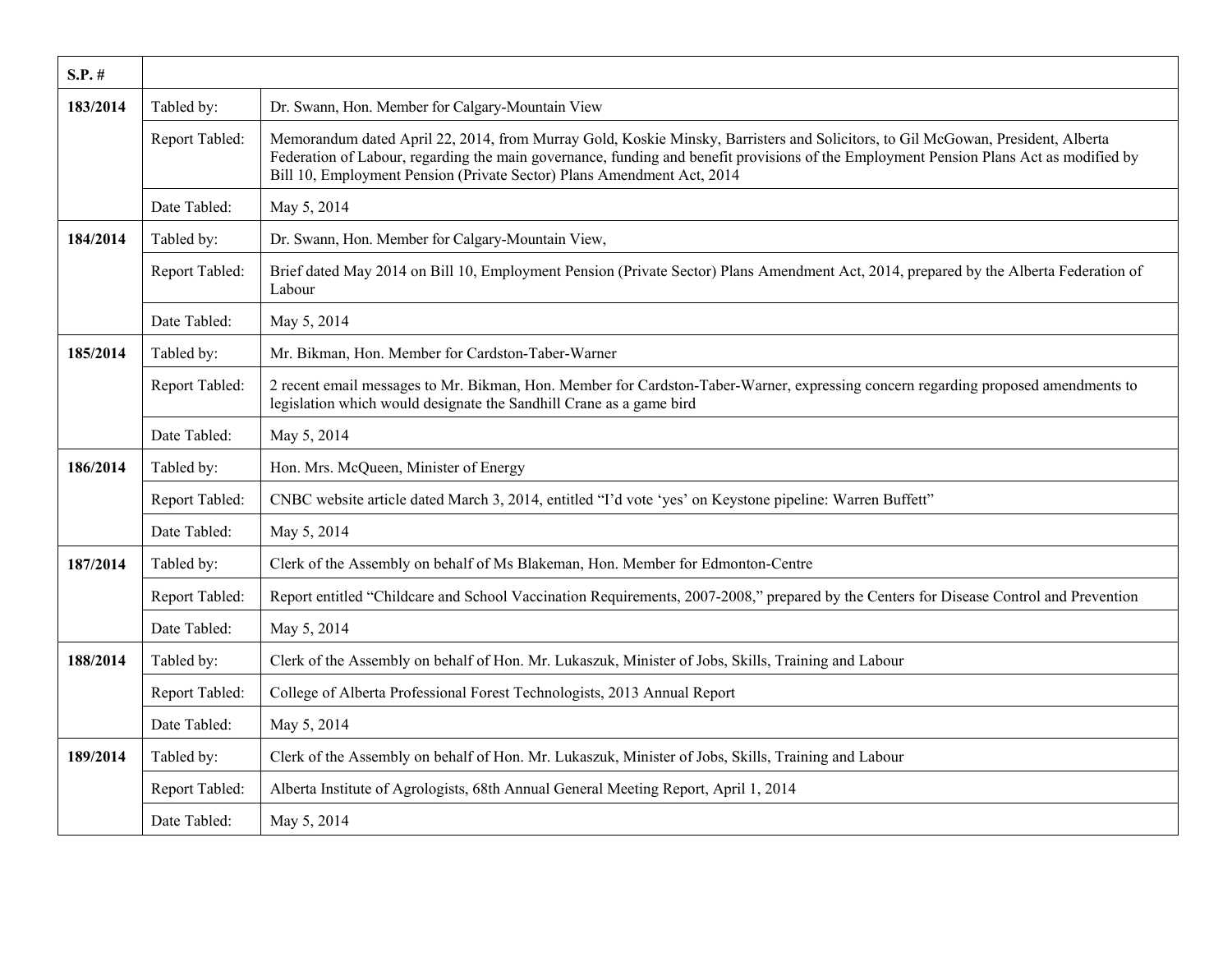| $S.P.$ # |                |                                                                                                                                                                                                                                                                                                                                                                                                                                                       |
|----------|----------------|-------------------------------------------------------------------------------------------------------------------------------------------------------------------------------------------------------------------------------------------------------------------------------------------------------------------------------------------------------------------------------------------------------------------------------------------------------|
| 190/2014 | Tabled by:     | Clerk of the Assembly on behalf of Hon. Mr. Lukaszuk, Minister of Jobs, Skills, Training and Labour                                                                                                                                                                                                                                                                                                                                                   |
|          | Report Tabled: | Association of Professional Engineers and Geoscientists of Alberta, Annual Report 2013                                                                                                                                                                                                                                                                                                                                                                |
|          | Date Tabled:   | May 5, 2014                                                                                                                                                                                                                                                                                                                                                                                                                                           |
| 191/2014 | Tabled by:     | Hon. Mr. Rodney, Associate Minister - Wellness, on behalf of Hon. Mr. Horne, Minister of Health                                                                                                                                                                                                                                                                                                                                                       |
|          | Report Tabled: | College of Dental Technologists of Alberta, 2012 Annual Report                                                                                                                                                                                                                                                                                                                                                                                        |
|          | Date Tabled:   | May 6, 2014                                                                                                                                                                                                                                                                                                                                                                                                                                           |
| 192/2014 | Tabled by:     | Hon. Mr. Rodney, Associate Minister - Wellness, on behalf of Hon. Mr. Horne, Minister of Health                                                                                                                                                                                                                                                                                                                                                       |
|          | Report Tabled: | College of Registered Psychiatric Nurses of Alberta, Annual Report 2013                                                                                                                                                                                                                                                                                                                                                                               |
|          | Date Tabled:   | May 6, 2014                                                                                                                                                                                                                                                                                                                                                                                                                                           |
| 193/2014 | Tabled by:     | Mr. Bilous, Hon. Member for Edmonton-Beverly-Clareview, on behalf of Mr. Mason, Hon. Member for Edmonton-Highlands-Norwood                                                                                                                                                                                                                                                                                                                            |
|          | Report Tabled: | Copy of a petition signed by 1,514 Albertans urging the Government to pass legislation that will ensure that any changes to the Local<br>Authorities Pension Plan or the Public Service Pension Plan are the result of negotiations between Government and affected employees                                                                                                                                                                         |
|          | Date Tabled:   | May 6, 2014                                                                                                                                                                                                                                                                                                                                                                                                                                           |
| 194/2014 | Tabled by:     | Mr. Bilous, Hon. Member for Edmonton-Beverly-Clareview, on behalf of Mr. Mason, Hon. Member for Edmonton-Highlands-Norwood                                                                                                                                                                                                                                                                                                                            |
|          | Report Tabled: | Copies of 50 postcards from Albertans to Hon. Mr. Lukaszuk, former Deputy Premier, regarding post-secondary education funding cuts                                                                                                                                                                                                                                                                                                                    |
|          | Date Tabled:   | May 6, 2014                                                                                                                                                                                                                                                                                                                                                                                                                                           |
| 195/2014 | Tabled by:     | Dr. Swann, Hon. Member for Calgary-Mountain View                                                                                                                                                                                                                                                                                                                                                                                                      |
|          | Report Tabled: | Letter dated April 29, 2014, from Barb Joyner, Acting Director, Information and Privacy Office, Human Services, to Dr. Sherman, Hon.<br>Member for Edmonton-Meadowlark, attaching records with respect to Dr. Sherman's Freedom of Information and Protection of Privacy Act<br>request for a copy of all contracts between Human Services and Navigator Ltd., relating to comments made by Dr. Sherman during Oral<br>Question Period on May 6, 2014 |
|          | Date Tabled:   | May 6, 2014                                                                                                                                                                                                                                                                                                                                                                                                                                           |
| 196/2014 | Tabled by:     | Dr. Swann, Hon. Member for Calgary-Mountain View                                                                                                                                                                                                                                                                                                                                                                                                      |
|          | Report Tabled: | Document dated April 2012 entitled Alberta Public Affairs Bureau communications job descriptions                                                                                                                                                                                                                                                                                                                                                      |
|          | Date Tabled:   | May 6, 2014                                                                                                                                                                                                                                                                                                                                                                                                                                           |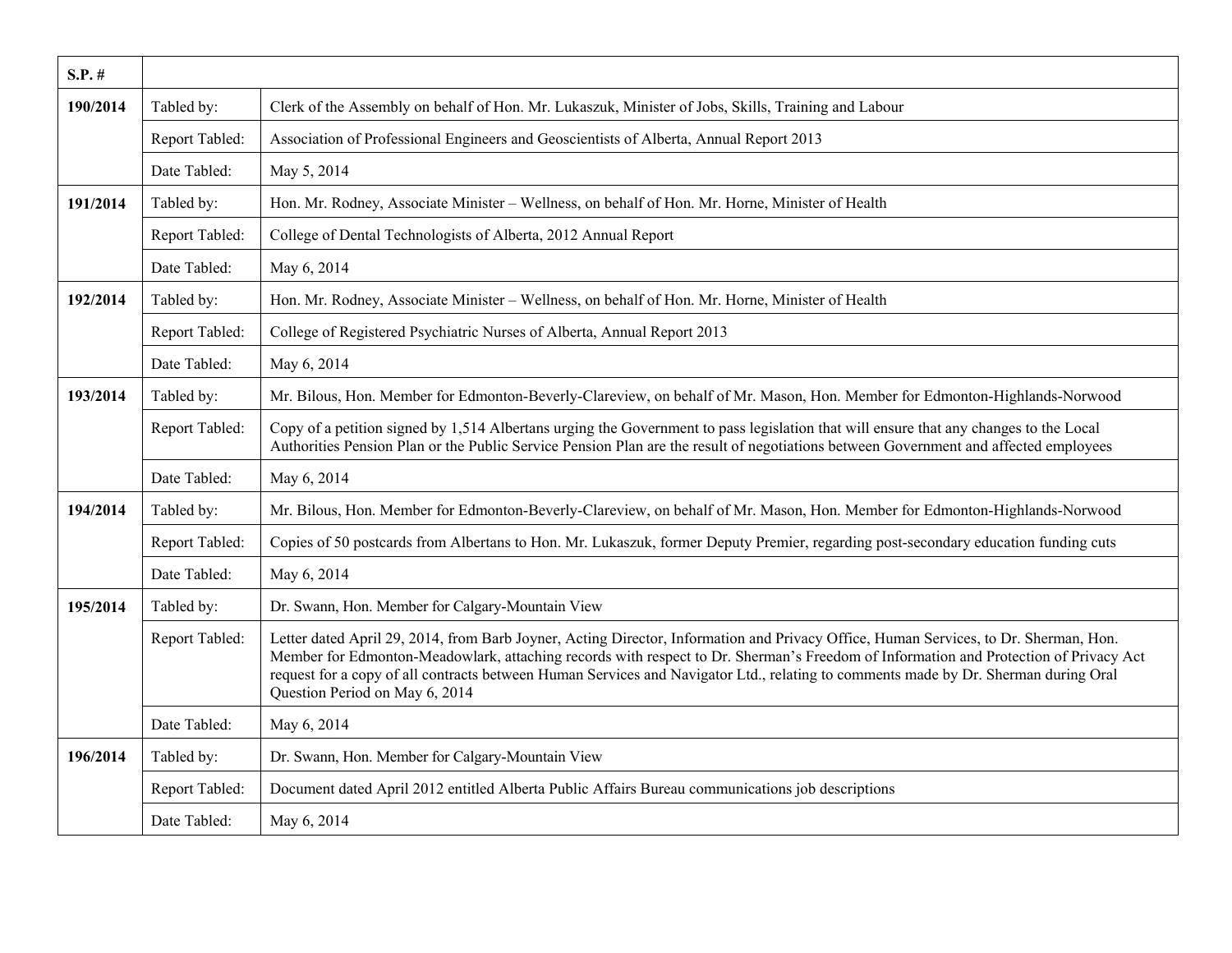| $S.P.$ # |                |                                                                                                                                                                                                                                                                                                                                                                                                                                                                                                                                                                                                                                                                   |
|----------|----------------|-------------------------------------------------------------------------------------------------------------------------------------------------------------------------------------------------------------------------------------------------------------------------------------------------------------------------------------------------------------------------------------------------------------------------------------------------------------------------------------------------------------------------------------------------------------------------------------------------------------------------------------------------------------------|
| 197/2014 | Tabled by:     | Dr. Swann, Hon. Member for Calgary-Mountain View                                                                                                                                                                                                                                                                                                                                                                                                                                                                                                                                                                                                                  |
|          | Report Tabled: | Letter dated April 29, 2014, from John McDonald, Executive Director and Regional Vice-President, CNIB Alberta and Northwest Territories,<br>to Dr. Swann, Hon. Member for Calgary-Mountain View, regarding May being Vision Health Month and containing facts about vision health<br>and vision loss                                                                                                                                                                                                                                                                                                                                                              |
|          | Date Tabled:   | May 6, 2014                                                                                                                                                                                                                                                                                                                                                                                                                                                                                                                                                                                                                                                       |
| 198/2014 | Tabled by:     | Dr. Swann, Hon. Member for Calgary-Mountain View                                                                                                                                                                                                                                                                                                                                                                                                                                                                                                                                                                                                                  |
|          | Report Tabled: | Letter dated May 1, 2014, from Paul Douglas, President and Chief Executive Officer, PCL Constructors Inc., David Claggett, President, Kiewit<br>Energy Canada Co., Wayne Shaw, President, Flint Infrastructure Services Ltd., Bill Elkington, CEO, JV Driver Group, Stephen Kushner,<br>President, Merit Contractors Association, and Don Breen, President, Ledcor Industrial Limited, to Hon. Mr. Lukaszuk, Minister of Jobs, Skills,<br>Training and Labour, expressing concern regarding the Government's intention to move forward with recommendations provided in the report<br>entitled "Alberta Construction Labour Legislation," prepared by Andrew Sims |
|          | Date Tabled:   | May 6, 2014                                                                                                                                                                                                                                                                                                                                                                                                                                                                                                                                                                                                                                                       |
| 199/2014 | Tabled by:     | Dr. Swann, Hon. Member for Calgary-Mountain View                                                                                                                                                                                                                                                                                                                                                                                                                                                                                                                                                                                                                  |
|          | Report Tabled: | Letter dated May 1, 2014, from Walter Wise, General President, International Association of Bridge, Structural, Ornamental and Reinforcing<br>Iron Workers, to Hon. Mr. Lukaszuk, Minister of Jobs, Skills, Training and Labour, expressing concern regarding the Government's intention<br>to move forward with recommendations provided in the report entitled "Alberta Construction Labour Legislation," prepared by Andrew Sims                                                                                                                                                                                                                               |
|          | Date Tabled:   | May 6, 2014                                                                                                                                                                                                                                                                                                                                                                                                                                                                                                                                                                                                                                                       |
| 200/2014 | Tabled by:     | Dr. Swann, Hon. Member for Calgary-Mountain View                                                                                                                                                                                                                                                                                                                                                                                                                                                                                                                                                                                                                  |
|          | Report Tabled: | Letter dated May 1, 2014, from Stephen Kushner, President, Merit Contractors Association, to Hon. Mr. Lukaszuk, Minister of Jobs, Skills,<br>Training and Labour, expressing concern regarding the Government's intention to move forward with recommendations provided in the report<br>entitled "Alberta Construction Labour Legislation," prepared by Andrew Sims                                                                                                                                                                                                                                                                                              |
|          | Date Tabled:   | May 6, 2014                                                                                                                                                                                                                                                                                                                                                                                                                                                                                                                                                                                                                                                       |
| 201/2014 | Tabled by:     | Dr. Swann, Hon. Member for Calgary-Mountain View                                                                                                                                                                                                                                                                                                                                                                                                                                                                                                                                                                                                                  |
|          | Report Tabled: | Document, undated, entitled "Joint Response to the Report on the Alberta Construction Labour Legislation Review," prepared by the<br>Construction Competitiveness Alliance (Boilermaker Contractors Association, Building Trades of Alberta, Construction Labour Relations<br>Alberta, and Electrical Contractors Association of Alberta)                                                                                                                                                                                                                                                                                                                         |
|          | Date Tabled:   | May 6, 2014                                                                                                                                                                                                                                                                                                                                                                                                                                                                                                                                                                                                                                                       |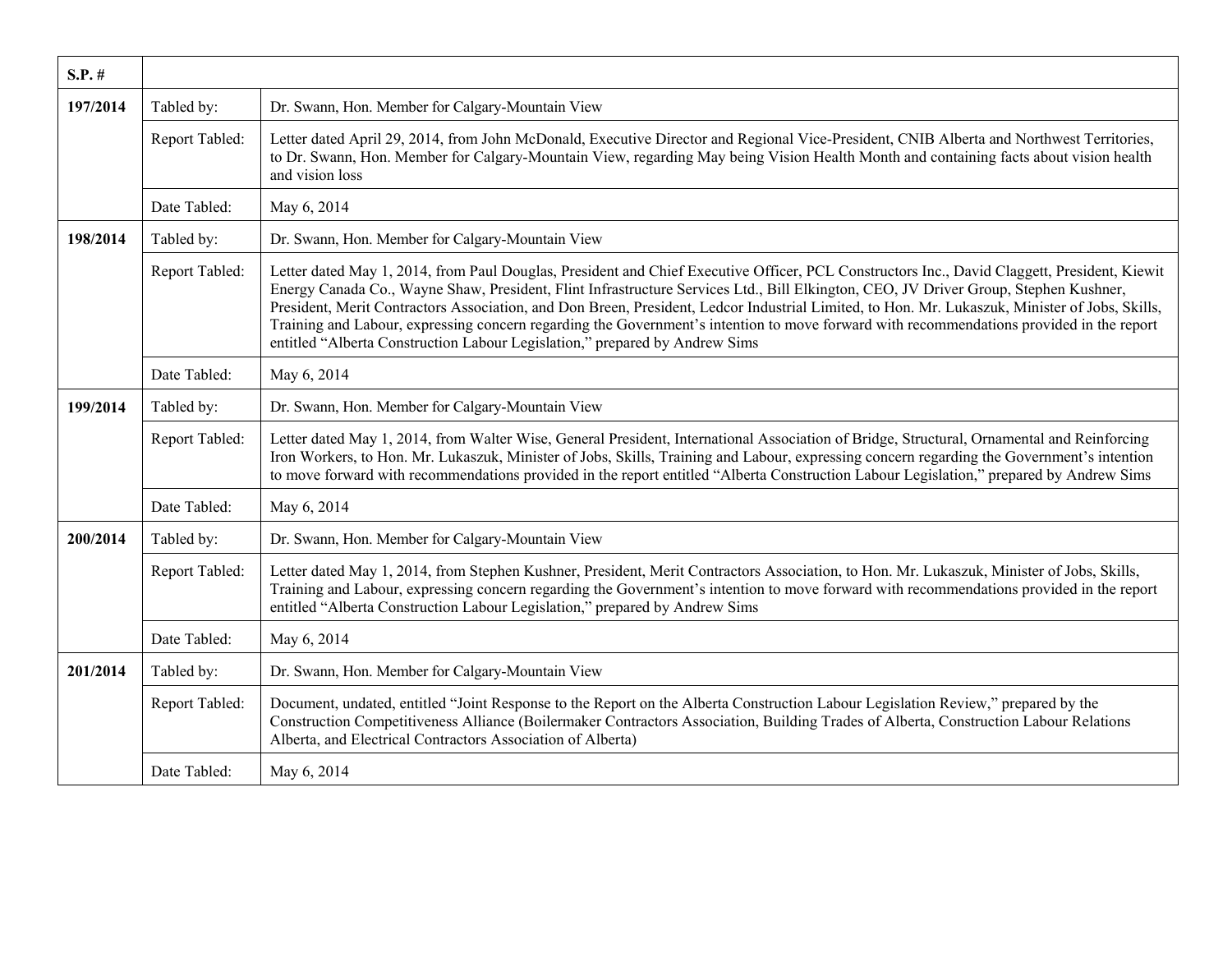| $S.P.$ # |                |                                                                                                                                                                                                                                                                                    |
|----------|----------------|------------------------------------------------------------------------------------------------------------------------------------------------------------------------------------------------------------------------------------------------------------------------------------|
| 202/2014 | Tabled by:     | Mr. Allen, Hon. Member for Fort McMurray-Wood-Buffalo                                                                                                                                                                                                                              |
|          | Report Tabled: | Fertility and Sterility article dated September 2011 entitled "Funding in vitro fertilization treatment for persistent subfertility: the pain and the<br>politics," prepared by Edward Hughes and Mita Giacomini                                                                   |
|          | Date Tabled:   | May 6, 2014                                                                                                                                                                                                                                                                        |
| 203/2014 | Tabled by:     | Mr. Casey, Hon. Member for Banff-Cochrane                                                                                                                                                                                                                                          |
|          | Report Tabled: | East Central Alberta Review website article dated March 6, 2014, entitled "County of Stettler focuses on transparency"                                                                                                                                                             |
|          | Date Tabled:   | May 6, 2014                                                                                                                                                                                                                                                                        |
| 204/2014 | Tabled by:     | Mr. Casey, Hon. Member for Banff-Cochrane                                                                                                                                                                                                                                          |
|          | Report Tabled: | Stettler Independent website article dated September 18, 2013, entitled "County Faces Elections Alberta Inquiry"                                                                                                                                                                   |
|          | Date Tabled:   | May 6, 2014                                                                                                                                                                                                                                                                        |
| 205/2014 | Tabled by:     | Mr. Casey, Hon. Member for Banff-Cochrane                                                                                                                                                                                                                                          |
|          | Report Tabled: | Stettler Independent website article dated January 22, 2014, entitled "County: 'We do feel vindicated"                                                                                                                                                                             |
|          | Date Tabled:   | May 6, 2014                                                                                                                                                                                                                                                                        |
| 206/2014 | Tabled by:     | Ms Smith, Hon. Leader of the Official Opposition                                                                                                                                                                                                                                   |
|          | Report Tabled: | Letter, undated, from Dawn Bleackey, Grade 6 teacher at Ecole Senator Riley Middle School, to Ms Smith, Hon. Leader of the Official<br>Opposition, attaching correspondence from students expressing concern regarding a variety of issues                                         |
|          | Date Tabled:   | May 6, 2014                                                                                                                                                                                                                                                                        |
| 207/2014 | Tabled by:     | Mr. Anderson, Hon. Member for Airdrie                                                                                                                                                                                                                                              |
|          | Report Tabled: | Email message dated December 9, 2013, to Mr. Anderson, Hon. Member for Airdrie, regarding the Alberta Securities Commission and FOREX<br>trading in Alberta                                                                                                                        |
|          | Date Tabled:   | May 6, 2014                                                                                                                                                                                                                                                                        |
| 208/2014 | Tabled by:     | Mr. Anderson, Hon. Member for Airdrie                                                                                                                                                                                                                                              |
|          | Report Tabled: | Letter dated March 19, 2014, from Trudy Pool to Mr. Anderson, Hon. Member for Airdrie, expressing concern regarding proposed changes to<br>the Life License Qualification Program which would result in fewer life insurance agents and less life insurance coverage for Albertans |
|          | Date Tabled:   | May 6, 2014                                                                                                                                                                                                                                                                        |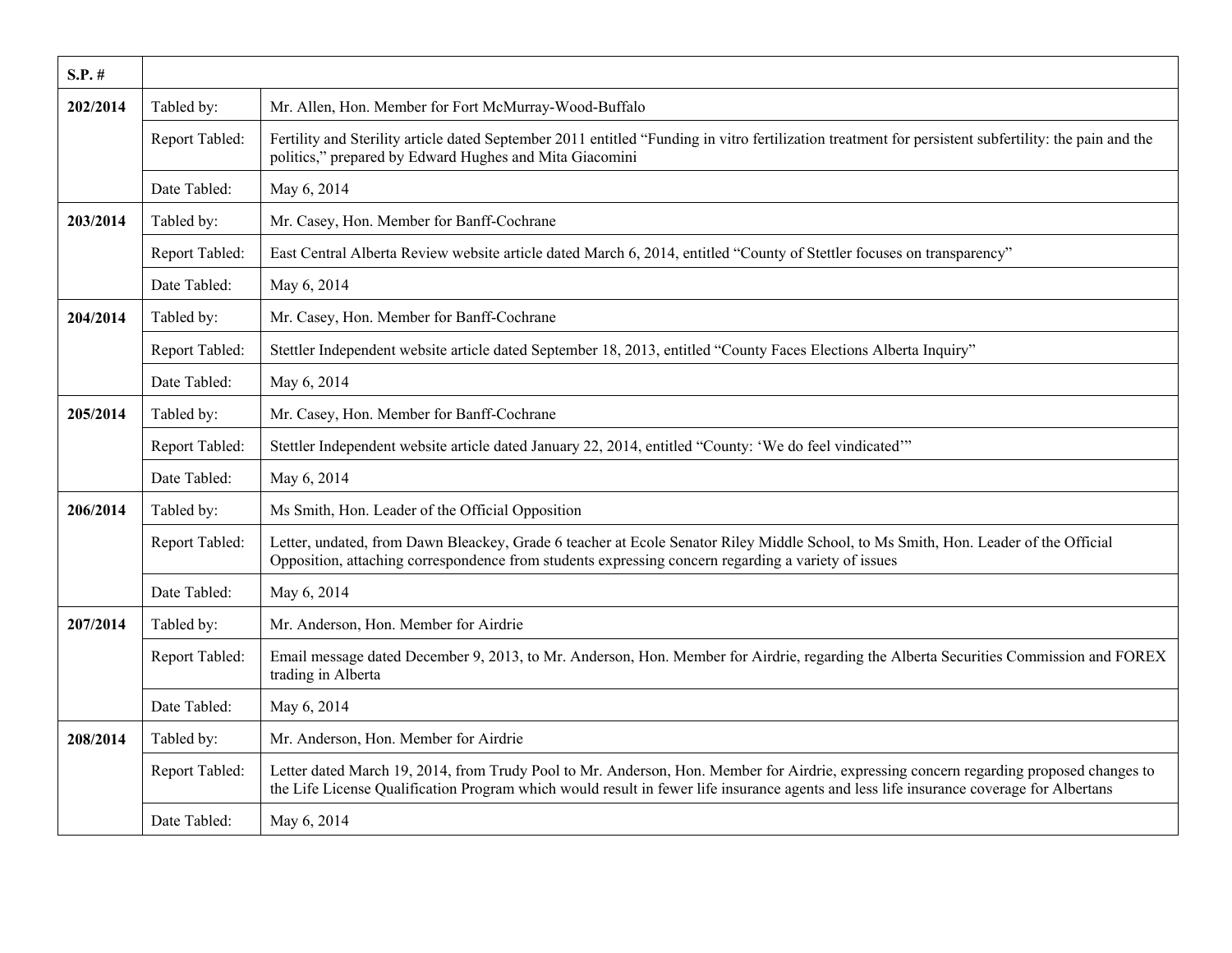| $S.P.$ # |                |                                                                                                                                                                                                                                                                    |
|----------|----------------|--------------------------------------------------------------------------------------------------------------------------------------------------------------------------------------------------------------------------------------------------------------------|
| 209/2014 | Tabled by:     | Mrs. Towle, Hon. Member for Innisfail-Sylvan Lake                                                                                                                                                                                                                  |
|          | Report Tabled: | Copy of a petition signed by 66 Albertans urging the Minister of Human Services to ensure justice and fairness for a Somali-Canadian child<br>who is currently under an adoption order to a non-Somali family                                                      |
|          | Date Tabled:   | May 6, 2014                                                                                                                                                                                                                                                        |
| 210/2014 | Tabled by:     | Mr. McAllister, Hon. Member for Chestermere-Rocky View                                                                                                                                                                                                             |
|          | Report Tabled: | Copy of an online petition from 14,179 people urging the Minister of Education to return the education curriculum back to the basics so that<br>children can be empowered by mastering the fundamentals of mathematics                                             |
|          | Date Tabled:   | May 6, 2014                                                                                                                                                                                                                                                        |
| 211/2014 | Tabled by:     | Mr. McAllister, Hon. Member for Chestermere-Rocky View                                                                                                                                                                                                             |
|          | Report Tabled: | Document containing several hundred comments supporting a petition urging the Minister of Education to return the education curriculum back<br>to the basics so that children can be empowered by mastering the fundamentals of mathematics                        |
|          | Date Tabled:   | May 6, 2014                                                                                                                                                                                                                                                        |
| 212/2014 | Tabled by:     | Ms Blakeman, Hon. Member for Edmonton-Centre                                                                                                                                                                                                                       |
|          | Report Tabled: | Document, undated, entitled "Proposed Alberta Liberal Amendments to Bill 9, Public Sector Pension Plans Amendment Act, 2014," prepared<br>by the Alberta Liberal Opposition                                                                                        |
|          | Date Tabled:   | May 6, 2014                                                                                                                                                                                                                                                        |
| 213/2014 | Tabled by:     | Ms Blakeman, Hon. Member for Edmonton-Centre                                                                                                                                                                                                                       |
|          | Report Tabled: | Document, undated, entitled "Proposed Alberta Liberal Amendments to Bill 10, Employment Pension (Private Sector) Plans Amendment Act,<br>2014," prepared by the Alberta Liberal Opposition                                                                         |
|          | Date Tabled:   | May 6, 2014                                                                                                                                                                                                                                                        |
| 214/2014 | Tabled by:     | Ms Blakeman, Hon. Member for Edmonton-Centre                                                                                                                                                                                                                       |
|          | Report Tabled: | Letter dated May 5, 2014, from Ms Blakeman, Hon. Member for Edmonton-Centre, to the Speaker and all Members of the Legislative<br>Assembly on behalf of citizens concerned with proposed changes to ban rewards and incentives earned for pharmaceutical purchases |
|          | Date Tabled:   | May 6, 2014                                                                                                                                                                                                                                                        |
| 215/2014 | Tabled by:     | Ms Blakeman, Hon. Member for Edmonton-Centre                                                                                                                                                                                                                       |
|          | Report Tabled: | Email message dated May 5, 2014, from Sheena Neilson, B.Sc. Pharm., to Ms Blakeman, Hon. Member for Edmonton-Centre, regarding the<br>proposed changes to ban incentives on prescription pharmacy purchases                                                        |
|          | Date Tabled:   | May 6, 2014                                                                                                                                                                                                                                                        |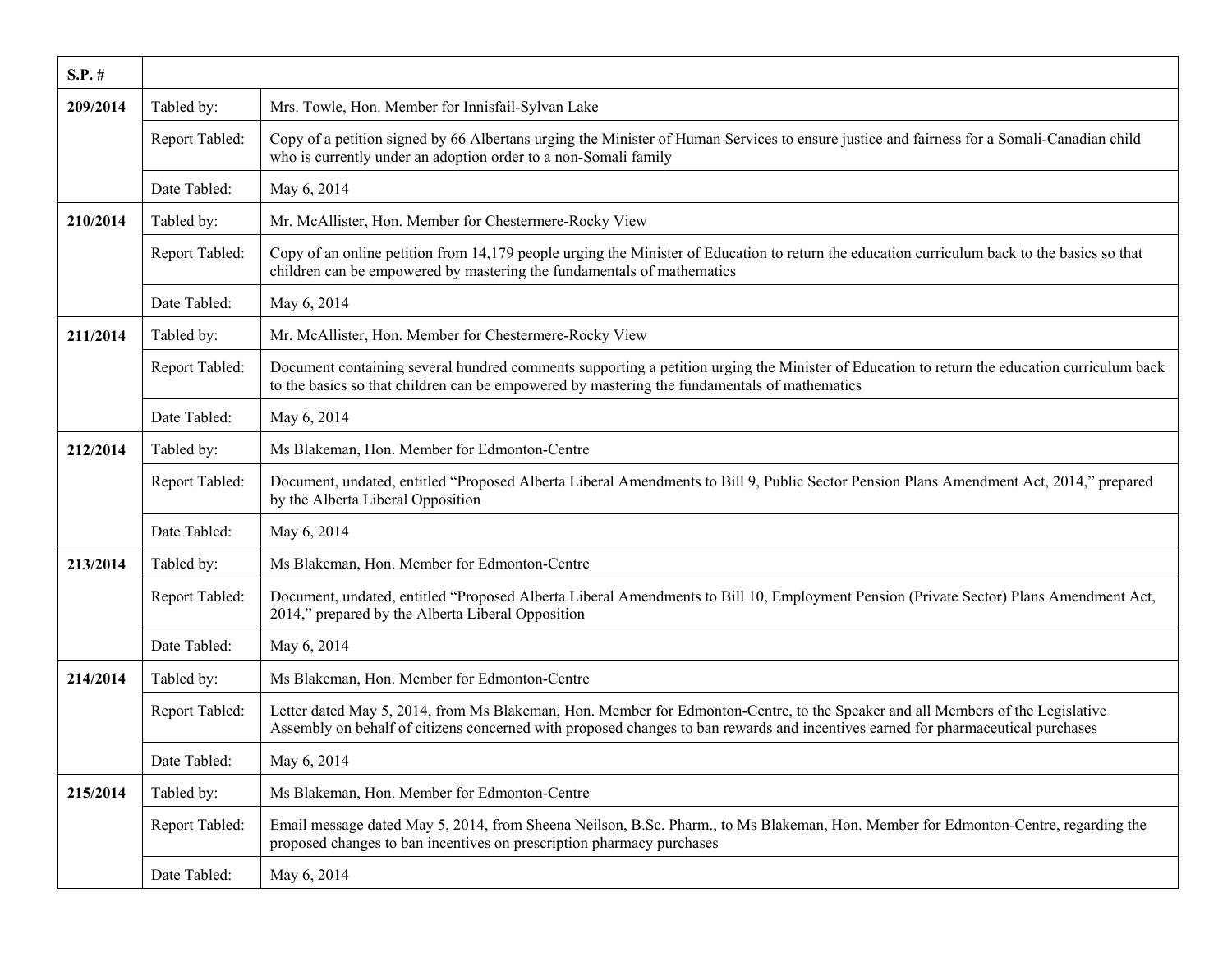| $S.P.$ # |                |                                                                                                                                                                                                                 |
|----------|----------------|-----------------------------------------------------------------------------------------------------------------------------------------------------------------------------------------------------------------|
| 216/2014 | Tabled by:     | Clerk of the Assembly on behalf of Hon. Mr. McIver, Minister of Infrastructure                                                                                                                                  |
|          | Report Tabled: | Memorandum dated May 5, 2014, from Marcia Nelson, Deputy Minister, Infrastructure, to Hon. Mr. McIver, Minister of Infrastructure,<br>regarding construction on the 11th floor of the Edmonton Federal Building |
|          | Date Tabled:   | May 6, 2014                                                                                                                                                                                                     |
| 217/2014 | Tabled by:     | Mr. Jeneroux, Acting Chair of Committees                                                                                                                                                                        |
|          | Report Tabled: | Amendment to Bill 11 (A1) (Hon. Minister of Human Services) — Agreed to                                                                                                                                         |
|          | Date Tabled:   | May 6, 2014                                                                                                                                                                                                     |
| 218/2014 | Tabled by:     | Mr. Jeneroux, Acting Chair of Committees                                                                                                                                                                        |
|          | Report Tabled: | Amendment to Bill 11 (A2) (Hon. Member for Innisfail-Sylvan Lake) — Defeated                                                                                                                                    |
|          | Date Tabled:   | May 6, 2014                                                                                                                                                                                                     |
| 219/2014 | Tabled by:     | Mr. Jeneroux, Acting Chair of Committees                                                                                                                                                                        |
|          | Report Tabled: | Amendment to Bill 11 (A3) (Hon. Member for Innisfail-Sylvan Lake) — Defeated                                                                                                                                    |
|          | Date Tabled:   | May 6, 2014                                                                                                                                                                                                     |
| 220/2014 | Tabled by:     | Mr. Jeneroux, Acting Chair of Committees                                                                                                                                                                        |
|          | Report Tabled: | Amendment to Bill 11 (A4) (Hon. Member for Innisfail-Sylvan Lake) — Defeated                                                                                                                                    |
|          | Date Tabled:   | May 6, 2014                                                                                                                                                                                                     |
| 221/2014 | Tabled by:     | Mr. Jeneroux, Acting Chair of Committees                                                                                                                                                                        |
|          | Report Tabled: | Amendment to Bill 11 (A5) (Hon. Member for Edmonton-Centre) — Defeated                                                                                                                                          |
|          | Date Tabled:   | May 6, 2014                                                                                                                                                                                                     |
| 222/2014 | Tabled by:     | Mr. Jeneroux, Acting Chair of Committees                                                                                                                                                                        |
|          | Report Tabled: | Amendment to Bill 11 (A6) (Hon. Member for Innisfail-Sylvan Lake) — Agreed to on division                                                                                                                       |
|          | Date Tabled:   | May 6, 2014                                                                                                                                                                                                     |
| 223/2014 | Tabled by:     | Mr. Rogers, Chair, Select Special Ethics Commissioner Search Committee                                                                                                                                          |
|          | Report Tabled: | Select Special Ethics Commissioner Search Committee, Report of the Committee, dated May 7, 2014                                                                                                                 |
|          | Date Tabled:   | May 7, 2014                                                                                                                                                                                                     |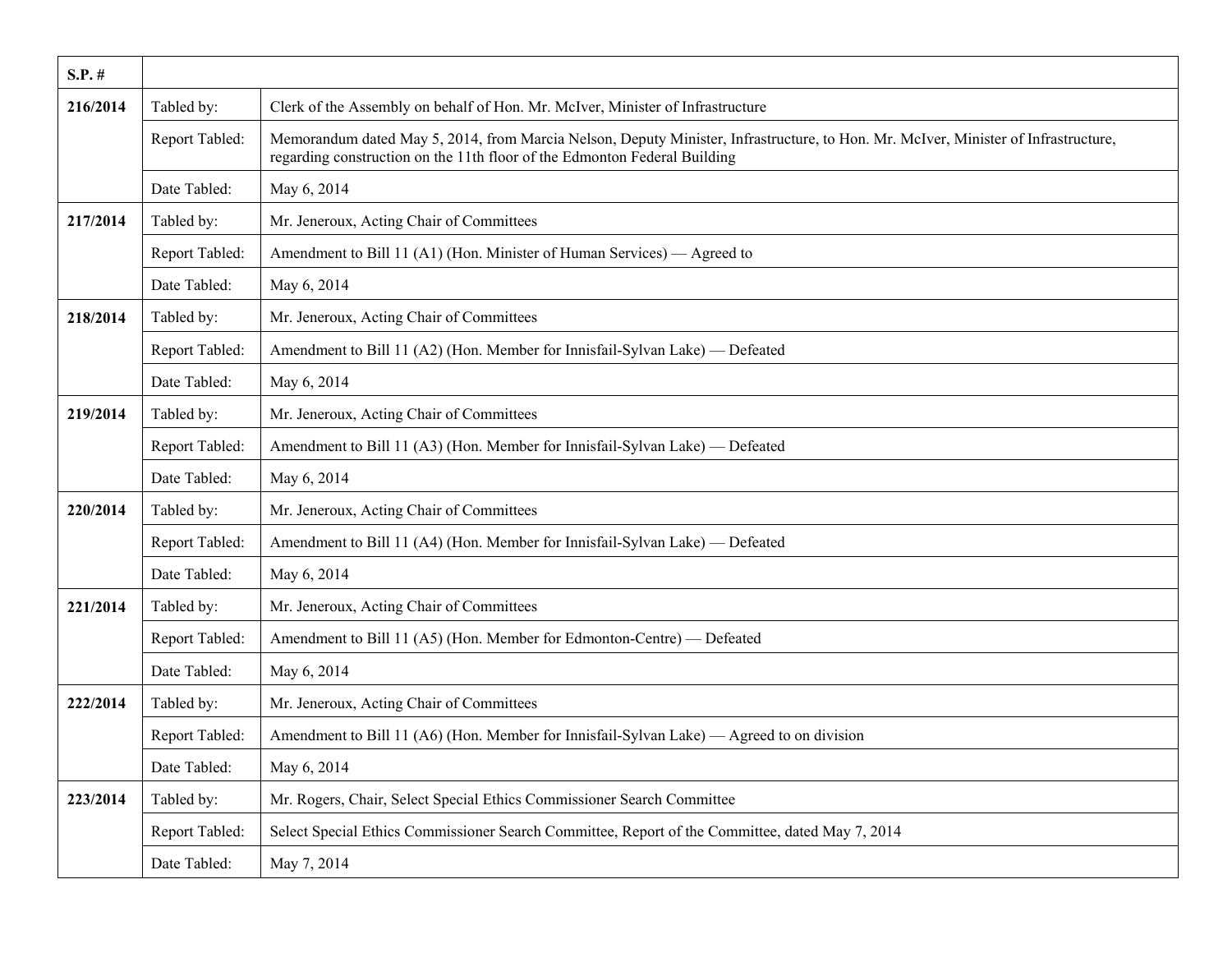| $S.P.$ # |                |                                                                                                                                                                                                                                                                                                                                                                                                                                                                                                                                                                                                                                                                                                                                                                         |
|----------|----------------|-------------------------------------------------------------------------------------------------------------------------------------------------------------------------------------------------------------------------------------------------------------------------------------------------------------------------------------------------------------------------------------------------------------------------------------------------------------------------------------------------------------------------------------------------------------------------------------------------------------------------------------------------------------------------------------------------------------------------------------------------------------------------|
| 224/2014 | Tabled by:     | Mr. Bilous, Hon. Member for Edmonton-Beverly-Clareview                                                                                                                                                                                                                                                                                                                                                                                                                                                                                                                                                                                                                                                                                                                  |
|          | Report Tabled: | Copies of 50 postcards from Albertans to Hon. Mr. Lukaszuk, former Deputy Premier, regarding post-secondary education funding cuts                                                                                                                                                                                                                                                                                                                                                                                                                                                                                                                                                                                                                                      |
|          | Date Tabled:   | May 7, 2014                                                                                                                                                                                                                                                                                                                                                                                                                                                                                                                                                                                                                                                                                                                                                             |
| 225/2014 | Tabled by:     | Mr. Rowe, Hon. Member for Olds-Didsbury-Three Hills                                                                                                                                                                                                                                                                                                                                                                                                                                                                                                                                                                                                                                                                                                                     |
|          | Report Tabled: | 6 pieces of correspondence regarding constituents who are suffering from Lyme disease and their struggles to get a diagnosis and treatment in<br>Alberta                                                                                                                                                                                                                                                                                                                                                                                                                                                                                                                                                                                                                |
|          | Date Tabled:   | May 7, 2014                                                                                                                                                                                                                                                                                                                                                                                                                                                                                                                                                                                                                                                                                                                                                             |
| 226/2014 | Tabled by:     | Ms Blakeman, Hon. Member for Edmonton-Centre, on behalf of Dr. Sherman, Hon. Member for Edmonton-Meadowlark                                                                                                                                                                                                                                                                                                                                                                                                                                                                                                                                                                                                                                                             |
|          | Report Tabled: | News Release dated May 7, 2014, entitled "ATA Launches FOIP Request on Minister Johnson's Task Force," prepared by the Alberta<br>Teachers' Association, relating to comments made by Dr. Sherman during Oral Question Period on May 7, 2014                                                                                                                                                                                                                                                                                                                                                                                                                                                                                                                            |
|          | Date Tabled:   | May 7, 2014                                                                                                                                                                                                                                                                                                                                                                                                                                                                                                                                                                                                                                                                                                                                                             |
| 227/2014 | Tabled by:     | Ms Blakeman, Hon. Member for Edmonton-Centre                                                                                                                                                                                                                                                                                                                                                                                                                                                                                                                                                                                                                                                                                                                            |
|          | Report Tabled: | Document dated September 22, 2008, entitled "Alberta Environment Approvals Program Policy, Environmental Management Division"<br>regarding Policy No. APPC-2008-01, relating to comments made by Ms Blakeman during Oral Question Period on May 7, 2014                                                                                                                                                                                                                                                                                                                                                                                                                                                                                                                 |
|          | Date Tabled:   | May 7, 2014                                                                                                                                                                                                                                                                                                                                                                                                                                                                                                                                                                                                                                                                                                                                                             |
| 228/2014 | Tabled by:     | Ms Blakeman, Hon. Member for Edmonton-Centre                                                                                                                                                                                                                                                                                                                                                                                                                                                                                                                                                                                                                                                                                                                            |
|          | Report Tabled: | Letter dated June 26, 2012, from Amit Banerjee, P.Eng., Regional Approvals Manager, Northern Region, Alberta Environment and Water, to<br>Jennifer Grant, Oil Sands Environmental Coalition, and letter dated July 17, 2012, from Amit Banerjee, P.Eng., Regional Approvals Manager,<br>Northern Region, Alberta Environment and Sustainable Resource Development, to Karin Buss, Klimek Buss Bishop Law Group, regarding the<br>Government rejecting their submissions to be considered as a Statement of Concern with respect to the Southern Pacific Resource Corp. McKay<br>Thermal Project – Phase 2 and the Southern Pacific Resource Corp. McKay In-situ Oil Sands Plant, relating to comments made by<br>Ms Blakeman during Oral Question Period on May 7, 2014 |
|          | Date Tabled:   | May 7, 2014                                                                                                                                                                                                                                                                                                                                                                                                                                                                                                                                                                                                                                                                                                                                                             |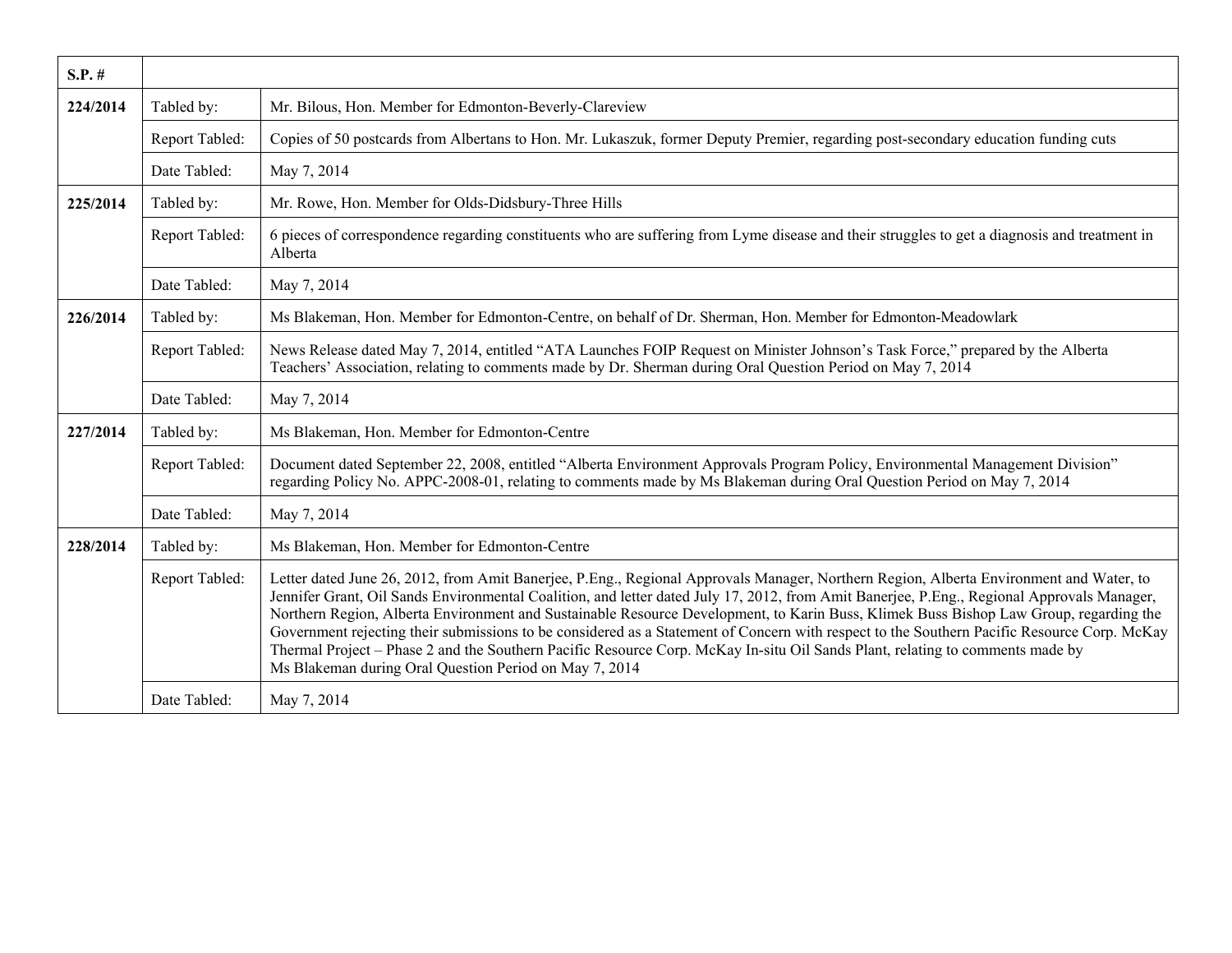| $S.P.$ # |                |                                                                                                                                                                                                                                                                                                                                                                                                                                                                                                                                                                                                                                                                                                                                       |
|----------|----------------|---------------------------------------------------------------------------------------------------------------------------------------------------------------------------------------------------------------------------------------------------------------------------------------------------------------------------------------------------------------------------------------------------------------------------------------------------------------------------------------------------------------------------------------------------------------------------------------------------------------------------------------------------------------------------------------------------------------------------------------|
| 229/2014 | Tabled by:     | Ms Blakeman, Hon. Member for Edmonton-Centre                                                                                                                                                                                                                                                                                                                                                                                                                                                                                                                                                                                                                                                                                          |
|          | Report Tabled: | Letter dated March 27, 2014, from Kevin Wilkinson, Designated Director under the Act, Regional Approvals Manager, Alberta Environment<br>and Sustainable Resource Development, to Jennifer Grant, Oilsands Program Director, Oil Sands Environmental Coalition, regarding the<br>Government rejecting the Oil Sands Environmental Coalition submission to be considered as a Statement of Concern with respect to STP<br>McKay Thermal Project Phase 2 – Southern Pacific Resource Corp., and attaching a document entitled "Alberta Government Decision"<br>Statement, Southern Pacific Resource Corp., STP McKay Thermal Project – Phase 2," relating to comments made by Ms Blakeman during Oral<br>Question Period on May 7, 2014 |
|          | Date Tabled:   | May 7, 2014                                                                                                                                                                                                                                                                                                                                                                                                                                                                                                                                                                                                                                                                                                                           |
| 230/2014 | Tabled by:     | Ms Blakeman, Hon. Member for Edmonton-Centre                                                                                                                                                                                                                                                                                                                                                                                                                                                                                                                                                                                                                                                                                          |
|          | Report Tabled: | Court of Queen's Bench of Alberta Reasons for Judgment of the Honourable Mr. Justice R.P. Marceau dated October 1, 2013, between<br>Pembina Institute, Fort McMurray Environmental Association, Applicants, and Director, Northern Region, Alberta Environment and<br>Sustainable Resources Development and Southern Pacific Resource Corp, Respondents, relating to comments made by Ms Blakeman during<br>Oral Question Period on May 7, 2014                                                                                                                                                                                                                                                                                       |
|          | Date Tabled:   | May 7, 2014                                                                                                                                                                                                                                                                                                                                                                                                                                                                                                                                                                                                                                                                                                                           |
| 231/2014 | Tabled by:     | Ms Blakeman, Hon. Member for Edmonton-Centre                                                                                                                                                                                                                                                                                                                                                                                                                                                                                                                                                                                                                                                                                          |
|          | Report Tabled: | Briefing Note dated August 12, 2009, regarding Statement of Concern, Rejection of Oil Sands Environmental Coalition, relating to comments<br>made by Ms Blakeman during Oral Question Period on May 7, 2014                                                                                                                                                                                                                                                                                                                                                                                                                                                                                                                           |
|          | Date Tabled:   | May 7, 2014                                                                                                                                                                                                                                                                                                                                                                                                                                                                                                                                                                                                                                                                                                                           |
| 232/2014 | Tabled by:     | Ms Blakeman, Hon. Member for Edmonton-Centre                                                                                                                                                                                                                                                                                                                                                                                                                                                                                                                                                                                                                                                                                          |
|          | Report Tabled: | News Release dated October 3, 2013, entitled "Minister McQueen statement on recent comments by NDP," prepared by the Alberta<br>Government, relating to comments made by Ms Blakeman during Oral Question Period on May 7, 2014                                                                                                                                                                                                                                                                                                                                                                                                                                                                                                       |
|          | Date Tabled:   | May 7, 2014                                                                                                                                                                                                                                                                                                                                                                                                                                                                                                                                                                                                                                                                                                                           |
| 233/2014 | Tabled by:     | Ms Blakeman, Hon. Member for Edmonton-Centre                                                                                                                                                                                                                                                                                                                                                                                                                                                                                                                                                                                                                                                                                          |
|          | Report Tabled: | Documents entitled "Appendix A, Template for Statement of Concern Acceptance Letter," "Appendix B, Template for Notification Letter to<br>Project Applicant that Statement of Concern Accepted," "Appendix C, Template for Statement of Concern Rejection Letter," "Appendix D,<br>Template for Statement of Concern Clarification Letter," and "Appendix E, Notice of Decision to Accepted Statement of Concern Filer,"<br>relating to comments made by Ms Blakeman during Oral Question Period on May 7, 2014                                                                                                                                                                                                                       |
|          | Date Tabled:   | May 7, 2014                                                                                                                                                                                                                                                                                                                                                                                                                                                                                                                                                                                                                                                                                                                           |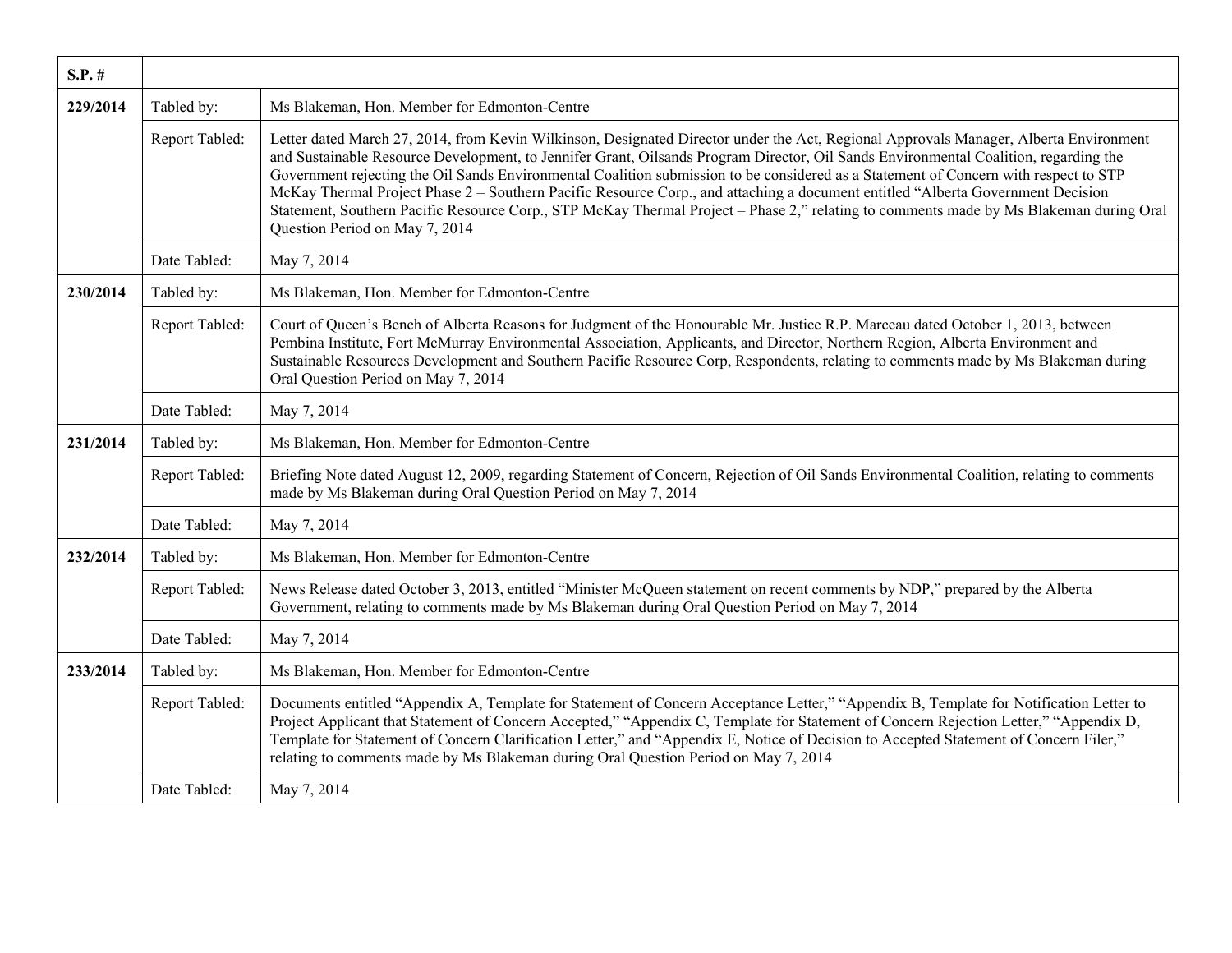| $S.P.$ # |                |                                                                                                                                                                                                                                                                                                                                                            |
|----------|----------------|------------------------------------------------------------------------------------------------------------------------------------------------------------------------------------------------------------------------------------------------------------------------------------------------------------------------------------------------------------|
| 234/2014 | Tabled by:     | Ms Blakeman, Hon. Member for Edmonton-Centre                                                                                                                                                                                                                                                                                                               |
|          | Report Tabled: | 4 letters from Alberta Environment, Alberta Environment and Water, and Alberta Environment and Sustainable Resource Development, to<br>various recipients requesting additional information regarding their submissions to be considered as a Statement of Concern, relating to<br>comments made by Ms Blakeman during Oral Question Period on May 7, 2014 |
|          | Date Tabled:   | May 7, 2014                                                                                                                                                                                                                                                                                                                                                |
| 235/2014 | Tabled by:     | Ms Blakeman, Hon. Member for Edmonton-Centre                                                                                                                                                                                                                                                                                                               |
|          | Report Tabled: | 3 letters from Alberta Environment, Alberta Environment and Water, and Alberta Environment and Sustainable Resource Development, to<br>various recipients rejecting their submissions to be considered as a Statement of Concern, relating to comments made by Ms Blakeman during<br>Oral Question Period on May 7, 2014                                   |
|          | Date Tabled:   | May 7, 2014                                                                                                                                                                                                                                                                                                                                                |
| 236/2014 | Tabled by:     | Mr. Bikman, Hon. Member for Cardston-Taber-Warner                                                                                                                                                                                                                                                                                                          |
|          | Report Tabled: | Email message dated May 3, 2014, from Judy Jensen to Mr. Bikman, Hon. Member for Cardston-Taber-Warner, expressing concern regarding<br>the care of seniors at Linden View                                                                                                                                                                                 |
|          | Date Tabled:   | May 7, 2014                                                                                                                                                                                                                                                                                                                                                |
| 237/2014 | Tabled by:     | Mr. Wilson, Hon. Member for Calgary-Shaw                                                                                                                                                                                                                                                                                                                   |
|          | Report Tabled: | Letter dated March 10, 2014, from Patricia Lovitt, unaddressed, expressing concern regarding the length of time she has been waiting for<br>shoulder surgery and regarding Alberta Health Services                                                                                                                                                         |
|          | Date Tabled:   | May 7, 2014                                                                                                                                                                                                                                                                                                                                                |
| 238/2014 | Tabled by:     | Clerk of the Assembly on behalf of Hon. Mr. Griffiths, Minister of Service Alberta                                                                                                                                                                                                                                                                         |
|          | Report Tabled: | Report dated June 2013 entitled "Condominium Property Act Review, Consultation Analysis Report"                                                                                                                                                                                                                                                            |
|          | Date Tabled:   | May 7, 2014                                                                                                                                                                                                                                                                                                                                                |
| 239/2014 | Tabled by:     | Mr. Jeneroux, Acting Chair of Committees                                                                                                                                                                                                                                                                                                                   |
|          | Report Tabled: | Amendment to Bill 11 (A7) (Hon. Member for Edmonton-Strathcona) — Agreed to                                                                                                                                                                                                                                                                                |
|          | Date Tabled:   | May 7, 2014                                                                                                                                                                                                                                                                                                                                                |
| 240/2014 | Tabled by:     | Mr. Jeneroux, Acting Chair of Committees                                                                                                                                                                                                                                                                                                                   |
|          | Report Tabled: | Amendment to Bill 11 (A8) (Hon. Member for Edmonton-Strathcona) — Defeated                                                                                                                                                                                                                                                                                 |
|          | Date Tabled:   | May 7, 2014                                                                                                                                                                                                                                                                                                                                                |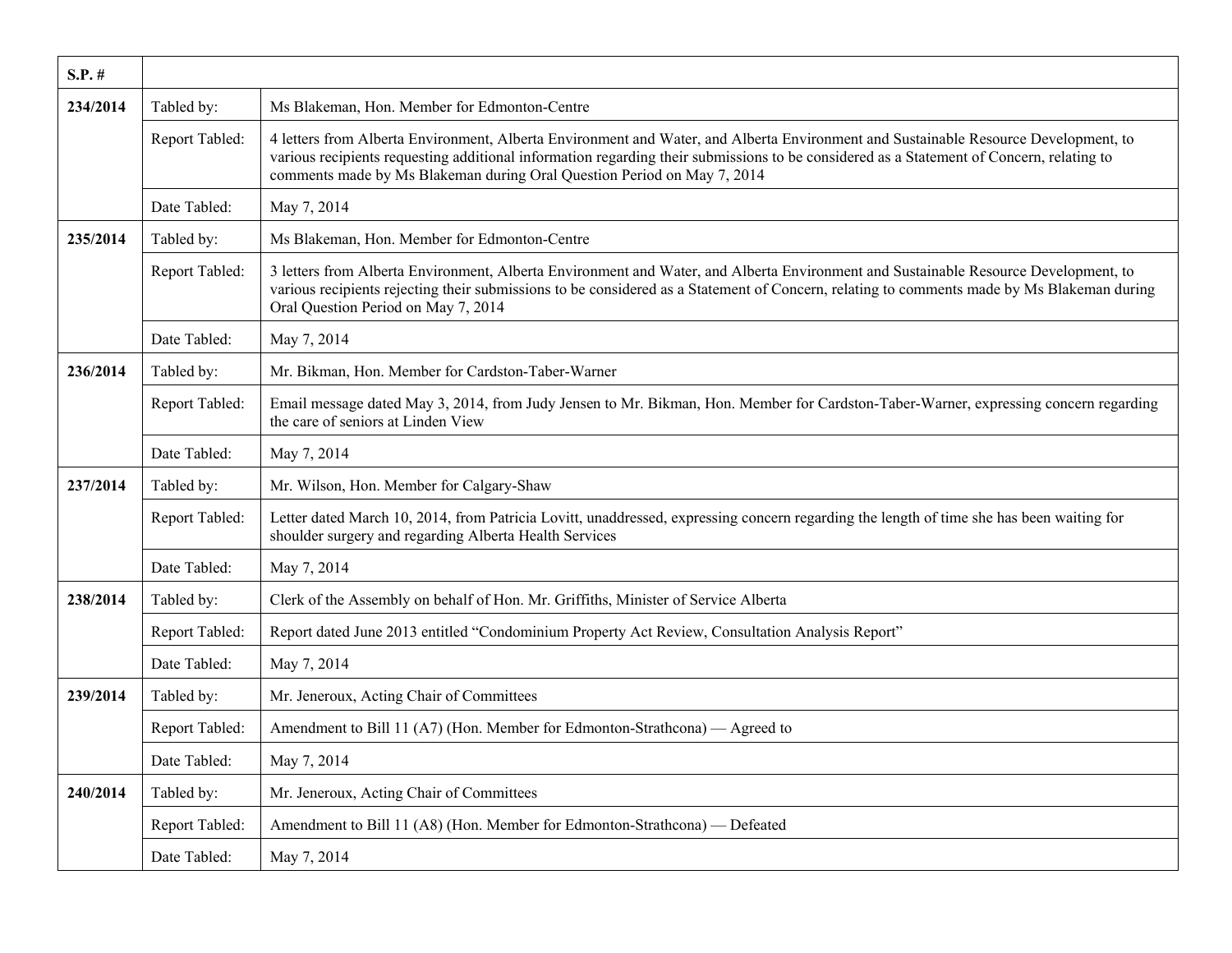| $S.P.$ # |                |                                                                                                                                                                                                                                                                                                                                                                                                         |
|----------|----------------|---------------------------------------------------------------------------------------------------------------------------------------------------------------------------------------------------------------------------------------------------------------------------------------------------------------------------------------------------------------------------------------------------------|
| 241/2014 | Tabled by:     | Ms Blakeman, Hon. Member for Edmonton-Centre, on behalf of Dr. Sherman, Hon. Member for Edmonton-Meadowlark                                                                                                                                                                                                                                                                                             |
|          | Report Tabled: | Document dated June 2010 entitled "Supporter Database, Hon. Jonathan Denis, QC, MLA Calgary-Egmont," a presentation to the Progressive<br><b>Conservative Caucus</b>                                                                                                                                                                                                                                    |
|          | Date Tabled:   | May 8, 2014                                                                                                                                                                                                                                                                                                                                                                                             |
| 242/2014 | Tabled by:     | Ms Blakeman, Hon. Member for Edmonton-Centre                                                                                                                                                                                                                                                                                                                                                            |
|          | Report Tabled: | Huffington Post website article dated May 8, 2014, entitled "Still Alberta's Prerogative to Determine Speakers at Oilsands Reviews: Alison<br>Redford," relating to comments made by Ms Blakeman during Oral Question Period on May 8, 2014                                                                                                                                                             |
|          | Date Tabled:   | May 8, 2014                                                                                                                                                                                                                                                                                                                                                                                             |
| 243/2014 | Tabled by:     | Ms Blakeman, Hon. Member for Edmonton-Centre                                                                                                                                                                                                                                                                                                                                                            |
|          | Report Tabled: | Letter dated March 27, 2014, from Gary Perkins, Associate General Counsel, Alberta Energy Regulator, to Jennifer Grant, Oilsands<br>Environmental Coalition, and Lewis Manning, Lawson Lundell LLP, regarding the application by Canadian Natural Resources Limited for<br>approval of its Kirby Expansion Project, relating to comments made by Ms Blakeman during Oral Question Period on May 8, 2014 |
|          | Date Tabled:   | May 8, 2014                                                                                                                                                                                                                                                                                                                                                                                             |
| 244/2014 | Tabled by:     | Ms Blakeman, Hon. Member for Edmonton-Centre                                                                                                                                                                                                                                                                                                                                                            |
|          | Report Tabled: | Alberta Energy Regulator Decision dated April 3, 2014, on an Application by Canadian Natural Resources Limited for the Kirby Expansion<br>Project, relating to comments made by Ms Blakeman during Oral Question Period on May 8, 2014                                                                                                                                                                  |
|          | Date Tabled:   | May 8, 2014                                                                                                                                                                                                                                                                                                                                                                                             |
| 245/2014 | Tabled by:     | Mrs. Towle, Hon. Member for Innisfail-Sylvan Lake                                                                                                                                                                                                                                                                                                                                                       |
|          | Report Tabled: | Email message dated May 8, 2014, from Shauna McHarg to Paula Kerner attaching an email message dated April 26, 2011, from Shauna<br>McHarg to Mr. Quest, Hon. Member for Strathcona-Sherwood Park, regarding her experiences with Covenant Health and the concerns resolution<br>process with respect to her prohibition from visiting Covenant Health facilities                                       |
|          | Date Tabled:   | May 8, 2014                                                                                                                                                                                                                                                                                                                                                                                             |
| 246/2014 | Tabled by:     | Clerk of the Assembly on behalf of Hon. Mr. Lukaszuk, Minister of Jobs, Skills, Training and Labour                                                                                                                                                                                                                                                                                                     |
|          | Report Tabled: | Letter dated May 7, 2014, from Robert Blakeman, Business Manager, International Association of Bridge, Structural, Ornamental and<br>Reinforcing Iron Workers, Local 720, to Hon. Mr. Lukaszuk, Minister of Jobs, Skills, Training and Labour, regarding the Sims Report                                                                                                                                |
|          | Date Tabled:   | May 8, 2014                                                                                                                                                                                                                                                                                                                                                                                             |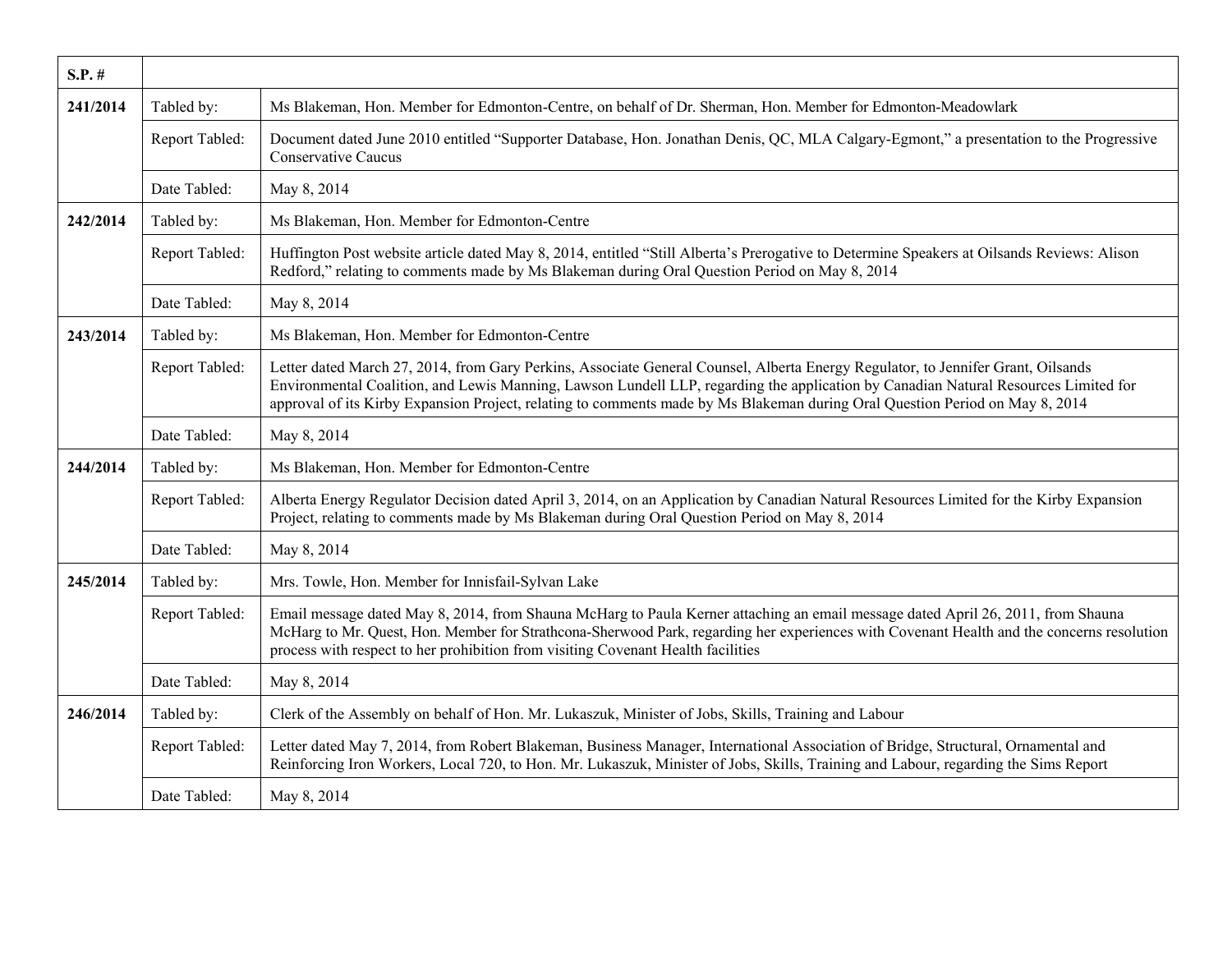| $S.P.$ # |                |                                                                                                                                                                                                                                                                                                    |
|----------|----------------|----------------------------------------------------------------------------------------------------------------------------------------------------------------------------------------------------------------------------------------------------------------------------------------------------|
| 247/2014 | Tabled by:     | Clerk of the Assembly on behalf of Hon. Mr. Lukaszuk, Minister of Jobs, Skills, Training and Labour                                                                                                                                                                                                |
|          | Report Tabled: | Letter dated May 6, 2014, from John Desrosiers, Business Manager, Construction and General Workers' Union, Local No. 92, to Hon.<br>Mr. Lukaszuk, Minister of Jobs, Skills, Training and Labour, regarding the Sims Report                                                                         |
|          | Date Tabled:   | May 8, 2014                                                                                                                                                                                                                                                                                        |
| 248/2014 | Tabled by:     | Clerk of the Assembly on behalf of Hon. Mr. Lukaszuk, Minister of Jobs, Skills, Training and Labour                                                                                                                                                                                                |
|          | Report Tabled: | Letter dated May 5, 2014, from Ian Robb, President/Administrator, UNITE HERE Local 47, President, Northern Alberta Building Trades<br>Council, Chair, Building Trades of Alberta Camp Committee, to Hon. Mr. Lukaszuk, Minister of Jobs, Skills, Training and Labour, regarding<br>the Sims Report |
|          | Date Tabled:   | May 8, 2014                                                                                                                                                                                                                                                                                        |
| 249/2014 | Tabled by:     | Clerk of the Assembly on behalf of Hon. Mr. Lukaszuk, Minister of Jobs, Skills, Training and Labour                                                                                                                                                                                                |
|          | Report Tabled: | Letter dated May 6, 2014, from Wade Logan, Business Manager, International Association of Heat and Frost Insulators and Allied Workers,<br>Local 110, to Hon. Mr. Lukaszuk, Minister of Jobs, Skills, Training and Labour, regarding the Sims Report                                               |
|          | Date Tabled:   | May 8, 2014                                                                                                                                                                                                                                                                                        |
| 250/2014 | Tabled by:     | Clerk of the Assembly on behalf of Hon. Mr. Lukaszuk, Minister of Jobs, Skills, Training and Labour                                                                                                                                                                                                |
|          | Report Tabled: | Letter dated May 6, 2014, from Bruce Moffat, Business Manager and CEO, International Union of Operating Engineers, Locals 955, 955B,<br>955C, to Hon. Mr. Lukaszuk, Minister of Jobs, Skills, Training and Labour, regarding the Sims Report                                                       |
|          | Date Tabled:   | May 8, 2014                                                                                                                                                                                                                                                                                        |
| 251/2014 | Tabled by:     | Clerk of the Assembly on behalf of Hon. Mr. Lukaszuk, Minister of Jobs, Skills, Training and Labour                                                                                                                                                                                                |
|          | Report Tabled: | Letter dated May 6, 2014, from Brett McKenzie, Executive Director, General Presidents' Maintenance Committee for Canada, to Hon.<br>Mr. Lukaszuk, Minister of Jobs, Skills, Training and Labour, regarding the consultation process for the Alberta Construction Labour Legislation<br>Review      |
|          | Date Tabled:   | May 8, 2014                                                                                                                                                                                                                                                                                        |
| 252/2014 | Tabled by:     | Clerk of the Assembly on behalf of Hon. Mr. Lukaszuk, Minister of Jobs, Skills, Training and Labour,                                                                                                                                                                                               |
|          | Report Tabled: | Letter dated May 6, 2014, from John Tackaberry, Business Manager, International Union of Painters and Allied Trades Local 177 to Hon.<br>Mr. Lukaszuk, Minister of Jobs, Skills, Training and Labour, regarding the Sims Report                                                                    |
|          | Date Tabled:   | May 8, 2014                                                                                                                                                                                                                                                                                        |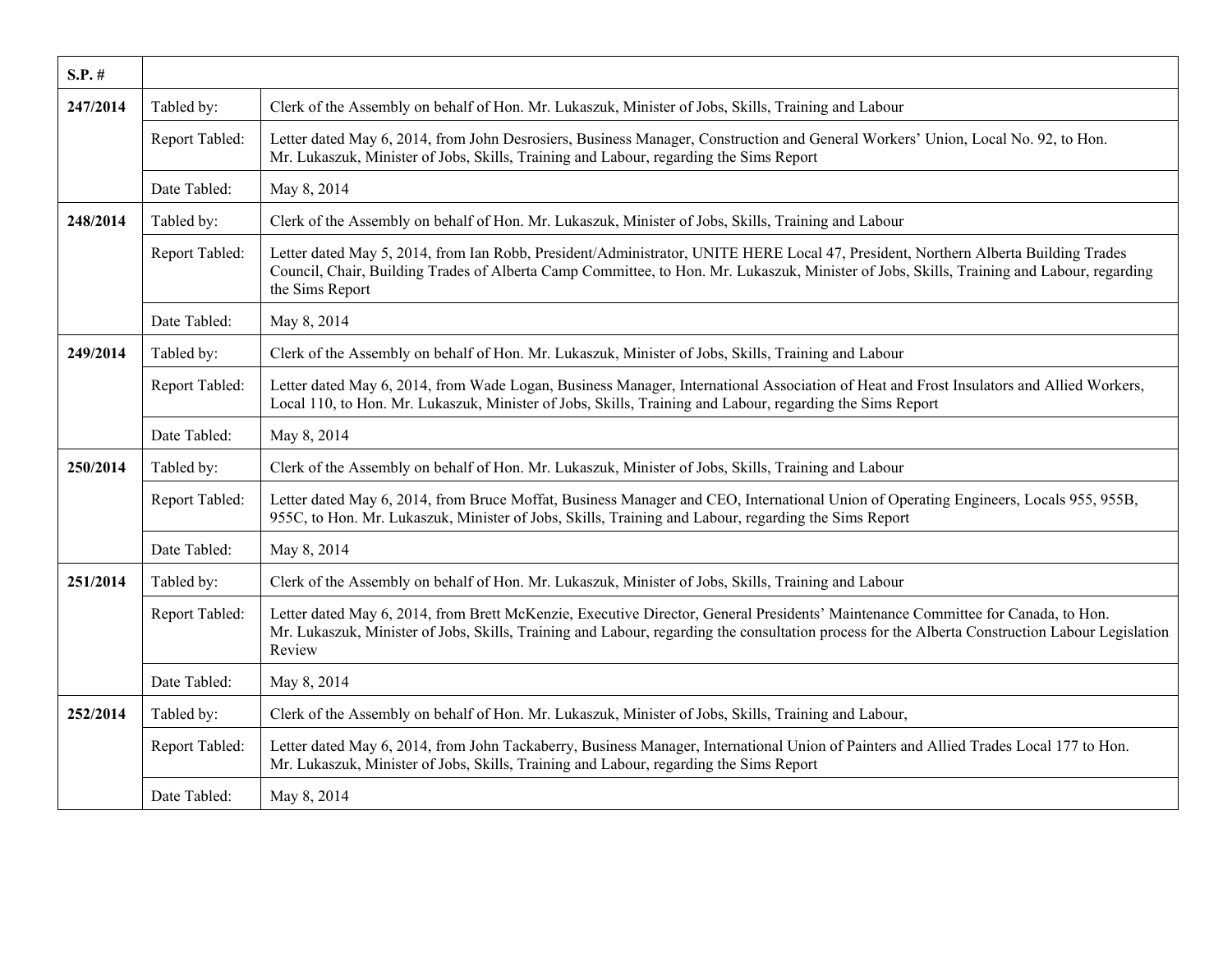| $S.P.$ # |                |                                                                                                                             |
|----------|----------------|-----------------------------------------------------------------------------------------------------------------------------|
| 253/2014 | Tabled by:     | Hon. Mr. Olson, Minister of Agriculture and Rural Development                                                               |
|          | Report Tabled: | Farmers' Advocate Office, Annual Report 2012-2013 and Farm Implement Compensation Fund Financial Statements, March 31, 2013 |
|          | Date Tabled:   | May 23, 2014                                                                                                                |
| 254/2014 | Tabled by:     | Hon. Mr. Horne, Minister of Health                                                                                          |
|          | Report Tabled: | Response to Written Question WQ9, asked for by Dr. Swann on April 14, 2014                                                  |
|          | Date Tabled:   | May 23, 2014                                                                                                                |
| 255/2014 | Tabled by:     | Hon. Mr. Horne, Minister of Health                                                                                          |
|          | Report Tabled: | Alberta Health Services, Annual Report 2012-2013                                                                            |
|          | Date Tabled:   | May 23, 2014                                                                                                                |
| 256/2014 | Tabled by:     | Mr. Amery, Chair, Standing Committee on Alberta's Economic Future                                                           |
|          | Report Tabled: | The Feasibility of Establishing a High-Speed Rail Transit System in Alberta, May 2014                                       |
|          | Date Tabled:   | May 23, 2014                                                                                                                |
| 257/2014 | Tabled by:     | Hon. Mr. Fawcett, Minister of Jobs, Skills, Training and Labour                                                             |
|          | Report Tabled: | Alberta Association of Architects, 2013 Annual Report                                                                       |
|          | Date Tabled:   | May 26, 2014                                                                                                                |
| 258/2014 | Tabled by:     | Hon. Mr. Johnson, Minister of Education                                                                                     |
|          | Report Tabled: | Response to Written Question WQ12, asked for by Dr. Swann on April 14, 2014                                                 |
|          | Date Tabled:   | May 27, 2014                                                                                                                |
| 259/2014 | Tabled by:     | Hon. Mr. Johnson, Minister of Education                                                                                     |
|          | Report Tabled: | Response to Written Question WQ13, asked for by Mr. Hehr on April 14, 2014                                                  |
|          | Date Tabled:   | May 27, 2014                                                                                                                |
| 260/2014 | Tabled by:     | Hon. Mr. Johnson, Minister of Education                                                                                     |
|          | Report Tabled: | Response to Written Question WQ14, asked for by Mr. Hehr on April 14, 2014                                                  |
|          | Date Tabled:   | May 27, 2014                                                                                                                |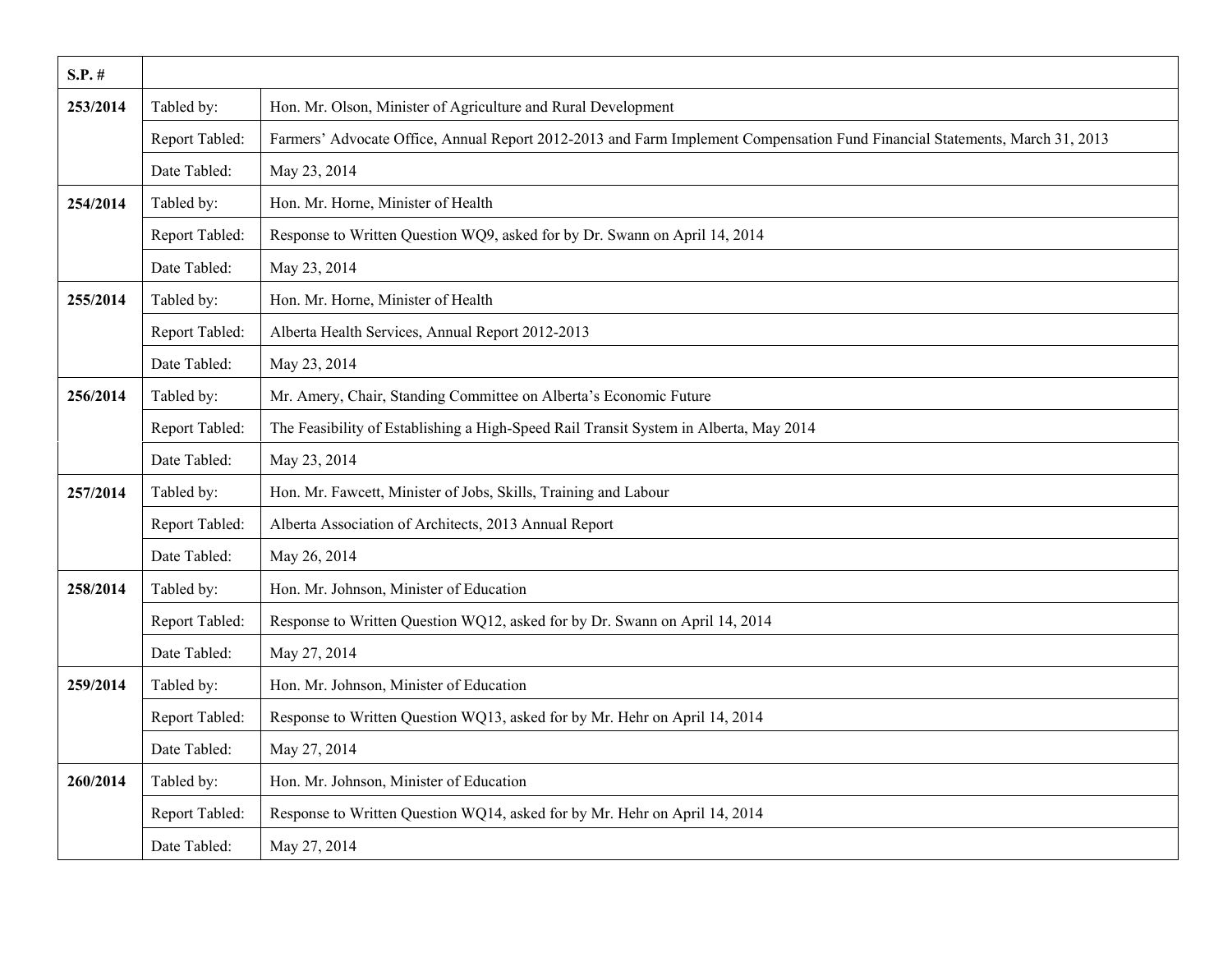| $S.P.$ # |                |                                                                                         |
|----------|----------------|-----------------------------------------------------------------------------------------|
| 261/2014 | Tabled by:     | Hon. Mr. Johnson, Minister of Education                                                 |
|          | Report Tabled: | Response to Written Question WQ15, asked for by Mr. Hehr on April 14, 2014              |
|          | Date Tabled:   | May 27, 2014                                                                            |
| 262/2014 | Tabled by:     | Hon. Mr. Johnson, Minister of Education                                                 |
|          | Report Tabled: | Return to Order of the Assembly MR7, asked for by Mr. Hehr on April 14, 2014            |
|          | Date Tabled:   | May 27, 2014                                                                            |
| 263/2014 | Tabled by:     | Hon. Mr. Fawcett, Minister of Jobs, Skills, Training and Labour                         |
|          | Report Tabled: | Workers' Compensation Board - Alberta, 2013 Annual Report                               |
|          | Date Tabled:   | May 29, 2014                                                                            |
| 264/2014 | Tabled by:     | Hon. Mr. Zwozdesky, Speaker of the Legislative Assembly                                 |
|          | Report Tabled: | Alberta Property Rights Advocate Office, 2013 Annual Report                             |
|          | Date Tabled:   | June 2, 2014<br>November 18, 2014                                                       |
| 265/2014 | Tabled by:     | Hon. Mr. Horner, President of Treasury Board and Minister of Finance                    |
|          | Report Tabled: | Horse Racing Alberta, 2013 Annual Report                                                |
|          | Date Tabled:   | June 3, 2014                                                                            |
| 266/2014 | Tabled by:     | Hon. Mr. Horne, Minister of Health                                                      |
|          | Report Tabled: | College of Medical Laboratory Technologists of Alberta, 2013 Annual Report              |
|          | Date Tabled:   | June 12, 2014                                                                           |
| 267/2014 | Tabled by:     | Hon. Mr. Horne, Minister of Health                                                      |
|          | Report Tabled: | Alberta College of Medical Diagnostic and Therapeutic Technologists, Annual Report 2013 |
|          | Date Tabled:   | June 12, 2014                                                                           |
| 268/2014 | Tabled by:     | Hon. Mr. Horne, Minister of Health                                                      |
|          | Report Tabled: | Alberta College of Social Workers, 2013 Annual Report                                   |
|          | Date Tabled:   | June 12, 2014                                                                           |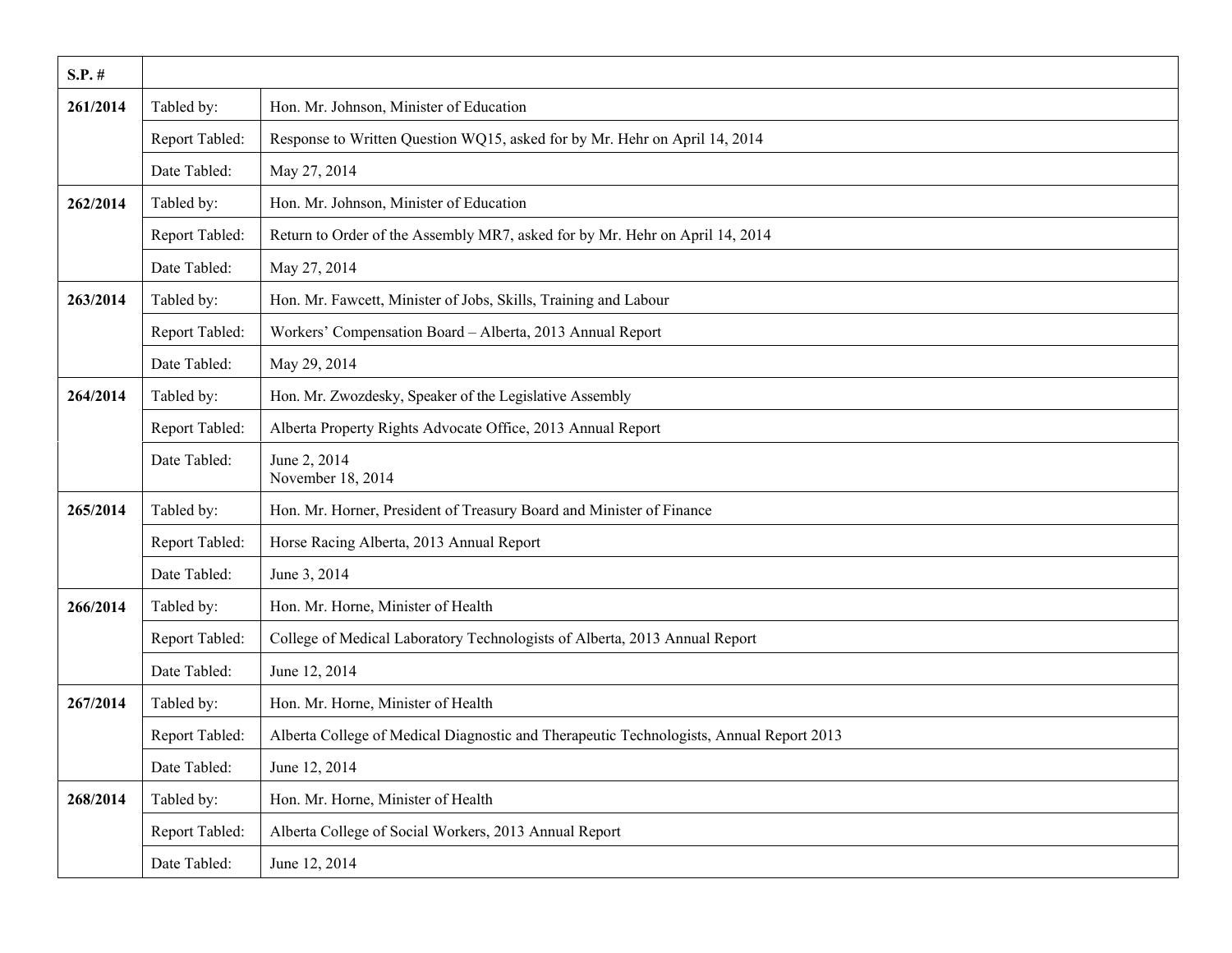| $S.P.$ # |                |                                                                                 |
|----------|----------------|---------------------------------------------------------------------------------|
| 269/2014 | Tabled by:     | Hon. Mr. Weadick, Minister of Municipal Affairs                                 |
|          | Report Tabled: | Capital Region Board, 2013 Annual Report                                        |
|          | Date Tabled:   | June 17, 2014                                                                   |
| 270/2014 | Tabled by:     | Hon. Mr. Olson, Minister of Agriculture and Rural Development                   |
|          | Report Tabled: | Agriculture and Rural Development, Annual Report 2013-2014                      |
|          | Date Tabled:   | June 30, 2014                                                                   |
| 271/2014 | Tabled by:     | Hon. Mrs. Klimchuk, Minister of Culture                                         |
|          | Report Tabled: | Culture, Annual Report 2013-2014                                                |
|          | Date Tabled:   | June 30, 2014                                                                   |
| 272/2014 | Tabled by:     | Hon. Mr. Johnson, Minister of Education                                         |
|          | Report Tabled: | Education, Annual Report 2013-2014                                              |
|          | Date Tabled:   | June 30, 2014                                                                   |
| 273/2014 | Tabled by:     | Hon. Mrs. McQueen, Minister of Energy                                           |
|          | Report Tabled: | Energy, Annual Report 2013-2014                                                 |
|          | Date Tabled:   | June 30, 2014                                                                   |
| 274/2014 | Tabled by:     | Hon. Mr. Campbell, Minister of Environment and Sustainable Resource Development |
|          | Report Tabled: | Environment and Sustainable Resource Development, Annual Report 2013-2014       |
|          | Date Tabled:   | June 30, 2014                                                                   |
| 275/2014 | Tabled by:     | Hon. Mr. Hancock, Premier, Minister of Innovation and Advanced Education        |
|          | Report Tabled: | Executive Council, Annual Report 2013-14                                        |
|          | Date Tabled:   | June 30, 2014                                                                   |
| 276/2014 | Tabled by:     | Hon. Mr. Horne, Minister of Health                                              |
|          | Report Tabled: | Health, Annual Report 2013-14                                                   |
|          | Date Tabled:   | June 30, 2014                                                                   |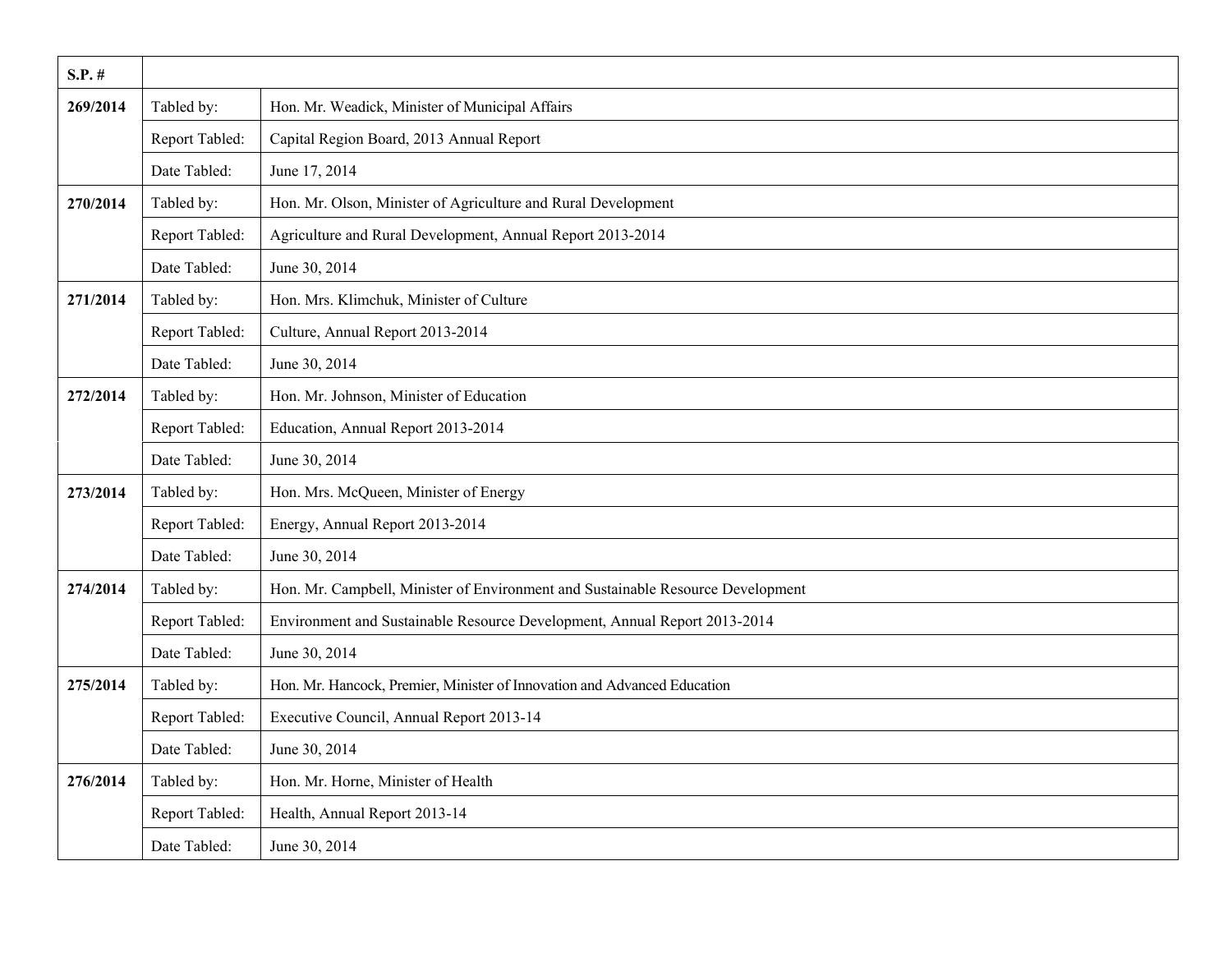| $S.P.$ # |                |                                                                              |
|----------|----------------|------------------------------------------------------------------------------|
| 277/2014 | Tabled by:     | Hon. Mr. Bhullar, Minister of Human Services                                 |
|          | Report Tabled: | Human Services, Annual Report (Volume 1) 2013-14                             |
|          | Date Tabled:   | June 30, 2014                                                                |
| 278/2014 | Tabled by:     | Hon. Mr. Bhullar, Minister of Human Services                                 |
|          | Report Tabled: | Human Services, Annual Report (Volume 2) 2013-14                             |
|          | Date Tabled:   | June 30, 2014                                                                |
| 279/2014 | Tabled by:     | Hon. Mr. Drysdale, Minister of Infrastructure and Minister of Transportation |
|          | Report Tabled: | Infrastructure, Annual Report 2013-2014                                      |
|          | Date Tabled:   | June 30, 2014                                                                |
| 280/2014 | Tabled by:     | Hon. Mr. Hancock, Premier, Minister of Innovation and Advanced Education     |
|          | Report Tabled: | Innovation and Advanced Education, Annual Report 2013-2014                   |
|          | Date Tabled:   | June 30, 2014                                                                |
| 281/2014 | Tabled by:     | Hon. Mr. Fawcett, Minister of Jobs, Skills, Training and Labour              |
|          | Report Tabled: | Jobs, Skills, Training and Labour, Annual Report 2013-2014                   |
|          | Date Tabled:   | June 30, 2014                                                                |
| 282/2014 | Tabled by:     | Hon. Mr. Denis, Minister of Justice and Solicitor General                    |
|          | Report Tabled: | Justice and Solicitor General, Annual Report 2013-2014                       |
|          | Date Tabled:   | June 30, 2014                                                                |
| 283/2014 | Tabled by:     | Hon. Mr. Weadick, Minister of Municipal Affairs                              |
|          | Report Tabled: | Municipal Affairs, Annual Report 2013-2014                                   |
|          | Date Tabled:   | June 30, 2014                                                                |
| 284/2014 | Tabled by:     | Hon. Mr. Griffiths, Minister of Service Alberta                              |
|          | Report Tabled: | Service Alberta, Annual Report 2013-2014                                     |
|          | Date Tabled:   | June 30, 2014                                                                |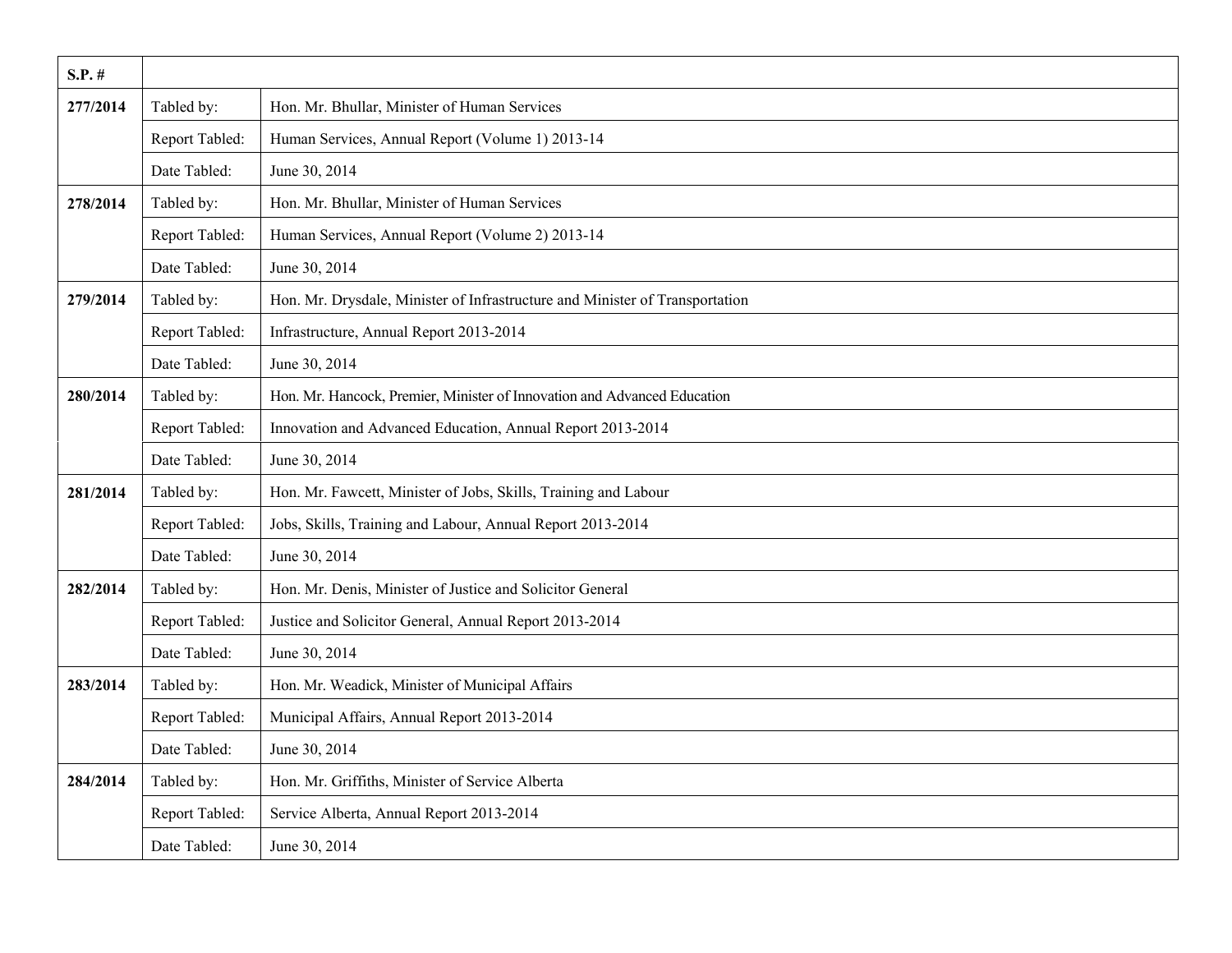| $S.P.$ # |                |                                                                                                                                                    |
|----------|----------------|----------------------------------------------------------------------------------------------------------------------------------------------------|
| 285/2014 | Tabled by:     | Hon. Dr. Starke, Minister of Tourism, Parks and Recreation                                                                                         |
|          | Report Tabled: | Tourism, Parks and Recreation, Annual Report 2013-2014                                                                                             |
|          | Date Tabled:   | June 30, 2014                                                                                                                                      |
| 286/2014 | Tabled by:     | Hon. Mr. Drysdale, Minister of Infrastructure and Minister of Transportation                                                                       |
|          | Report Tabled: | Transportation, Annual Report 2013-2014                                                                                                            |
|          | Date Tabled:   | June 30, 2014                                                                                                                                      |
| 287/2014 | Tabled by:     | Hon. Mr. Horner, President of Treasury Board and Minister of Finance                                                                               |
|          | Report Tabled: | Treasury Board and Finance, Annual Report 2013-2014                                                                                                |
|          | Date Tabled:   | June 30, 2014                                                                                                                                      |
| 288/2014 | Tabled by:     | Hon. Mr. Dallas, Minister of International and Intergovernmental Relations                                                                         |
|          | Report Tabled: | International and Intergovernmental Relations, Annual Report 2013-2014                                                                             |
|          | Date Tabled:   | June 30, 2014                                                                                                                                      |
| 289/2014 | Tabled by:     | Hon. Mr. Scott, Associate Minister - Accountability, Transparency and Transformation, on behalf of Hon. Mr. Griffiths, Minister of Service Alberta |
|          | Report Tabled: | Freedom of Information and Protection of Privacy, Annual Report 2011-12                                                                            |
|          | Date Tabled:   | July 2, 2014                                                                                                                                       |
| 290/2014 | Tabled by:     | Hon. Mr. Scott, Associate Minister - Accountability, Transparency and Transformation, on behalf of Hon. Mr. Griffiths, Minister of Service Alberta |
|          | Report Tabled: | Freedom of Information and Protection of Privacy, Annual Report 2012-13                                                                            |
|          | Date Tabled:   | July 2, 2014                                                                                                                                       |
| 291/2014 | Tabled by:     | Hon. Mr. Bhullar, Minister of Human Services, on behalf of Hon. Mr. Hancock, Premier, Minister of Innovation and Advanced Education                |
|          | Report Tabled: | Alberta's Promise, Annual Report of 2013                                                                                                           |
|          | Date Tabled:   | July 2, 2014                                                                                                                                       |
| 292/2014 | Tabled by:     | Mr. Casey, Chair, Standing Committee on the Alberta Heritage Savings Trust Fund                                                                    |
|          | Report Tabled: | Alberta Heritage Savings Trust Fund, Annual Report 2013-2014                                                                                       |
|          | Date Tabled:   | July 2, 2014                                                                                                                                       |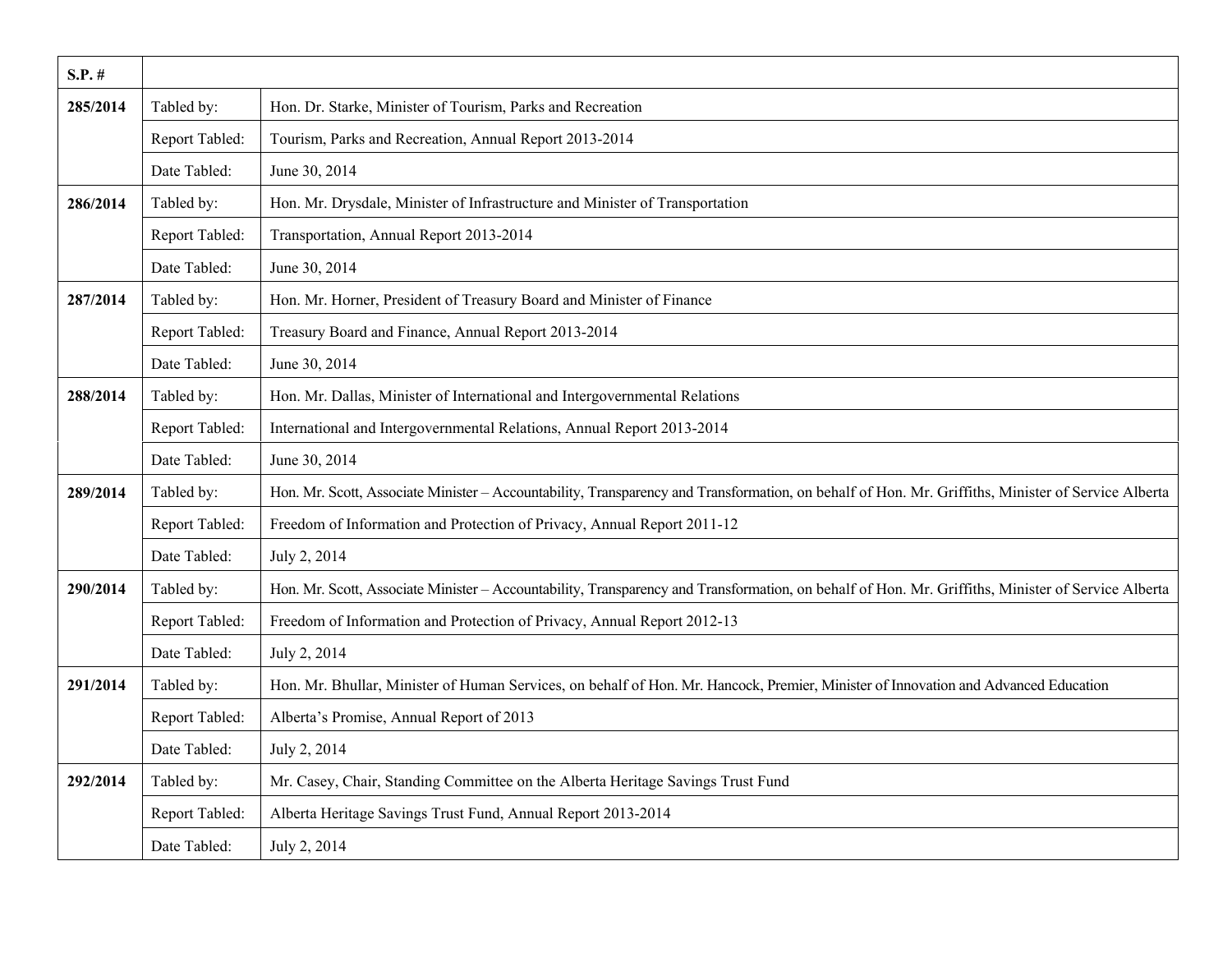| $S.P.$ # |                |                                                                                      |
|----------|----------------|--------------------------------------------------------------------------------------|
| 293/2014 | Tabled by:     | Hon. Mr. Oberle, Minister of Aboriginal Relations                                    |
|          | Report Tabled: | Aboriginal Relations, Annual Report 2013-2014                                        |
|          | Date Tabled:   | July 7, 2014                                                                         |
| 294/2014 | Tabled by:     | Hon. Mr. Horne, Minister of Health                                                   |
|          | Report Tabled: | Seniors Advisory Council for Alberta, 2013-2014 Annual Report                        |
|          | Date Tabled:   | July 8, 2014                                                                         |
| 295/2014 | Tabled by:     | Mr. Jeneroux, Chair, Standing Committee on Legislative Offices                       |
|          | Report Tabled: | Report of the Auditor General of Alberta, July 2014                                  |
|          | Date Tabled:   | July 8, 2014                                                                         |
| 296/2014 | Tabled by:     | Hon. Mr. Horne, Minister of Health                                                   |
|          | Report Tabled: | Alberta College of Pharmacists, 2013-2014 Annual Report                              |
|          | Date Tabled:   | July 15, 2014                                                                        |
| 297/2014 | Tabled by:     | Hon. Mr. Horne, Minister of Health                                                   |
|          | Report Tabled: | Alberta College of Speech-Language Pathologists and Audiologists, 2013 Annual Report |
|          | Date Tabled:   | July 15, 2014                                                                        |
| 298/2014 | Tabled by:     | Hon. Mr. Horne, Minister of Health                                                   |
|          | Report Tabled: | College of Dietitians of Alberta, 2013 Annual Report                                 |
|          | Date Tabled:   | July 15, 2014                                                                        |
| 299/2014 | Tabled by:     | Hon. Mr. Horne, Minister of Health                                                   |
|          | Report Tabled: | College of Physical Therapists of Alberta, Annual Report 2013                        |
|          | Date Tabled:   | July 15, 2014                                                                        |
| 300/2014 | Tabled by:     | Hon. Mr. Horne, Minister of Health                                                   |
|          | Report Tabled: | College of Registered Dental Hygienists of Alberta, 2013 Annual Report               |
|          | Date Tabled:   | July 15, 2014                                                                        |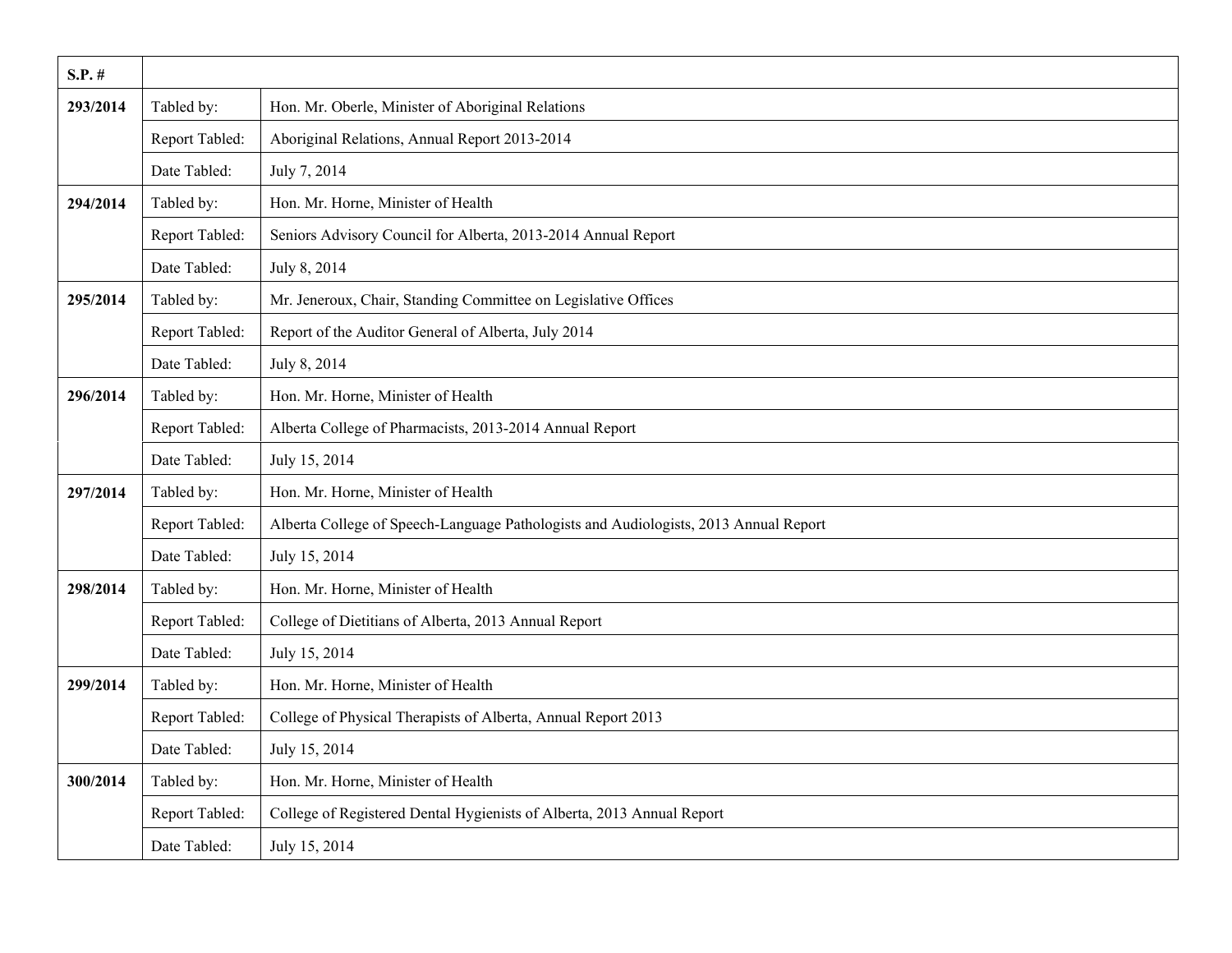| $S.P.$ # |                |                                                                                   |
|----------|----------------|-----------------------------------------------------------------------------------|
| 301/2014 | Tabled by:     | Hon. Mr. Fawcett, Minister of Jobs, Skills, Training and Labour                   |
|          | Report Tabled: | Institute of Chartered Accountants of Alberta, 2014 Annual Report                 |
|          | Date Tabled:   | July 15, 2014                                                                     |
| 302/2014 | Tabled by:     | Hon. Mrs. McQueen, Minister of Energy                                             |
|          | Report Tabled: | Response to Written Question WQ6, asked for by Ms Blakeman on April 14, 2014      |
|          | Date Tabled:   | July 17, 2014                                                                     |
| 303/2014 | Tabled by:     | Hon. Mr. Campbell, Minister of Environment and Sustainable Resource Development   |
|          | Report Tabled: | Draft South Saskatchewan Regional Plan 2014-2024                                  |
|          | Date Tabled:   | July 18, 2014                                                                     |
| 304/2014 | Tabled by:     | Hon. Mr. Horne, Minister of Health                                                |
|          | Report Tabled: | College of Physicians and Surgeons of Alberta, 2013 Annual Report                 |
|          | Date Tabled:   | July 23, 2014                                                                     |
| 305/2014 | Tabled by:     | Hon. Mr. Horne, Minister of Health                                                |
|          | Report Tabled: | College of Opticians of Alberta, 2013 Annual Report                               |
|          | Date Tabled:   | July 23, 2014                                                                     |
| 306/2014 | Tabled by:     | Hon. Mr. Horne, Minister of Health                                                |
|          | Report Tabled: | College of Naturopathic Doctors of Alberta, Annual Report 2013                    |
|          | Date Tabled:   | July 23, 2014                                                                     |
| 307/2014 | Tabled by:     | Hon. Mr. Johnson, Minister of Education                                           |
|          | Report Tabled: | Alberta Teachers' Association, 2013 Annual Report                                 |
|          | Date Tabled:   | July 28, 2014                                                                     |
| 308/2014 | Tabled by:     | Mr. Khan, Chair, Standing Committee on Resource Stewardship                       |
|          | Report Tabled: | Review of Bill 201, Agricultural Pests (Fusarium Head Blight) Amendment Act, 2014 |
|          | Date Tabled:   | August 5, 2014                                                                    |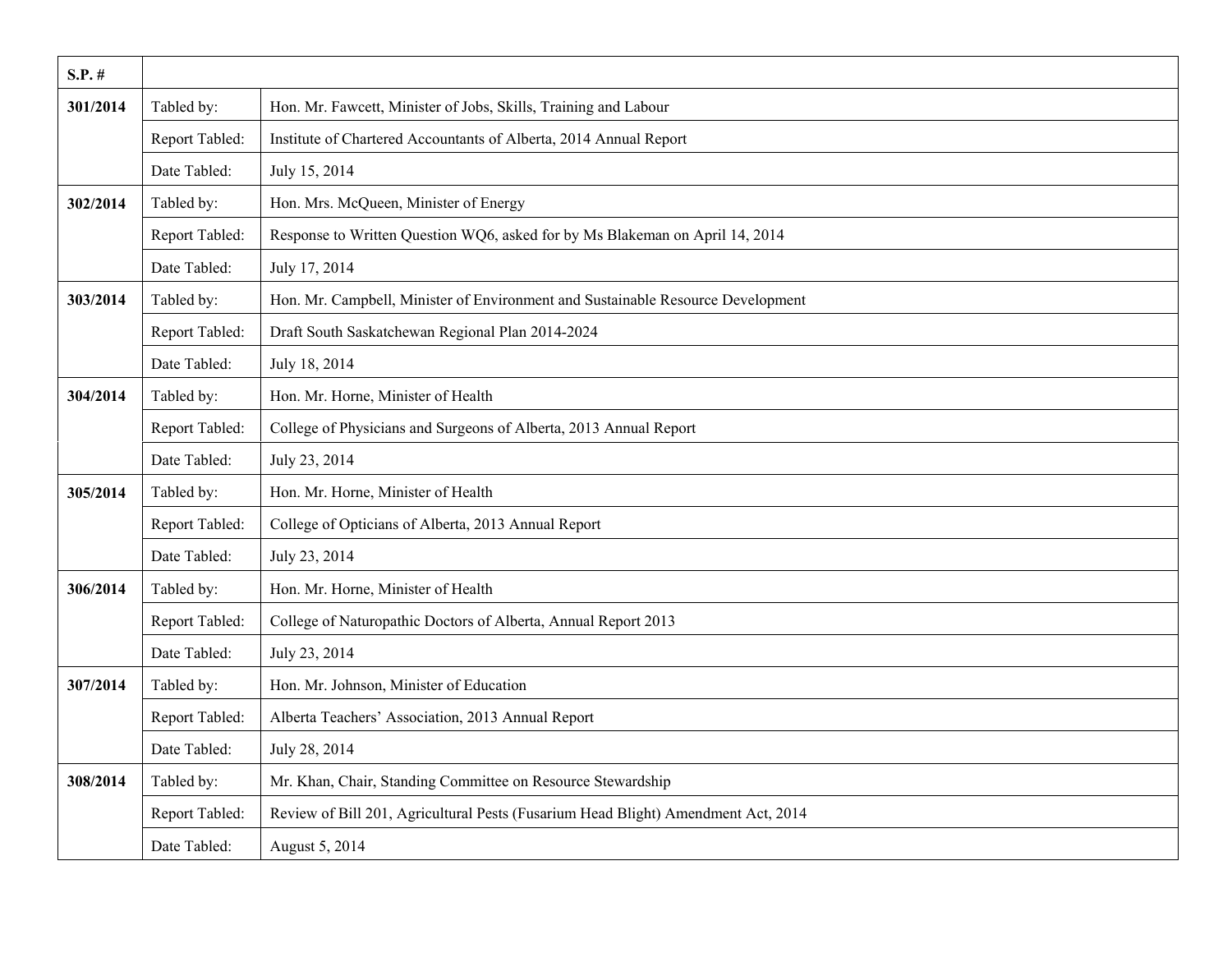| $S.P.$ # |                |                                                                                                                                        |
|----------|----------------|----------------------------------------------------------------------------------------------------------------------------------------|
| 309/2014 | Tabled by:     | Hon. Mr. Zwozdesky, Speaker of the Legislative Assembly                                                                                |
|          | Report Tabled: | August 2014 Special Duty Report on the Expenses of the Office of Premier Redford and Alberta's Air Transportation Services Program     |
|          | Date Tabled:   | August 7, 2014                                                                                                                         |
| 310/2014 | Tabled by:     | Hon. Mr. Hancock, Premier, Minister of Innovation and Advanced Education                                                               |
|          | Report Tabled: | Alberta Apprenticeship and Industry Training Board, 2013-14 Annual Report                                                              |
|          | Date Tabled:   | August 18, 2014                                                                                                                        |
| 311/2014 | Tabled by:     | Hon. Mr. Zwozdesky, Speaker of the Legislative Assembly                                                                                |
|          | Report Tabled: | Alberta Ombudsman, 2013-14 Annual Report                                                                                               |
|          | Date Tabled:   | August 20, 2014                                                                                                                        |
| 312/2014 | Tabled by:     | Hon. Mr. Zwozdesky, Speaker of the Legislative Assembly                                                                                |
|          | Report Tabled: | Alberta's Public Interest Commissioner, 2013-14 Annual Report                                                                          |
|          | Date Tabled:   | August 20, 2014                                                                                                                        |
| 313/2014 | Tabled by:     | Hon. Mr. Horner, President of Treasury Board and Minister of Finance                                                                   |
|          | Report Tabled: | Alberta Securities Commission, 2014 Annual Report                                                                                      |
|          | Date Tabled:   | August 20, 2014                                                                                                                        |
| 314/2014 | Tabled by:     | Hon. Mr. Weadick, Minister of Municipal Affairs                                                                                        |
|          | Report Tabled: | Safety Codes Council, Annual Report 2013                                                                                               |
|          | Date Tabled:   | September 4, 2014                                                                                                                      |
| 315/2014 | Tabled by:     | Hon. Mr. Weadick, Minister of Municipal Affairs                                                                                        |
|          | Report Tabled: | Petroleum Tank Management Association of Alberta, Annual Report 2013                                                                   |
|          | Date Tabled:   | September 4, 2014                                                                                                                      |
| 316/2014 | Tabled by:     | Hon. Mr. Weadick, Minister of Municipal Affairs                                                                                        |
|          | Report Tabled: | Alberta Elevating Devices and Amusement Rides Safety Association, 2013/2014 Annual Report and Financial Statement dated March 31, 2014 |
|          | Date Tabled:   | September 4, 2014                                                                                                                      |